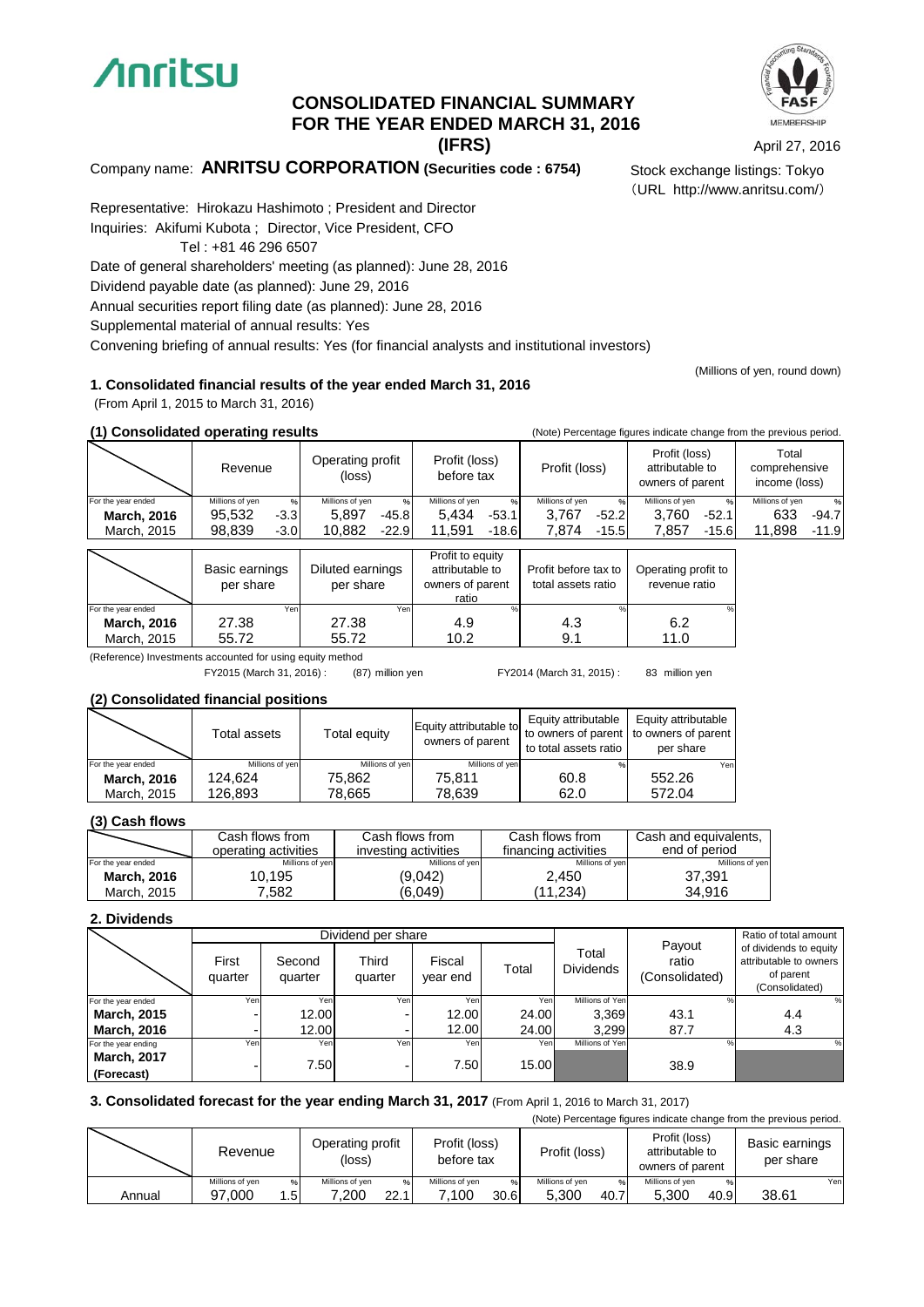#### ※ **Others**

- (1) Material changes in subsidiaries during this period (Changes in scope of consolidations resulting from change in subsidiaries) : None Number of subsidiaries newly consolidated : - Number of subsidiaries excluded from consolidation : -
- (2) Changes in accounting policies and accounting estimates
	- 1. Changes in accounting policies required by IFRS : Yes
	- 2. Changes in accounting policies other than IFRS requirements : None
	- 3. Changes in accounting estimates : None
- (3) The number of shares issued and outstanding

| 1. Number of issued and outstanding shares at the period end (including treasury stock) |                |                           |                    |  |
|-----------------------------------------------------------------------------------------|----------------|---------------------------|--------------------|--|
| FY2015 (March 31, 2016): 138,115,294 shares                                             |                | FY2014 (March 31, 2015):  | 138,115,294 shares |  |
| 2. Total number of treasury stock at the period end                                     |                |                           |                    |  |
| FY2015 (March 31, 2016) :                                                               | 838,609 shares | FY2014 (March 31, 2015):  | 643,983 shares     |  |
| 3. Average number of issued and outstanding shares during the period                    |                |                           |                    |  |
| FY2015 (March 31, 2016): 137,349,163 shares                                             |                | FY2014 (March 31, 2015) : | 141,017,097 shares |  |

#### **(Reference) Non-consolidated financial results**

#### **1. Financial results of the year ended March 31, 2016 (From April 1, 2015 to March 31, 2016)**

| (1) Operating results |                 |        | (Note) Percentage figures indicate change from the previous period. |       |                        |         |                   |         |  |
|-----------------------|-----------------|--------|---------------------------------------------------------------------|-------|------------------------|---------|-------------------|---------|--|
|                       | Net sales       |        | Operating income (loss)                                             |       | Ordinary income (loss) |         | Net income (loss) |         |  |
| For the year ended    | Millions of ven | %      | Millions of yen                                                     | %     | Millions of yen        | 96      | Millions of ven   | %       |  |
| <b>March, 2016</b>    | 46.939          | -5.9   | 2.841                                                               | -36.6 | 3.394                  | -42.9   | 2.807             | $-35.2$ |  |
| March, 2015           | 49.876          | $-7.8$ | 4.479                                                               | -38.6 | 5.946                  | $-25.4$ | 4.333             | $-19.8$ |  |

|                    | Basic net income | Diluted net income |
|--------------------|------------------|--------------------|
|                    | (loss) per share | (loss) per share   |
| For the year ended | Yen              | Yen                |
| <b>March, 2016</b> | 20.44            | 20.44              |
| March, 2015        | 30.73            | 30.73              |

#### **(2) Financial positions**

|                    | Total assets    | Net assets      | Ratio of equity capital | Net assets per share |
|--------------------|-----------------|-----------------|-------------------------|----------------------|
| For the year ended | Millions of yen | Millions of ven |                         | Yen                  |
| March, 2016        | 122.297         | 77.161          | 62.9                    | 560.60               |
| March, 2015        | 120,350         | 77.673          | 64.4                    | 563.46               |

(Reference) Equity capital FY2015 (March 31, 2016) : 76,957 million yen FY2014 (March 31, 2015) : 77,459 million yen

#### Expression of implementation status of audit procedures

・This financial summary is out of scope of audit procedures based on the Financial Instruments and Exchange Act.

 ・As of disclosure of this financial summary, the review procedure based on the Financial Instruments and Exchange Act has not been completed.

#### Notes for using forecasted information and others

 ・As the business forecast mentioned above are based on the recent information, actual results may vary substantially from projections above due to known or unknown risks, changes relating to uncertainties, and others. The reader should be aware that actual results may be materially different from any future results expressed herein due to various factors. ・With regard to notes for utilizing preconditions of outlook and business forecast, please refer to 4) Outlook for the Fiscal Year Ending March 31, 2017 at page 5 and 6.

 ・Additional explanatory material related to the financial statements will be available at Anritsu's web site since the results briefing session to be held on April 28, 2016.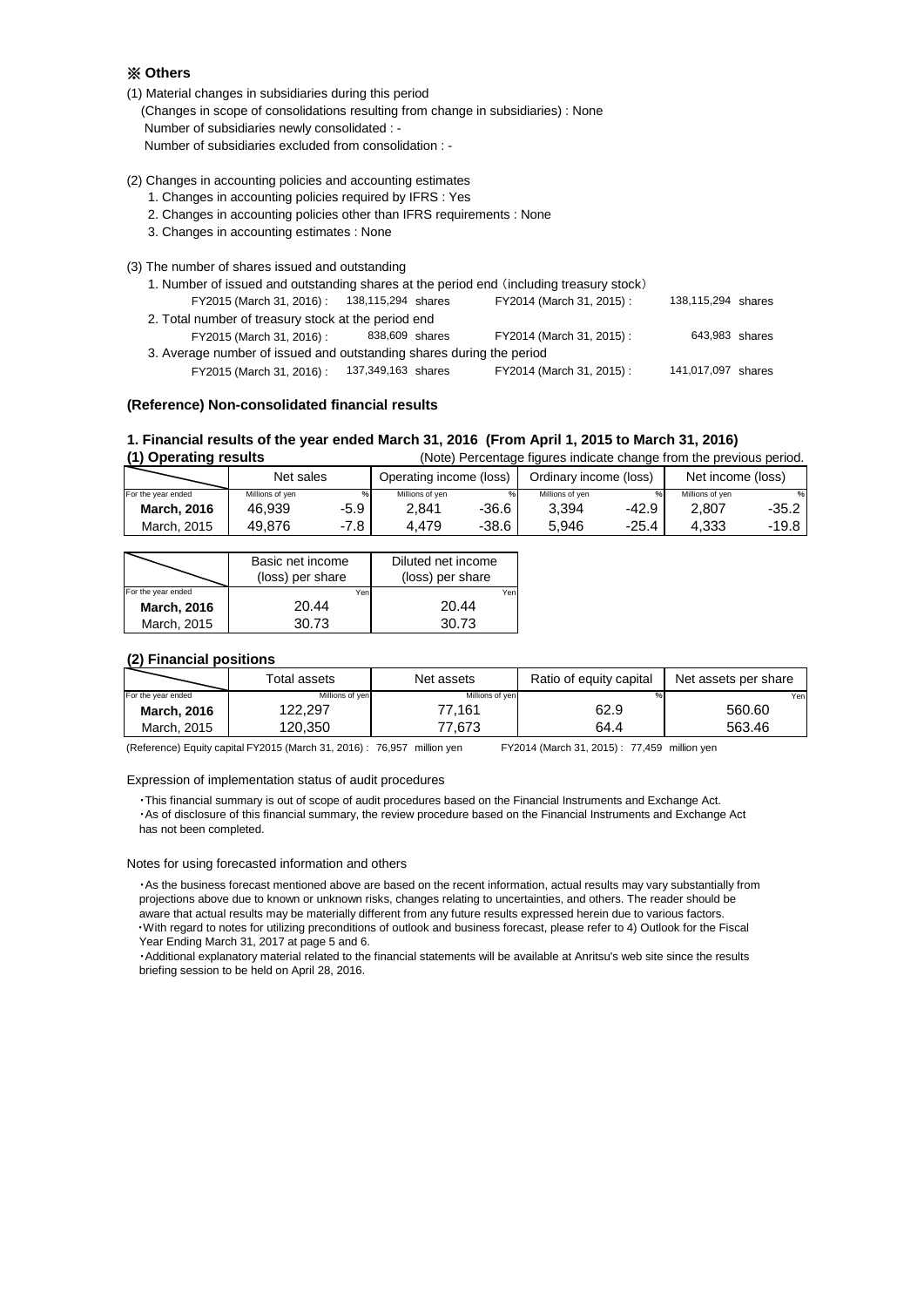# **INDEX**

|                                                                             | Page           |
|-----------------------------------------------------------------------------|----------------|
| 1. Analysis of Results of Operations and Financial Position                 | 2              |
| (1) Analysis of Operating Results                                           | $\overline{2}$ |
| (2) Analysis of Financial Position                                          | $\overline{7}$ |
| (3) Profit Distribution Policy and Dividends for the Years                  |                |
| Ended/Ending March 31, 2016 and March 31, 2017                              | 9              |
| (4) Risk Information                                                        | 10             |
| 2. Management Policies                                                      | 12             |
| (1) Basic Policy                                                            | 12             |
| (2) Management Targets                                                      | 12             |
| (3) Medium- and Long-Term Management Strategy and Issues to be Dealt with   | 13             |
| 3. Basic Policy regarding Adoption of Accounting Standards                  | 13             |
| 4. Consolidated Financial Statements                                        | 14             |
| (1) Consolidated Statement of Financial Position                            | 14             |
| (2) Consolidated Statement of Profit or Loss and Other Comprehensive Income | 15             |
| (3) Consolidated Statement of Changes in Equity                             | 16             |
| (4) Consolidated Statement of Cash Flows                                    | 17             |
| (5) Notes regarding Going Concern                                           | 18             |
| (6) Changes in Accounting Policies                                          | 18             |
| (7) Changes in Accounting Estimates                                         | 18             |
| (8) Notes to the Consolidated Financial Statements                          | 19             |
| 5. Non-Consolidated Financial Statements                                    | 25             |
| (1) Non-Consolidated Balance Sheets                                         | 25             |
| (2) Non-Consolidated Statements of Income                                   | 26             |
| (3) Non-Consolidated Statements of Changes in Net Assets                    | 27             |
| 6. Others                                                                   | 29             |
| (1) Executive Personnel Changes Expected on June 28, 2016                   | 29             |
| (2) Reference Information                                                   | 30             |
| <b>Consolidated Quarterly Financial Highlights</b>                          | 30             |
| <b>Consolidated Quarterly Financial Position</b>                            | 31             |
| <b>Consolidated Quarterly Segment Information</b>                           | 32             |
| Anritsu Corporation Supplement of FY2015                                    | 34             |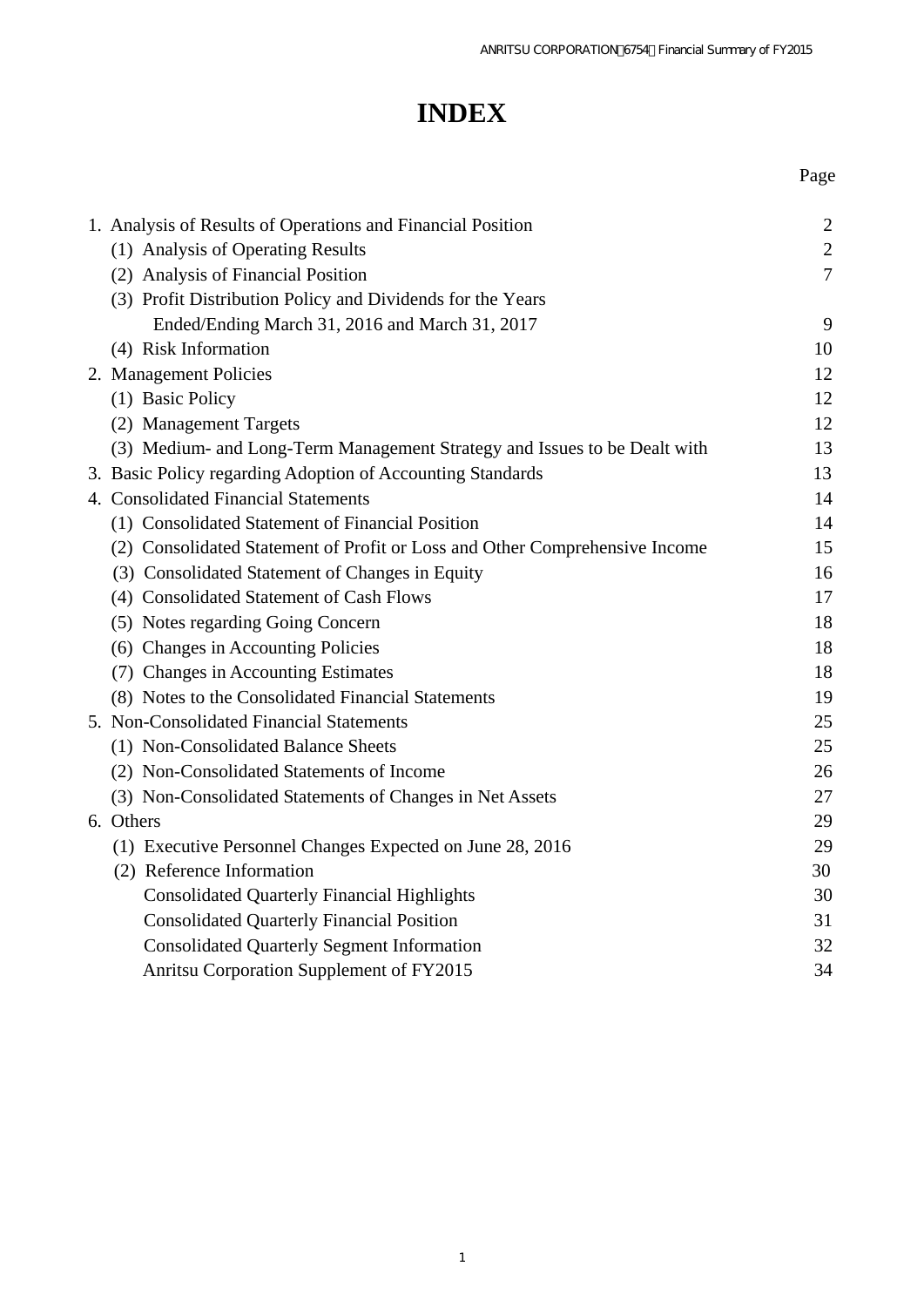# **1. Analysis of Results of Operations and Financial Position**

# **(1) Analysis of Operating Results**

## **1) General Overview**

|                                                |         | <b>Fiscal Year</b> |          |           |
|------------------------------------------------|---------|--------------------|----------|-----------|
|                                                | 2014    | 2015               | Change   |           |
| Orders                                         | 101,084 | 94,589             | $-6,495$ | $-6.4\%$  |
| Backlog of orders                              | 19,684  | 17,810             | $-1,874$ | $-9.5%$   |
| Revenue                                        | 98,839  | 95,532             | $-3,307$ | $-3.3\%$  |
| Operating profit (loss)                        | 10,882  | 5,897              | $-4,985$ | $-45.8%$  |
| Profit before tax (loss)                       | 11,591  | 5,434              | $-6,156$ | $-53.1\%$ |
| Profit (loss)                                  | 7,874   | 3,767              | $-4,106$ | $-52.2%$  |
| Profit (loss) attributable to owners of parent | 7,857   | 3,760              | $-4,097$ | $-52.1%$  |

During the fiscal year ended March 31, 2016, while the zero-interest-rate policy was lifted under economic recovery trend in the U.S., the outlook for the global economy remained uncertain due to adverse elements including increase of geopolitical risk in Middle East and Europe, decelerating economic growth in China, along with a decline in oil prices. In Japan, despite the continuation of economic stimulus measures through monetary/fiscal policies, including the introduction of negative interest rates, concerns about economic prospects have been mounting mainly due to increasing overseas risks, including the slowdown of the Chinese economy, and sharp fluctuations in the foreign exchange market in the fourth quarter.

In the field of communication networks, mobile broadband services are spreading, and as a result, data traffic over networks is going on increasing. In response, LTE (Long-Term Evolution) and LTE-Advanced, a further expanded LTE, have become widely used, and demand for development of protocol conformance testing, operator acceptance testing and comprehensive transmitting/receiving testing of mobile devices have increased. Furthermore, there is a movement toward standardization also with respect to fifth generation (5G) mobile system, the next-generation communications system, and a wide range of industries are pursuing development of new service applications that utilize IoT (Internet of Things).

As just described, although business environment surrounding the Anritsu group is under medium, long-term growth trend, in the current mobile-related market, while continued growth is expected in some emerging markets, growth of the overall market has slowed down as the commoditization of smartphones progressed. As a result, earnings of customers varied, which resulted in developments such as restructurings announced and carried out by some major chip and device vendors, and difference in investment appetite were observed.

Amid such business environment, the Anritsu Group worked to build up a platform for business expansion by carrying out strategic investments mainly in the areas of development of new products and enhancing competitiveness in the offering of solutions.

During the fiscal year ended March 31, 2016, there was growth in orders/sales in the Products Quality Assurance business primarily in the Japanese convenience store market. However, in the Test and Measurement business, while demand relating to the development and manufacture of optical modules in the field of core and metro networks that respond to an increase in data traffic remained strong, there was a contraction in the smartphone manufacturing market in Asia and accompanying restraints on investments by major players and a decline in demand for base station construction in the North American market. Consequently, revenue and profit in the Test and Measurement business decreased compared with the previous fiscal year. As a result, orders decreased 6.4 percent compared with the previous fiscal year to 94,589 million yen, and revenue decreased 3.3 percent to 95,532 million yen. Operating profit decreased 45.8 percent compared with the previous fiscal year to 5,897 million yen, profit before tax decreased 53.1 percent compared with the previous fiscal year to 5,434 million yen. Profit decreased 52.2 percent compared with the previous fiscal year to 3,767 million yen, profit attributable to owners of parent decreased 52.1 percent compared with the previous fiscal year to 3,760 million yen.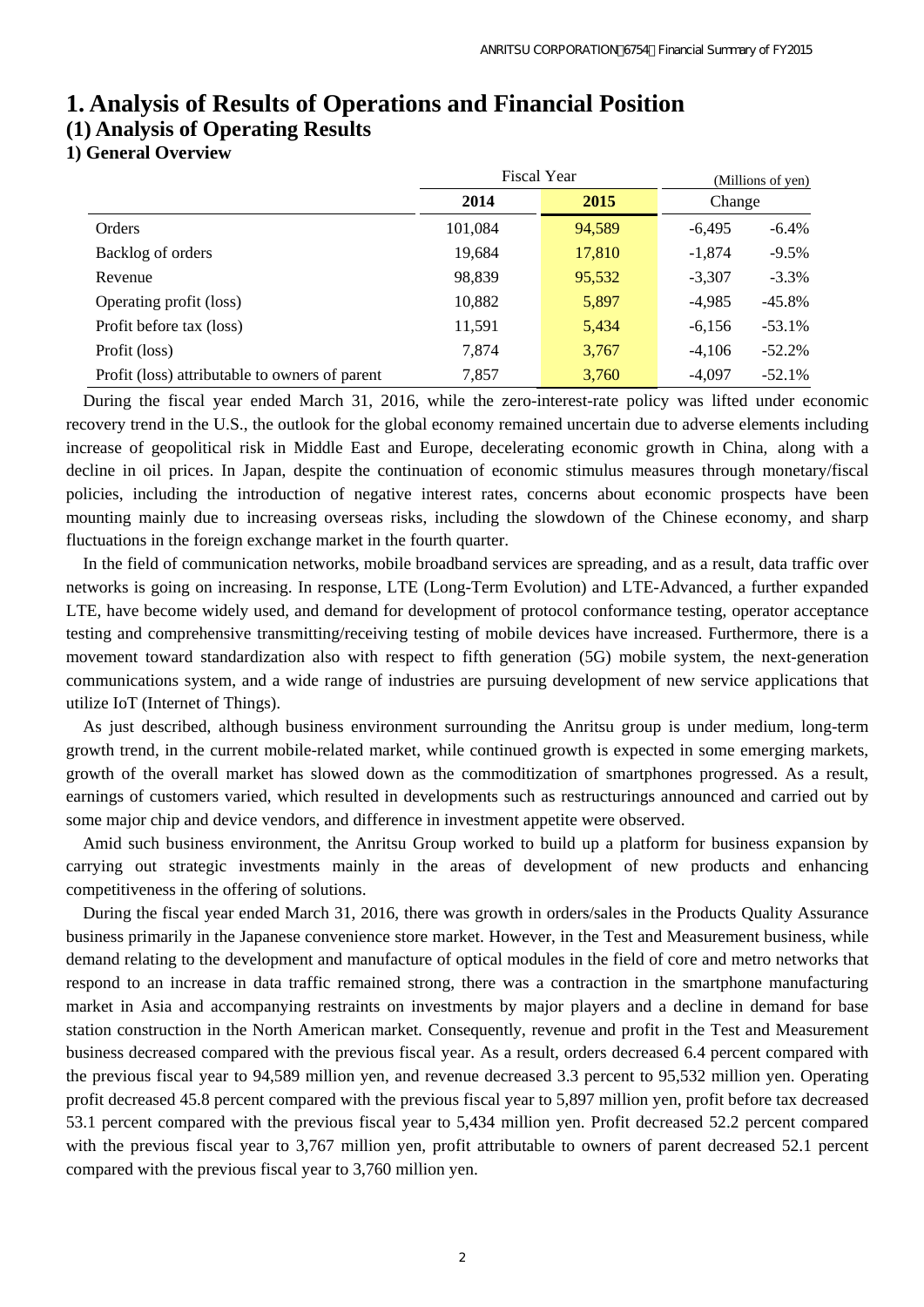## **2) Overview by Segment**

### *1. Test and Measurement*

|                         |        | <b>Fiscal Year</b> |          | (Millions of yen) |  |  |
|-------------------------|--------|--------------------|----------|-------------------|--|--|
|                         | 2014   | 2015               | Change   |                   |  |  |
| Revenue                 | 73.443 | 67.729             | $-5.713$ | $-7.8\%$          |  |  |
| Operating profit (loss) | 8.943  | 4.706              | -4.237   | -47.4%            |  |  |

This segment develops, manufactures and sells measuring instruments and systems for a variety of communications applications, and service assurance, to telecom operators, manufacturers of related equipment, and maintenance and installation companies around the world.

During the fiscal year ended March 31, 2016, while demand for measuring instruments for optical/digital device was strong in Asia, in the mobile market, withdrawal from business and restrained investment by customers continued. Meanwhile, communications carriers in North America have restraint capital investment, including construction of LTE network, thereby revenue in the Test and Measurement business decreased compared with the previous fiscal year. In order to deal with these circumstances, the Anritsu Group implemented measures to streamline the corporate organizations and the restructuring expenses were recorded in overseas subsidiaries.

Consequently, segment revenue decreased 7.8 percent compared with the previous fiscal year to 67,729 million yen and operating profit decreased 47.4 percent to 4,706 million yen.

#### *2. Products Quality Assurance*

|                         | <b>Fiscal Year</b> | (Millions of yen) |          |           |
|-------------------------|--------------------|-------------------|----------|-----------|
|                         | 2014               | 2015              | Change   |           |
| Revenue                 | 16.198             | 18,891            | $+2.693$ | $+16.6\%$ |
| Operating profit (loss) | 824                | 1.194             | $+370$   | $+45.0\%$ |

This segment develops, manufactures and sells production management and quality management systems, including precision, high-speed auto checkweighers, automatic combination weighers and metal detectors, for the food, pharmaceutical and cosmetics industries.

During the fiscal year ended March 31, 2016, the business continued strong growth both in Japan and the overseas market. Especially in Japan, we captured renewal demand for facilities with new products mainly in the convenience store market, thereby increasing sales. Also the Anritsu Group engaged in research and development and sales promotion for enhancing the global competitiveness.

As a result, segment revenue increased 16.6 percent compared with the previous fiscal year to 18,891 million yen and operating profit increased 45.0 percent to 1,194 million yen.

### *3. Others*

|                         | <b>Fiscal Year</b> | (Millions of yen) |          |           |
|-------------------------|--------------------|-------------------|----------|-----------|
|                         | 2014               | 2015              | Change   |           |
| Revenue                 | 9,198              | 8,910             | $-287$   | $-3.1\%$  |
| Operating profit (loss) | 1,963              | 575               | $-1.388$ | $-70.7\%$ |

This segment comprises Information and Communications, Devices, Logistics, Welfare services, Real estate leasing and other businesses.

During the fiscal year ended March 31, 2016, segment revenue decreased 3.1 percent compared with the previous fiscal year to 8,910 million yen, and operating profit decreased 70.7 percent to 575 million yen. Operating profit decreased compared with the previous fiscal year mainly because a reversal of impairment losses was recognized in the fiscal year ended March 31, 2015.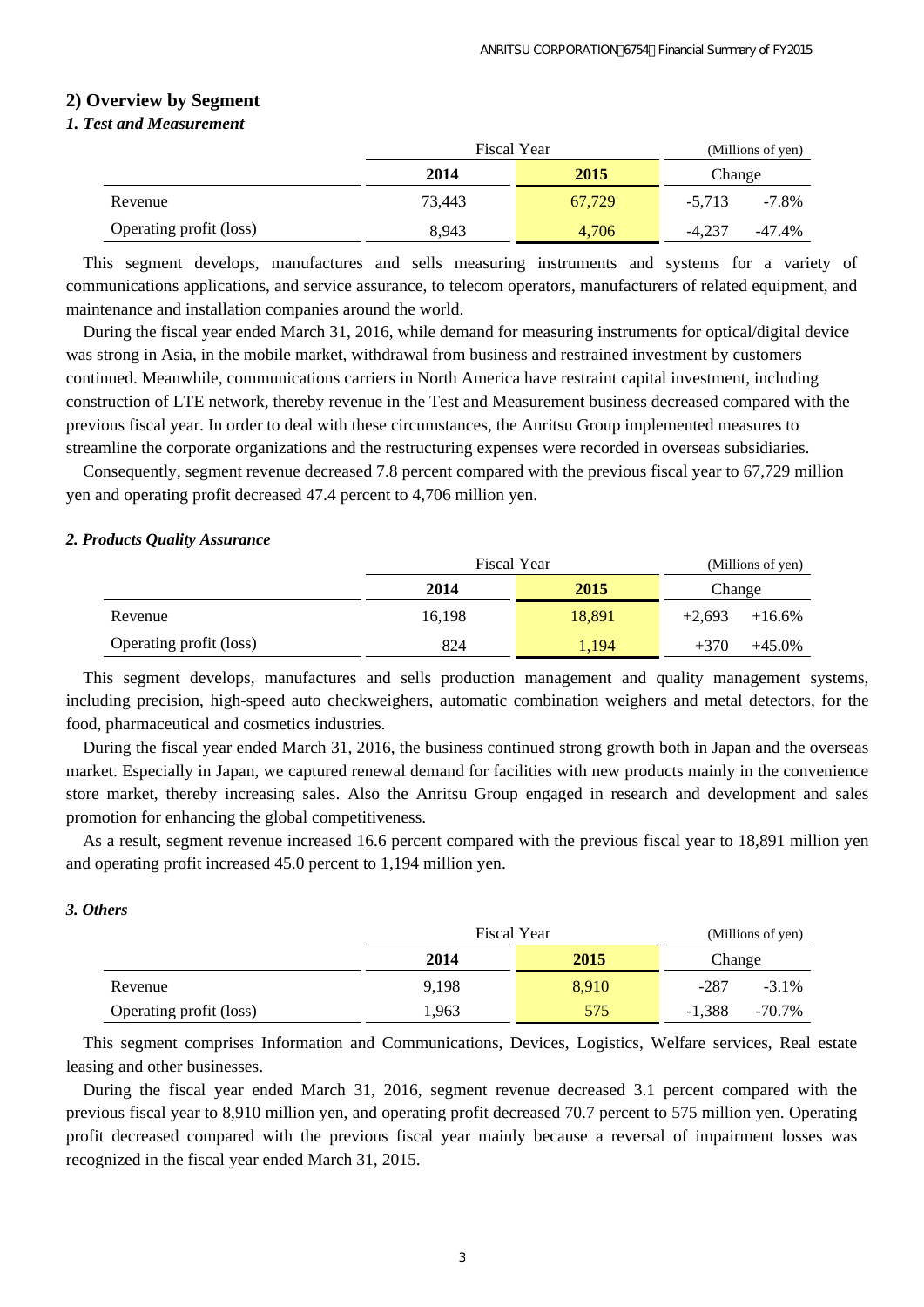#### **3) Analysis of Operating Results**

#### *1. Test and Measurement*

The Test and Measurement business, which accounts for 71 percent of the Anritsu Group's revenue, is divided into the following 3 sub-segments.

#### **1) Mobile**

The Mobile sub-segment includes measuring instruments for mobile phone acceptance testing by mobile phone service operators, and for design, production, function and performance verification, and maintenance of mobile phone handsets by manufacturers of mobile phones including smartphones, IC chipsets and relevant components.

Demand in this sub-segment tends to be influenced by factors including the technological innovations in mobile phone services, market penetration, number of new subscribers as well as new entries in and withdrawals from the market by mobile phone and chipset manufacturers, and the number of models and shipments of mobile phones and chipsets.

Currently a variety of mobile broadband services offered through mobile phones that support LTE are available around the world. Leading telecom operators, and mobile phones and chipset manufacturers are pursuing research and development of LTE-Advanced, the most advanced communications system, with the aim of providing more sophisticated and high-quality services. Moreover, mobile communications technology is also used for in-vehicle telecom handsets, and research and development for new services is progressing. Driven by these efforts, there is ongoing demand for leading-edge measuring solutions related to measuring systems that perform conformance testing and interoperability testing. In addition, demand for test and measurement is emerging in basic research and development of 5G.

Meanwhile, smartphones which have rapidly come into widespread use are showing a slowdown in market growth as demand in China has run its course and the commoditization of smartphones progressed. Against the backdrop of such market changes, there is demand for more efficient measuring instruments for device manufacturing.

Anritsu will continue to develop and launch competitive leading-edge measuring solutions, as well as accurately conduct development portfolio management, to strengthen the revenue base.

#### **2) Network Infrastructure**

The Network Infrastructure sub-segment includes network construction maintenance, monitoring and service quality assurance solutions for wireline and wireless service providers, and solutions for communication equipment manufacturer in areas including design, production and testing.

In this sub-segment, with the popularity of broadband networks, service offerings including not only music and video distribution but also cloud computing services are increasing. Accompanying this growth, data traffic continues to expand rapidly, and advanced telecom operators and equipment manufacturers pursuing higher-speed networks are commercializing 100Gbps services and concentrating on research and development of 400Gbps network equipment. Moreover, efficiently dense base station networks are being promoted by integrating and using wireline and wireless network technology in order to improve connectivity from mobile phones. During the fiscal year ended March 31, 2016, although decreasing trend of demand for base station construction in the North American market was observed, along with the change of market trend, demand is growing for measuring solutions that optimize wireline and wireless technology depending on the intended use. Furthermore, mainly owing to the increase in data centers supporting cloud services, the market for high-speed data communication equipment is expanding. Along with this, research and development and manufacturing market of high-speed optical communications modules are active, creating additional demand for related measuring solutions.

Anritsu is working to expand business by providing comprehensive solutions from constructing and monitoring communications infrastructure to ensuring service quality in addition to research and development solutions for telecommunications equipment.

#### **3) Electronics**

The Electronics sub-segment includes measuring instruments widely used in the electronics industry, particularly for design, production and evaluation of electronic devices used in telecommunications network-related communications equipment and other electronic equipment.

Demand in this sub-segment tends to be impacted by the scale of production of electronic components and products used in telecommunications equipment, intelligent home appliances and automobiles.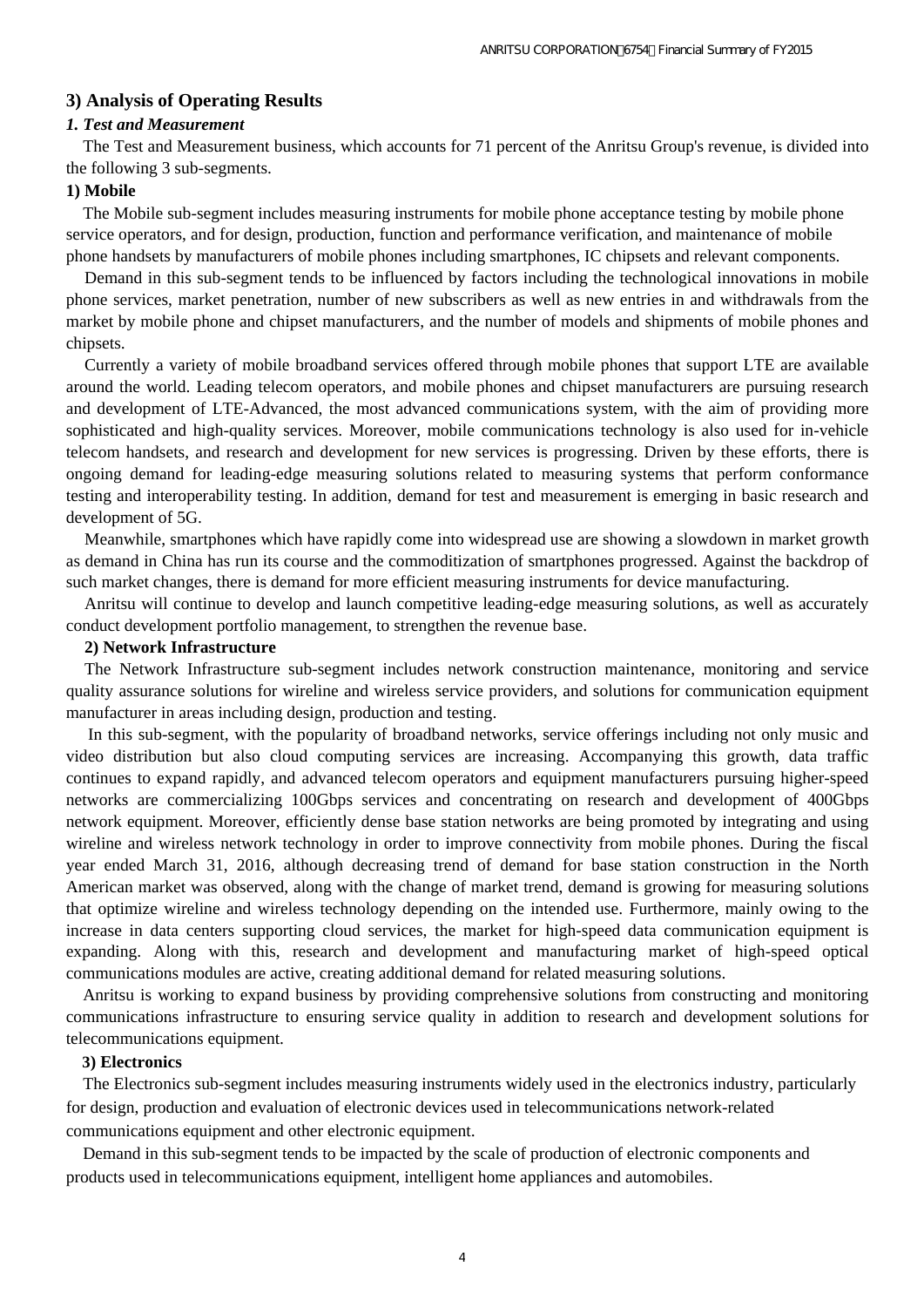Expansion of mobile broadband services and the use of the IoT (Internet of Things), such as smart meters, are driving growth in demand for measuring solutions for development and manufacturing of wireless modules for a broad array of applications. Furthermore, various wireless systems have been digitalized for effective use of frequency resources. Demand for measuring solutions for manufacturing and maintenance of new systems is also steadily growing. Anritsu will work to further expand the business in this sub-segment by offering a wider range of solutions for the electronics market.

#### *2. Products Quality Assurance*

The Products Quality Assurance business accounts for 20 percent of Anritsu Group's revenue. Since more than 80 percent of segment revenue is made of food manufacturers, this segment is substantially influenced by the impact of economic growth rate and changes in consumer spending which would affect results on food manufacturers' business.

Core products include highly precise checkweighers for high-speed food processing lines, as well as X-ray and other inspection systems that detect and remove metal fragments, stones and other alien materials in the food processing process with high precision. We captured renewal demand for facilities with new products mainly in the Japanese convenience store market, thereby increasing sales. In addition, continuous investment aimed at expanding global market share resulted in a 15 percent increase in segment overseas revenue compared with the previous fiscal year mainly due to the contribution of the expansion of the customer base in North America.

Demand for quality control inspection solutions is expected to remain firm in every region of the world, as interest among food manufacturers remains high. To meet this demand, Anritsu will develop and deliver new products and quality assurance solutions, and will optimize its supply chain including overseas production in order to expand the business and increase profitability.

From the fiscal year ended March 31, 2016, this segment has changed its name from the former "Industrial Automation" to "Products Quality Assurance".

#### **4) Outlook for the Fiscal Year Ending March 31, 2017**

During the fiscal year ending March 31, 2017, the global economy is expected to recover in the U.S. However, growing uncertainties over trends in the Chinese economy, rising geopolitical risks mainly in the Middle East, and market turbulence due to negative interest rate policies in Japan and Europe have made the future unpredictable. In addition, there is a need for constant and appropriate responses to technological innovations, changes in the market environment and competitive relationships, and trends in the financial situation.

In this market environment, the Anritsu Group will undertake the following measures.

In the core Test and Measurement business, the Anritsu Group will strive to achieve the full-year forecast by expanding sales in the network infrastructure market and actively investing in the next-generation IoT/5G business while strengthening the revenue base of the mobile market. In the mobile market, the Anritsu Group will continue to provide solutions for LTE-Advanced (CA: Carrier Aggregation, MIMO: Multiple-Input and Multiple-Output, etc.) and strengthen the development of emerging markets in an effort to secure revenue. In the network infrastructure market, in order to acquire the network reshaping market which is expanding due to the explosive increase in demand for mobile data traffic and data centers as a result of expansion of service, we will reinforce competitiveness. We will continue to actively make investments for the purpose of seizing business opportunities in the IoT/5G market which is expected to grow over the medium- to long-term.

The Products Quality Assurance business will maintain a stable revenue base in the Japanese market as a market leader and strive to expand market share in the growing overseas markets. In order to reinforce competitiveness in the overseas markets, we will enhance and expand the global supply chain system.

The performance forecast for the year ending March 31, 2017 is shown as below.

The Anritsu Group is planning on growth in revenue. In the Test and Measurement business, revenue are expected to remain the same level with the fiscal year ended March 31, 2016. In the Products Quality Assurance business, revenue are expected to increase in both Japanese and overseas markets. The outlook for operating profit and profit shows increases from the fiscal year ended March 31, 2016.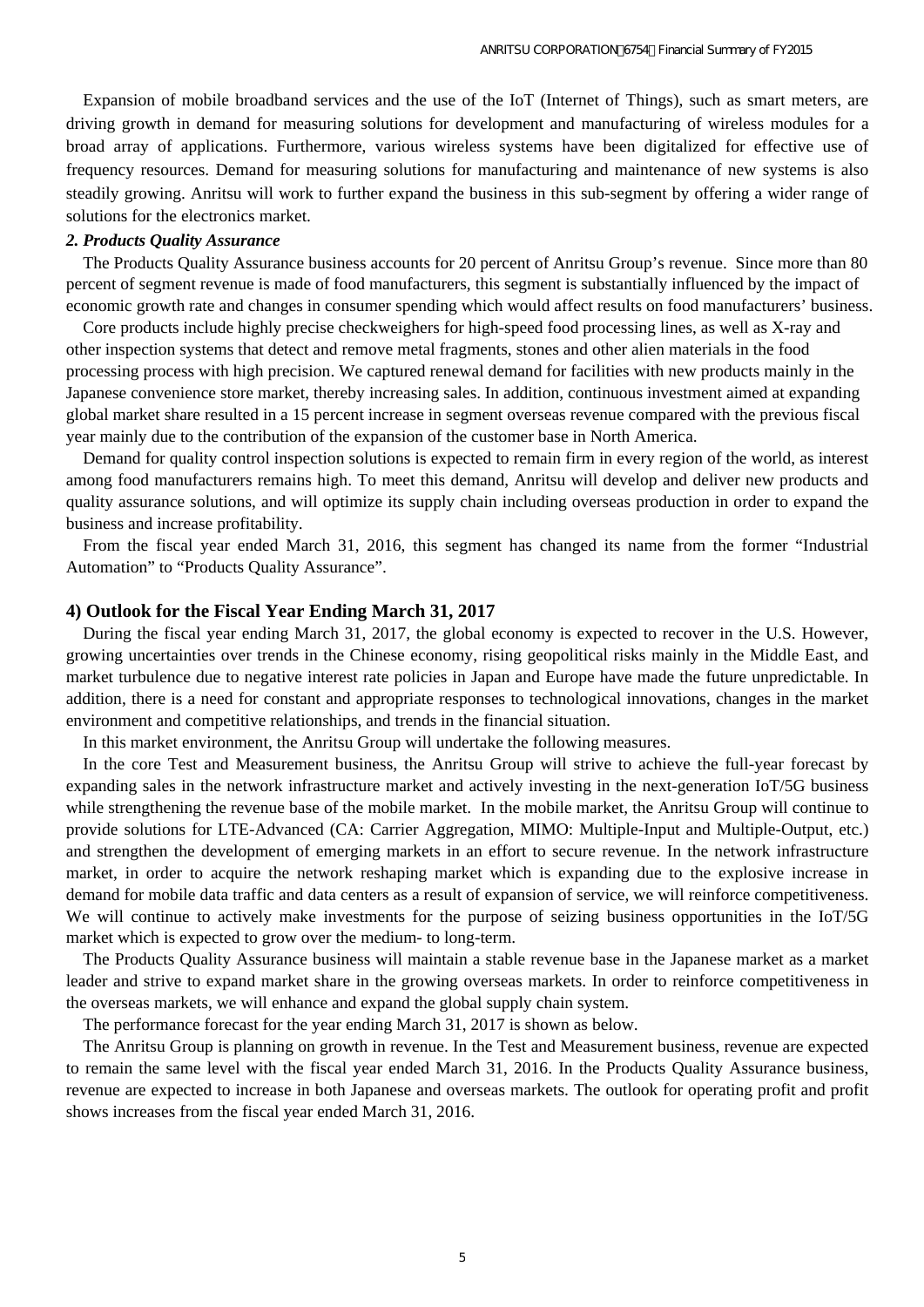## **BUSINESS FORECAST FOR THE FISCAL YEAR ENDING MARCH 31, 2017 (IFRS)**

|                                         | (Millions of yen) |
|-----------------------------------------|-------------------|
|                                         | <b>FY2016</b>     |
| Revenue                                 | 97,000            |
| Operating profit                        | 7,200             |
| Profit before tax                       | 7,100             |
| Profit                                  | 5,300             |
| Profit attributable to owners of parent | 5,300             |

Assumed annual exchange rate; 1US\$=110Yen

#### (For Reference)

#### **REVENUE BY SEGMENT**

|                             |                                     |                                     |         |                                     | (Millions of yen) |
|-----------------------------|-------------------------------------|-------------------------------------|---------|-------------------------------------|-------------------|
|                             | <b>FY2014</b>                       | <b>FY2015</b>                       |         | FY2016 (Forecast)                   |                   |
|                             | From Apr.1, 2014<br>To Mar.31, 2015 | From Apr.1, 2015<br>To Mar.31, 2016 |         | From Apr.1, 2016<br>To Mar.31, 2017 |                   |
| <b>Revenue</b>              | 98,839                              | 95,532                              | $-3.3$  | 97,000                              | $+1.5$            |
| <b>By Segment</b>           |                                     |                                     |         |                                     |                   |
| <b>Test and Measurement</b> | 73,443                              | 67,729                              | $-7.8$  | 68,000                              | $+0.4$            |
| PQA                         | 16,198                              | 18,891                              | $+16.6$ | 20,000                              | $+5.9$            |
| Others                      | 9,198                               | 8,910                               | $-3.1$  | 9,000                               | $+1.0$            |
| <b>By Market</b>            |                                     |                                     |         |                                     |                   |
| Japan                       | 27,116                              | 28,565                              | $+5.3$  | 29,500                              | $+3.3$            |
| Overseas                    | 71,723                              | 66,966                              | $-6.6$  | 67,500                              | $+0.8$            |
| Americas                    | 24,367                              | 23,246                              | $-4.6$  | 22,500                              | $-3.2$            |
| <b>EMEA</b>                 | 15,885                              | 13,537                              | $-14.8$ | 13,000                              | $-4.0$            |
| Asia and Others             | 31,470                              | 30,182                              | $-4.1$  | 32,000                              | $+6.0$            |

(Notes)

PQA: Products Quality Assurance

EMEA**:** Europe, Middle East and Africa

#### (Note)

 *Statements made in these materials with respect to Anritsu's current plans, strategies and beliefs that are not historical fact are forward-looking statements of future business results or other forward-looking projections pertinent to the business of Anritsu. These descriptions are based on assumptions and judgments made by Anritsu's management from information currently available, and include certain risks and uncertain factors. Actual business results are the outcome of a number of unknown variables, and may substantially differ from the figures projected herein. Furthermore, Anritsu disclaims any obligation, unless required by law, to update or revise any forward-looking statements as a result of new information, future events or otherwise.*

*Factors which may affect the actual business results include but are not limited to the economic situation in the geographic areas where Anritsu conducts business, including but not limited to Japan, Americas, Europe, and Asia, pressure on prices due to trends in demand for Anritsu's products and services or to increased competition, Anritsu's ability to continue supplying products and services that are accepted by customers in a highly competitive market environment, and currency exchange rates.*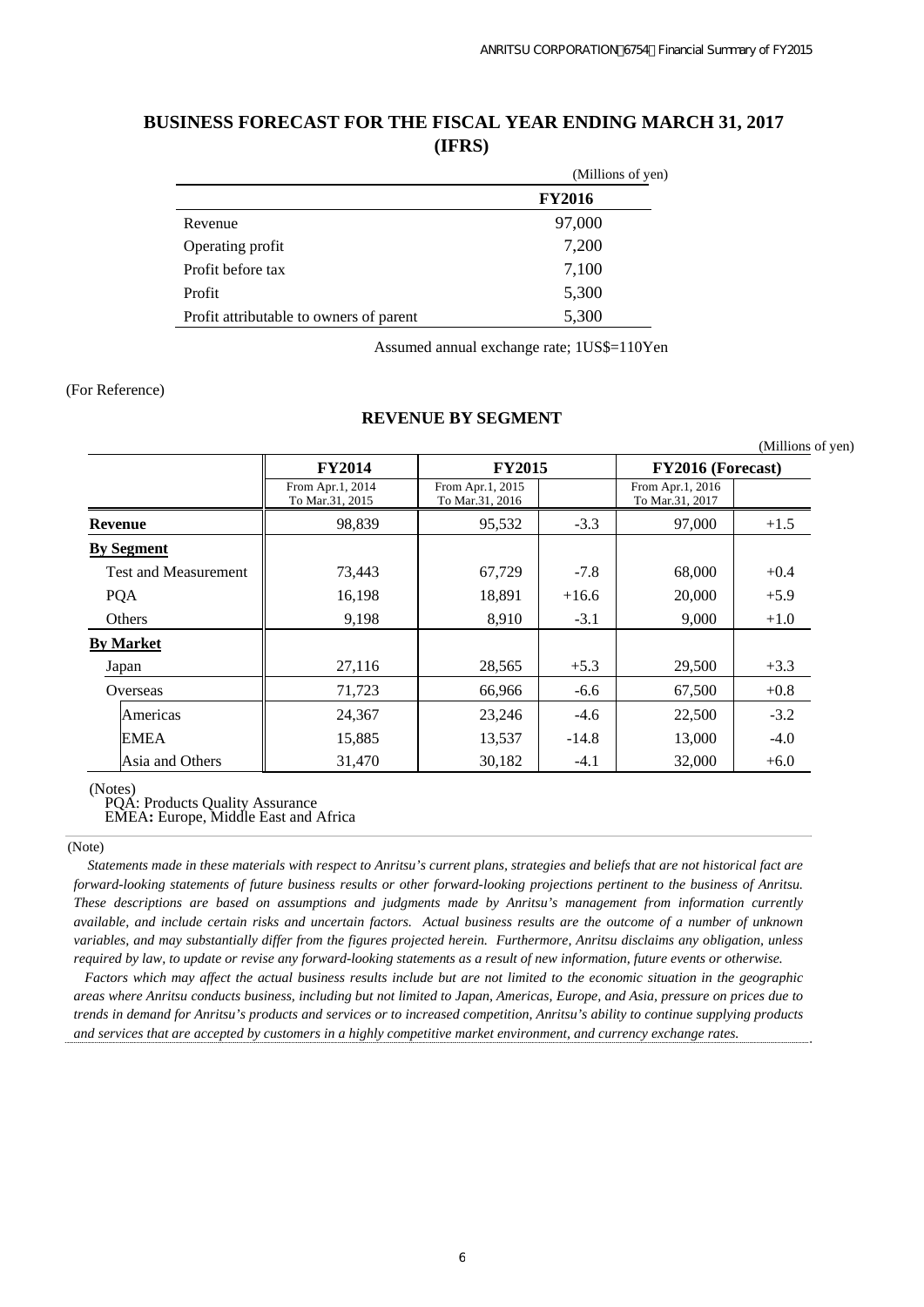## **(2) Analysis of Financial Position**

## **1) Assets, Liabilities and Equity**

|                       | Ended March 31, | (Millions of yen) |          |
|-----------------------|-----------------|-------------------|----------|
|                       | 2015            | 2016              | Change   |
| Assets                | 126,893         | 124,624           | $-2,268$ |
| Liabilities           | 48,227          | 48,761            | $+534$   |
| Equity                | 78,665          | 75,862            | $-2,802$ |
| Interest-bearing debt | 16,065          | 22,024            | $+5,959$ |

#### *(Excluding lease payable)*

Assets, liabilities and equity as of March 31, 2016 were as follows.

#### *1. Assets*

Total assets decreased 2,268 million yen compared with the end of the previous fiscal year to 124,624 million yen. While trade and other receivables decreased, cash and cash equivalents increased.

#### *2. Liabilities*

Total liabilities increased 534 million yen compared with the end of the previous fiscal year to 48,761 million yen. This was mainly due to increase of bonds and borrowings and employee benefits in non-current liabilities, while decrease of bonds and borrowings and trade and other payables in current liabilities.

### *3. Equity*

Equity decreased 2,802 million yen compared with the end of the previous fiscal year to 75,862 million yen. This was mainly due to decrease of retained earnings and other components of equity.

As a result, the equity attributable to owners of parent to total assets ratio was 60.8 percent, compared with 62.0 percent at the end of the previous fiscal year.

|                                            | <b>Fiscal Year</b> | (Millions of yen) |           |
|--------------------------------------------|--------------------|-------------------|-----------|
|                                            | 2014               | 2015              | Change    |
| Cash flows from operating activities       | 7,582              | 10,195            | $+2,613$  |
| Cash flows from investing activities       | (6,049)            | (9,042)           | $-2,993$  |
| Cash flows from financing activities       | (11,234)           | 2,450             | $+13,685$ |
| Cash and cash equivalents at end of period | 34,916             | 37,391            | $+2,475$  |
| (Reference) Free cash flow                 | 1,533              | 1,153             | $-380$    |

#### **2) Summarized Cash Flows**

In the fiscal year ended March 31, 2016, cash and cash equivalents (hereafter, "net cash") increased 2,475 million yen from the end of the previous fiscal year to 37,391 million yen.

Free cash flow, the sum of cash flows from operating activities and cash flows from investing activities, was positive 1,153 million yen (compared with positive 1,533 million yen in the previous fiscal year).

Conditions and factors for each category of cash flow for the fiscal year are as follows.

### *1. Cash Flows from Operating Activities*

Net cash provided by operating activities was 10,195 million yen (in the previous fiscal year, operating activities provided net cash of 7,582 million yen). The main factor was increase in recording profit before tax and decrease of trade and other receivables while decrease in payment of income taxes.

Depreciation and amortization was 3,969 million yen, an increase of 598 million yen compared with the previous fiscal year.

### *2. Cash Flows from Investing Activities*

Net cash used in investing activities was 9,042 million yen (in the previous fiscal year, investing activities used net cash of 6,049 million yen). This was primarily due to acquisition of property, plant and equipment including construction of the Global Headquarters Building.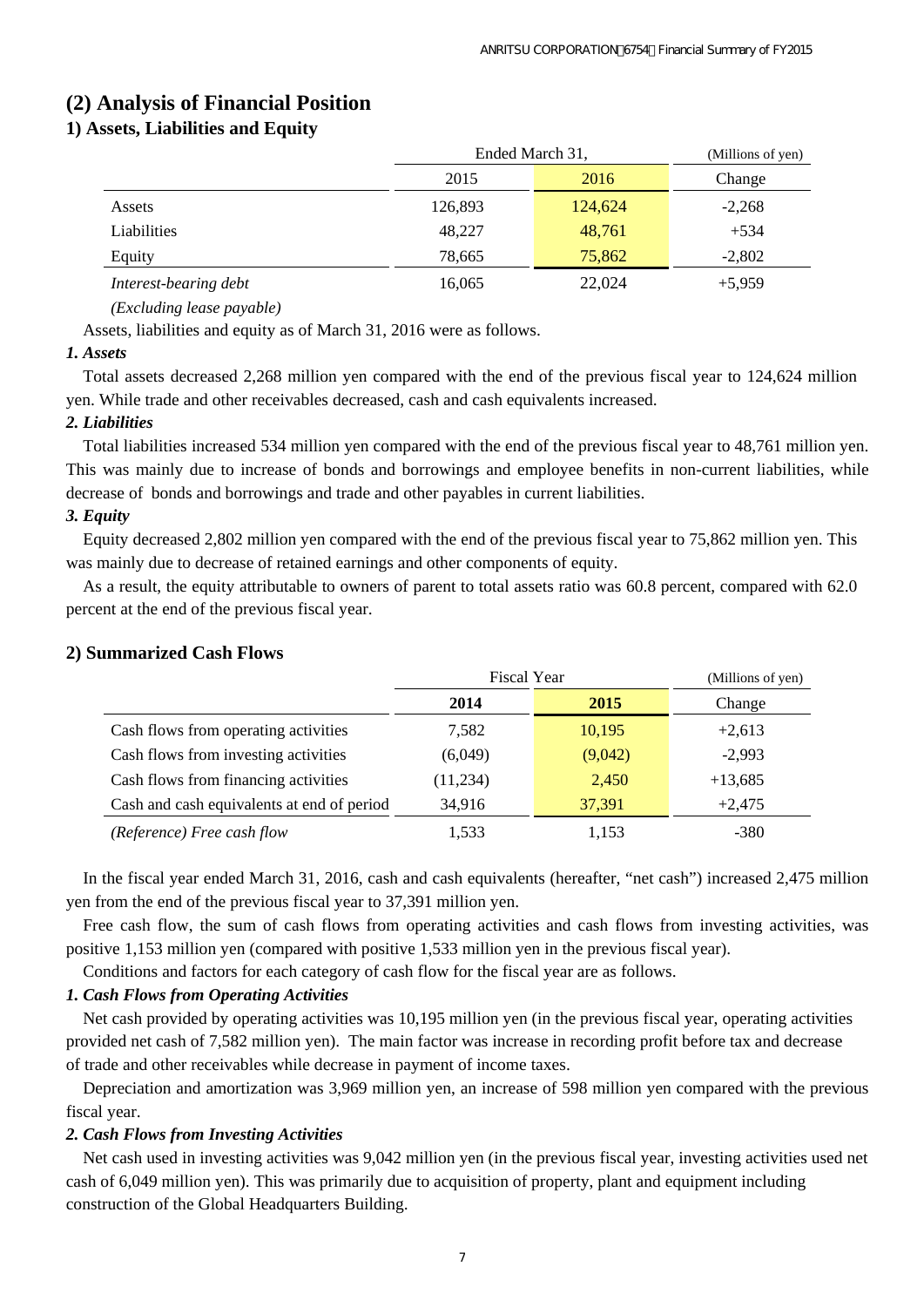#### *3. Cash Flows from Financing Activities*

Net cash provided by financing activities was 2,450 million yen (in the previous fiscal year, financing activities used net cash of 11,234 million yen). The cash increase was mainly due to proceeds from issuing bonds of 8,000 million yen and proceeds from long-term borrowings of 3,000 million yen. On the other hand, the cash decrease was mainly due to repayment of long-term borrowings of 5,000 million yen and payment of cash dividends totaling 3,296 million yen (in the same period of the previous fiscal year, cash dividends was 3,152 million yen).

#### **3) Analysis of Financial Position**

The Anritsu Group's funding requirements are mainly for working capital to purchase materials and cover expenses incurred in the manufacturing, sales and marketing of products; for capital investments; and for research and development expenses. In addition, during the fiscal year ended March 31, 2016, funds were required for the construction of the Global Headquarters Building. The Group secures sufficient funding to cover these requirements from retained earnings, bank borrowings, and capital market funding. To ensure stability in funding, the Anritsu Group arranged for a commitment line of 10 billion yen in March 2014, which is effective through March 2017. Looking forward, while preparing for unforeseen financial risks, both domestic and overseas, in a dramatically changing market environment, the Anritsu Group will swiftly and flexibly meet its capital requirements for working capital, regular repayment of long-term borrowings and business growth.

During the fiscal year ended March 31, 2016, as a result of issuing bonds and bank loan repayment, as of March 31, 2016, the balance of interest-bearing debt (excluding lease payable) was 22.0 billion yen (compared with 16.0 billion yen at the end of the previous fiscal year) and the debt-to-equity ratio was 0.29 (compared with 0.20 at the end of the previous fiscal year). And the net debt-to-equity ratio was negative 0.20 (compared with negative 0.24 at the end of the previous fiscal year). In addition, the average turnover ratio on the end-of-period balance of inventories to revenue was 5.1 times.

The Company will utilize increased cash flow generated by improvements in ACE (achievement of net operating profit after tax less an adjustment for the cost of capital) and CCC as well as enhanced capital efficiency resulting from measures including an internal group cash management system to make further reductions in interest-bearing debt, improve the debt-to-equity ratio, enhancing shareholders' equity and fortify its financial structure.

At the end of March 2016, Rating and Investment Information, Inc. (R&I) has rated Anritsu's short-term debt a-1, and its long-term debt A-. Anritsu will continue working to enhance its financial stability in order to improve its debt rating.

#### *(Note)*

*ACE (Anritsu Capital-cost Evaluation): Net operating profit after tax – Cost of capital Debt-to-equity ratio: Interest-bearing debt / Equity attributable to owners of parent Net debt-to-equity ratio: (Interest-bearing debt- Cash and cash equivalent) / Equity attributable to owners of parent CCC: Cash Conversion Cycle* 

#### **4) Cash Flow Outlook for the Year Ending March 31, 2017**

#### *1. Cash Flows from Operating Activities*

The Anritsu Group expects cash flows from operating activities to be positive, mainly due to reporting of profit before tax. The Anritsu Group will aim to improve its cash conversion cycle to make more effective use of operating assets such as trade receivables and inventories.

#### *2. Cash Flows from Investing Activities*

The Anritsu Group expects cash flows from investing activities to be negative due to capital expenditure.

Capital expenditures will include regular investments to strengthen the foundation of its product development environment, as well as strategic investments in global information system.

#### *3. Cash Flows from Financing Activities*

The Anritsu Group expects cash flows from financing activities to be negative, mainly due to payment of dividends.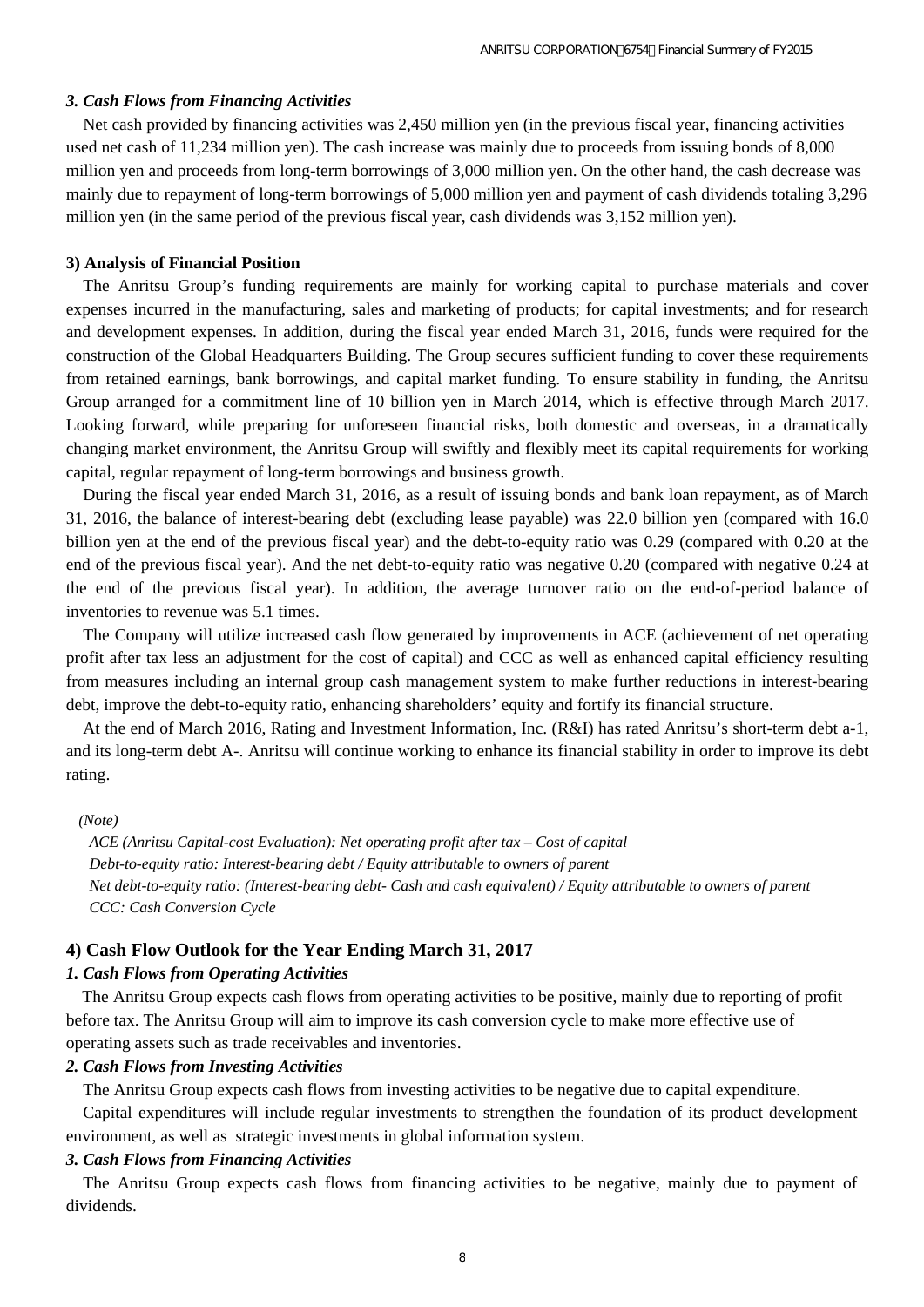|                                                               | Year Ended<br>March 31, 2014 | Year Ended<br>March 31, 2015 | Year Ended<br>March 31, 2016 |
|---------------------------------------------------------------|------------------------------|------------------------------|------------------------------|
| Equity attributable to owners of parent / Total assets $(\%)$ | 58.9                         | 62.0                         | 60.8                         |
| Market capitalization / Total assets (%)                      | 133.6                        | 90.9                         | 68.2                         |
| Interest bearing debt / Operating cash flows (years)          | 1.4                          | 2.1                          | 2.2                          |
| Operating cash flows / Interest expense (times)               | 54.2                         | 417                          | 52.0                         |

#### **5) Indicator Trend of Consolidated Cash Flows**

*(Notes)* 

*1. All indicators are calculated on a consolidated basis.* 

*2. Market capitalization is calculated by multiplying the total number of shares outstanding at the end of the period (excluding treasury stock) by the closing share price at the end of the period.* 

*3. Operating cash flows and Interest expense are as reported in the consolidated statement of cash flows.* 

# (**3) Profit Distribution Policy and Dividends for the Years Ended/Ending March 31, 2016 and March 31, 2017**

The Company's basic policy for returning profits to its shareholders is to distribute profits in accordance with its consolidated performance and by taking into account the total return ratio.

With regard to dividends, while taking the basic approach of raising dividends on equity (DOE) in accordance with the increase in consolidated profits for the fiscal year, the Company aims at a consolidated dividend payout ratio of 30 percent or more. The Company's basic policy is to make distributions of dividends, twice a year, consisting of a fiscal year-end dividend and an interim dividend by resolution of the General Meeting of Shareholders and by approval of the Board of Directors.

The Company intends to carry out the purchase of treasury stock appropriately as necessary, by taking into account its financial situation, the trends in stock prices and other factors, in an effort to execute capital policies that respond flexibly to changes in the corporate environment.

The Company's basic policy is to apply retained earnings to research and development and capital investment in order to respond to rapid technological advances and changes in the market structure.

Anritsu plans to pay a year-end dividend of 12.0 yen per share as initially scheduled, and total dividends for the fiscal year will be 24.0 yen per share for the fiscal year ended March 31, 2016.

For the fiscal year ending March 31, 2017, Anritsu plans to pay cash dividends of 15.0 yen per share (including an interim dividend of 7.5 yen per share), assuming achievement of the business forecast on page 6.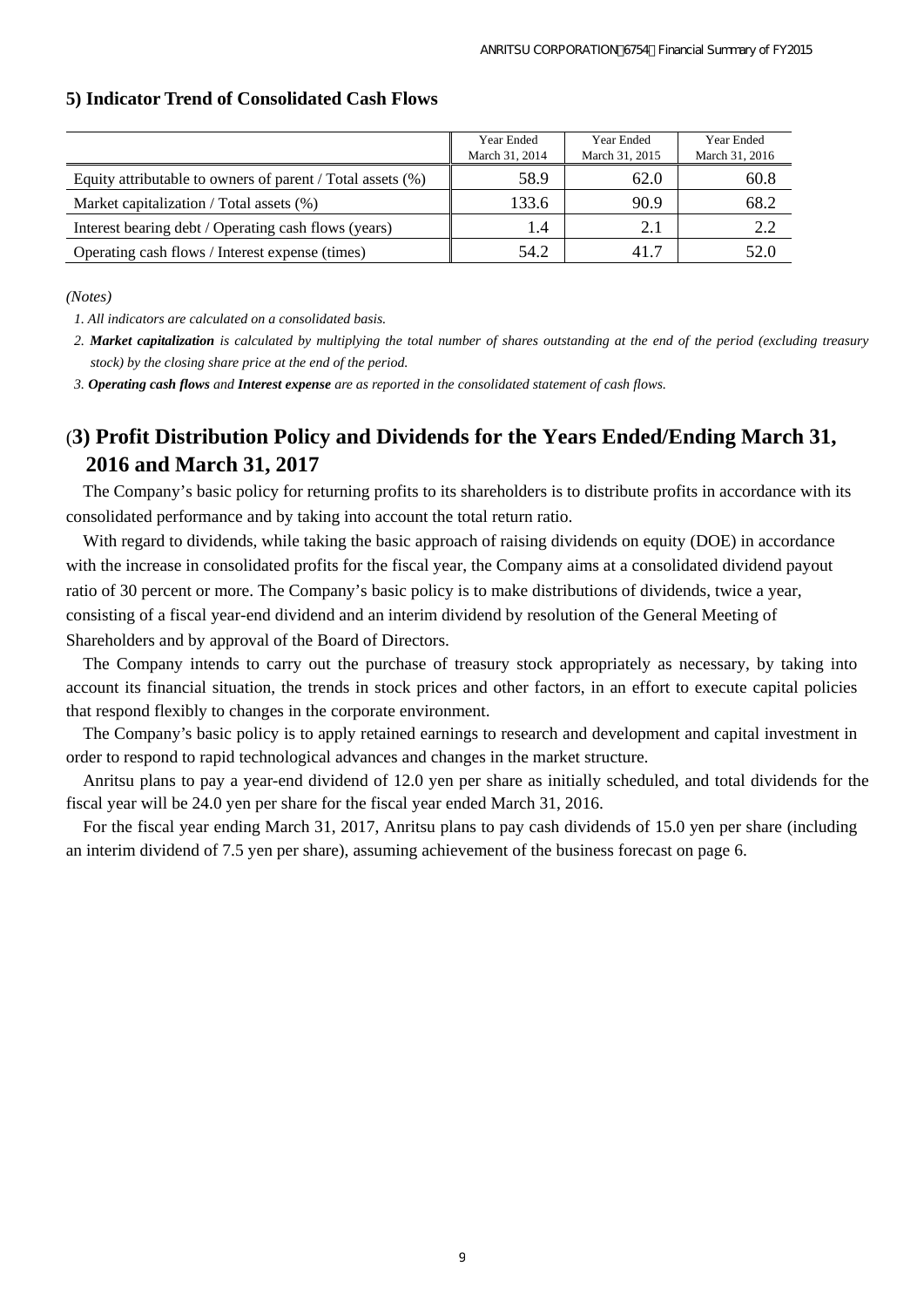## **(4) Risk Information**

#### **1) Inherent Risks in the Anritsu Group's Technology and Marketing Strategies**

The Anritsu Group works to deploy its well-developed technological capabilities to promptly provide cuttingedge products and services that offer value to customers. However, the rapid pace of technological innovation in the Anritsu Group's core information and communication markets and the Anritsu Group's ability to deliver products and services in a timely manner to meet the needs and wants of customers are factors that have the potential to exert a material impact on the Anritsu Group's financial condition and operating results.

#### **2) Market Fluctuation Risk**

External factors including changes in the economy or market conditions and technological innovation affect the profitability of product lines the Group develops and have the potential to exert a significant material impact on the Anritsu Group's financial condition and operating results.

Because a high percentage of Test and Measurement segment revenue is in the telecommunications market, capital investment trends among telecom operators, telecommunications equipment manufacturers and electronic component manufacturers have the potential to exert a material effect on business results. Telecom operators are progressively adopting technologies to handle rapid increases in data traffic even as they curtail capital investment. However, they are also increasingly adopting shared open network use in order to increase service development efficiency. Moreover, business results for the mobile communications measuring instrument field, the cornerstone of earnings for the Anritsu Group, are affected by changes in technological innovation in mobile phone services, the number of subscribers and the replacement ratio for mobile phones. Business results are also affected by factors such as changes in development methods as seen in the shift to mobile phone software platforms and response to intensifying price competition in measuring instruments used in handset production.

In the Products Quality Assurance business, sales to food manufacturers constitute more than 80 percent of revenue. Economic growth rates, consumer spending and raw material price trends have the potential to impact performance, capital investment and other issues among food manufacturers and materially influence its performance.

#### **3) Global Business Development Risk**

The Anritsu Group markets its products globally, and conducts business in the Americas, Europe, Asia and elsewhere. In particular, the overseas sales ratio including both the Test and Measurement business and the Products Quality Assurance business is 70 percent, and many customers likewise operate on a global scale. As a result, economic trends in countries worldwide, changes in international conditions, compliance with required laws and regulations and progress in the Anritsu Group's global strategy have a potential to exert a material impact on the Group's financial position and results of operations. In addition, global-scale mergers, acquisitions and realignment in the telecommunications industry are changing the competitive landscape. Significant changes in capital investment trends that result have the potential to exert a material impact on the Anritsu Group's financial condition and operating results.

#### **4) Foreign Exchange Risk**

The Anritsu Group's sales outside Japan account for 70 percent of consolidated revenue. The Anritsu Group hedges foreign exchange risk using instruments including forward foreign exchange contracts for foreign exchange transactions that occur upon collection of accounts receivable and other events. However, rapid changes in foreign exchange rates have the potential to exert a material impact on the Anritsu Group's financial condition and operating results.

#### **5) Long-term Inventory Obsolescence Risk**

The Anritsu Group works to provide products and services that precisely meet customer needs and wants. However, particularly in the test and measuring instruments market, product lines are subject to rapid change in technology, which can easily result in obsolescence of products and parts, and cause inventory held for long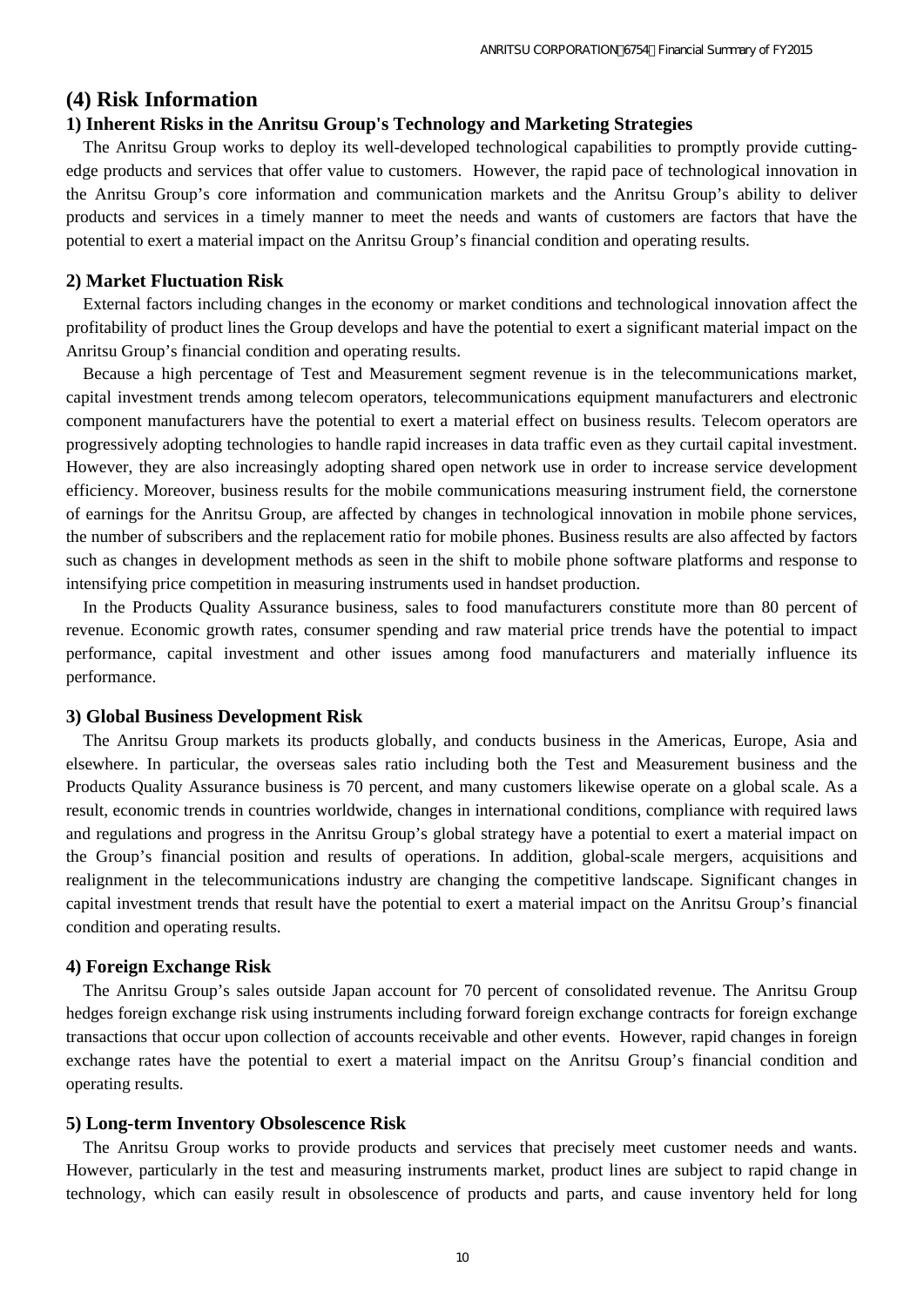periods to lose its value. These factors have the potential to exert a material impact on the Anritsu Group's financial condition and operating results.

### **6) Risk Related to Deferred Tax Assets**

The Anritsu Group applies deferred tax accounting and recognizes deferred tax assets. Calculation of deferred tax assets is based on projections that include estimates of future taxable profit, and the actual benefit may differ from the projection. If the tax benefits based on the estimate of future taxable profit are judged to be unavailable, these deferred tax assets are written down, which has the potential to exert a material impact on the Anritsu Group's financial condition and operating results.

### **7) Risk related to Defined-Benefit Pension Plan**

The amounts of retirement benefit payments and obligations incurred in connection with employee definedbenefit pension plans of the parent company and certain of its subsidiaries are calculated based on assumptions, including discount rates, made for actuarial calculations. If the discount rates and other assumptions, which were made for the actuarial calculations of the expected amount of obligations under these defined-benefit pension plans undergo change, this has the potential to exert a material impact on the Anritsu Group's financial condition and operating results.

### **8) Impact of Revisions, Etc., in Accounting Standards**

The Anritsu Group voluntarily adopted its financial statements in conformity with IFRS. However, if, in the future, new accounting principles, tax laws, etc., are applied and/or changes are made in such regulations, this has the potential to exert a material impact on the Anritsu Group's financial condition and operating results.

#### **9) Risk of Natural Disasters and Other Unexpected Events**

The Anritsu Group operates production and sales activities globally. Consequently, the occurrence of major earthquakes or other natural disaster, fire, war, acts of terrorism or violence could exert a material impact on the Anritsu group's financial condition and operating results by disrupting the business activities of the Anritsu Group or its suppliers and customers due to damage to key facilities, or by causing political or economic instability.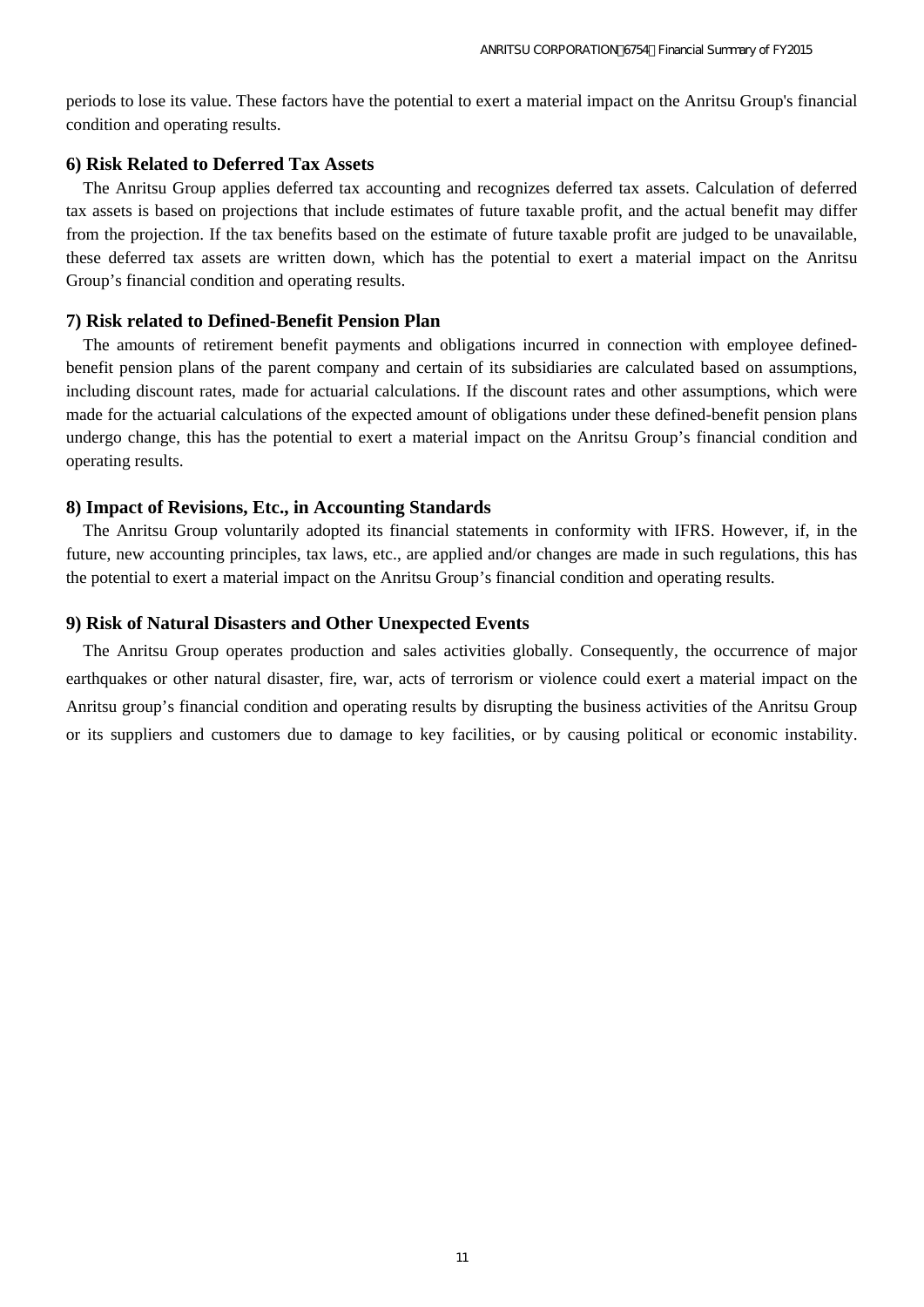# **2. Management Policies**

## **(1) Basic Policy**

The Company Philosophy of Anritsu Corporation is to contribute to creating an affluent safe and secure global society by providing "Original & High Level" products and services with sincerity, harmony and enthusiasm. Based on the Company Vision "Achieve continuous growth with sustainable superior profits through innovation using all knowledge of all parties", the Anritsu's Company Policy is 1) to make energetic organization synthesizing the knowledge of all employees, 2) to capture growth drivers through innovation, 3) to be a leader in the global market and 4) to contribute to the creation of a society that is friendly to people and the Earth as a good corporate citizen.

The Anritsu Group has built a solid base of customer trust with its portfolio of communications, test and measurement and inspection technologies that it has built up for 120 years since its founding. These core technologies support the Group's current businesses, including Test and Measurement, Products Quality Assurance, and other businesses, and are a source of its corporate value. Strong relationships with suppliers and good labormanagement relationships based on trust are also key management resources and further sources of corporate value.

The Anritsu Group conveys its brand statement, "envision: ensure," for an "advanced and trustworthy corporate brand," which can be said to be testimony of the company's 120 years, as we work on a strategy to make our brand more global. Embedded in the statement "envision:ensure." is the intention, "We will share dreams with customers, create a vision together, and develop this vision into tangible solutions that exceed our customers' expectations through innovation." The Anritsu Group will continue working to raise corporate value by making the most of these management resources while contributing to the realization of an affluent, safe and secure global society.

## **(2) Management Targets**

Anritsu aims to maximize corporate value by managing its operations with a focus on cash flow. In addition, to evaluate the added value generated by capital invested, Anritsu uses an original metric, ACE (Anritsu Capital-cost Evaluation), for evaluating the results of each business. A target for ROE is also set as an indicator of the efficiency of capital invested.

To attain its management vision of "continuous growth with sustainable superior profits," the Anritsu Group had prepared its ANRITSU 2020 VISION, which has a time horizon of 10 years (that began in 2010) and announced a medium-term milestone plan entitled Mid-term Business Plan GLP2017 (a three-year plan that ends in fiscal 2017) on April 27, 2015, which is based on ANRITSU 2020 VISION. However, with structural changes in the smartphone market as a backdrop, the operating environment has substantially changed from the time of formulation of GLP2017. Although we set a consolidated revenue target of 120.0 billion yen for FY2017, the management targets for FY2017 aim at revenue growth rate of 7% or higher based on FY2015 results and the FY2016 plan, and set a target for profit by operating margin.

Each business will strive to continue strengthening the profit structure going forward to achieve the initially planned operating margin target as soon as possible.

|                                    | Year Ended<br>March 31, 2016<br>(Actual) | Year Ending<br>March 31, 2017<br>(Forecast) | Year Ending<br>March 31, 2018<br>(Revised)<br>Management<br>Target) | Year Ending<br>March 31, 2018<br>(Original)<br>Target) |
|------------------------------------|------------------------------------------|---------------------------------------------|---------------------------------------------------------------------|--------------------------------------------------------|
| Revenue (Billions of yen)          | 95.5                                     | 97.0                                        |                                                                     | 120.0                                                  |
| Operating Profit (Billions of yen) | 5.8                                      | 7.2                                         | See the above                                                       | 17.0                                                   |
| Profit (Billions of yen)           | 3.7                                      | 5.3                                         |                                                                     | 13.0                                                   |
| ACE (Billions of yen)              | $-0.5$                                   | 0.5                                         |                                                                     | 8.0                                                    |
| <b>ROE</b>                         | 5%                                       | 7%                                          | 10%                                                                 | 14%                                                    |
| Operating margin (Consolidated)    | 6%                                       | 7%                                          | $\geq 10\%$                                                         | 14%                                                    |
| Operating margin $(T\&M)$          | 7%                                       | 8%                                          | $\geq$ 12%                                                          | 15%                                                    |

ACE : Net operating profit after tax – Cost of capital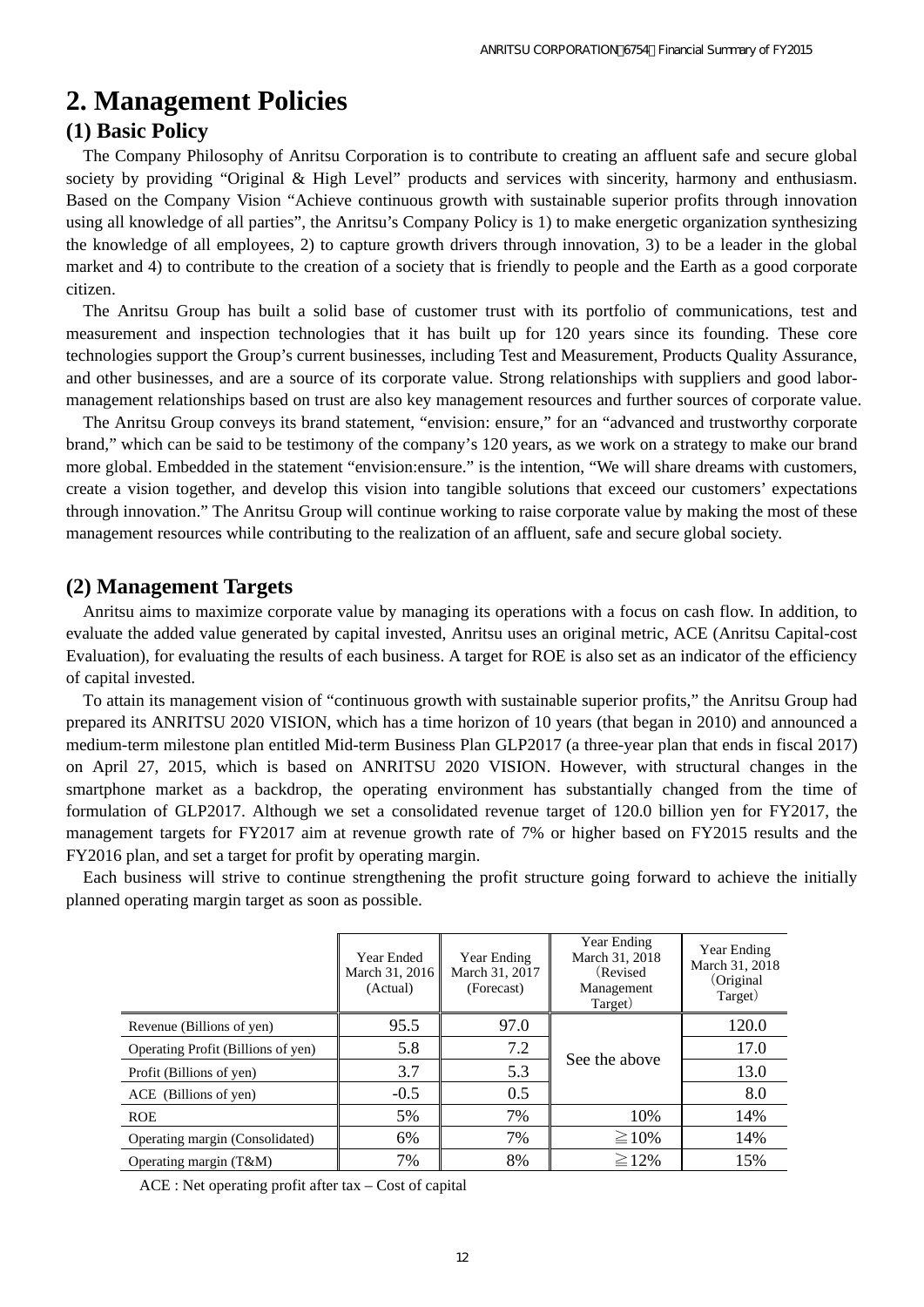### **(3) Medium- and Long-Term Management Strategy and Issues to be Dealt With**

The core Test and Measurement business of the Anritsu Group's businesses involve information and communication technology (ICT) services. In the ICT field, global mobile broadband services and the creation of new social value by IoT are driving growth and innovation of communication system which aims to enhance user experience in the medium- to long-term will be platform for the growth driver. In order to enable this innovation, continuous development of mobile telecommunication technology from LTE and LTE-Advanced which support broadband, and beyond to 5G will be promoted, as well as the network reshaping through measures, as represented by increased density of the base station network, which is indispensable for enhancing connectivity. From basic social infrastructure to the creation of new value through IoT, safe and secure networks that are easy to connect to anytime and anywhere are vital to a sustainable society. As an advanced measurement company covering both wireline and wireless telecommunication areas, Anritsu provides network solutions for its customers and for society.

The growth driver for the Products Quality Assurance business is "increasing safety, security, and health." As a long-term goal, with the food product and pharmaceutical-related markets as our focus, the Anritsu Group will aim to expand its business by raising the overseas revenue ratio to 50 percent. The Anritsu Group will work to enhance overseas resources to accelerate business development mainly in North American and Asian markets.

Steady implementation of these strategies requires appropriately managing and reducing risks and transforming them from impediments into a source of competitive advantage. For this reason, Anritsu will improve the risk management system through further strengthening of established ties among the Group companies in Japan and overseas via upgrades to the internal control system. During the fiscal year ended March 31, 2016, Anritsu transmitted to a "Company with an Audit Committee," to reinforce the audit and supervisory functions of the Board of Directors and established "Anritsu Corporation Basic Policy on Corporate Governance" with the aim to realize better corporate governance in the Anritsu Group. The Anritsu Group will continue working to conduct business management with greater transparency from a global perspective.

The Anritsu Group believes that contribution to solving social issues through honest business practices enhance corporate value, and will continue to actively conduct corporate social responsibility (CSR) activities. Anritsu considers contributing to the realization of a safe, secure, and comfortable society through its products and services to be its primary CSR activity, and will fulfill its role required as an entity in all areas including compliance, customer satisfaction, supply chain management, environmental protection, respect of diversity (great success of female and foreign-registered employees), human rights and occupational health and safety.

Through the activities mentioned above, Anritsu will seek to achieve the goals "to be a global market leader" and "to create new businesses by emerging business" set out in "2020 VISION," which expresses what Anritsu hopes to achieve by 2020, as well as continue to enhance corporate value.

# **3. Basic Policy regarding Adoption of Accounting Standards**

The Anritsu Group has voluntarily applied the International Financial Reporting Standards (IFRS) from the fiscal year ended March 31, 2013.

The Anritsu Group is involved in global business development, as approximately 70 percent of its consolidated revenues are generated outside of Japan and it has research and development bases in Japan, the U.S. and Europe. In light of these circumstances, the Anritsu Group has voluntarily applied the IFRS in an effort to reinforce its management base through improvement of its internal decision-making process, while at the same time diversifying its means of financing by enhancing the comparability of its financial information on a global basis.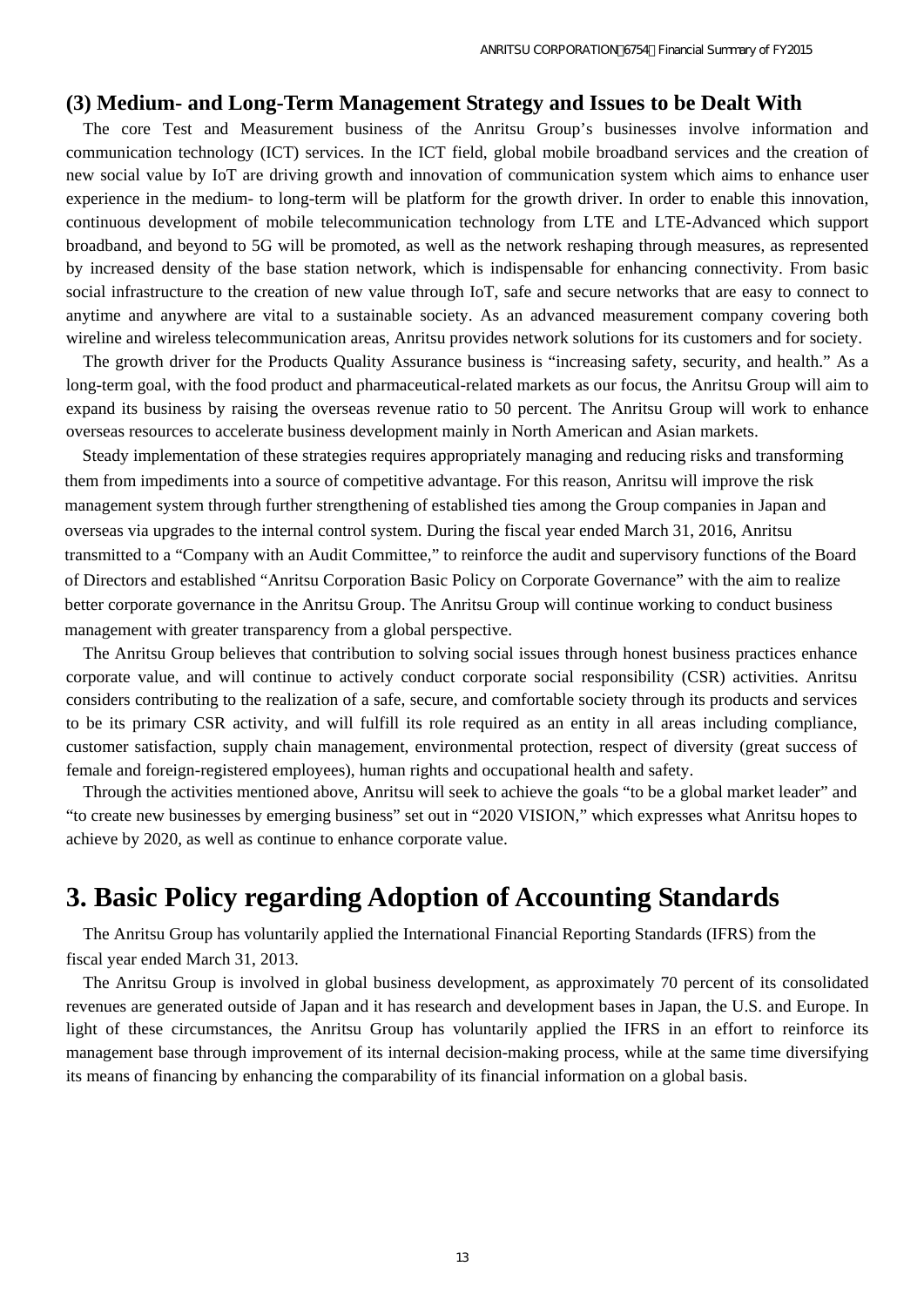# 4. Consolidated Financial Statements

|  | (1) Consolidated Statement of Financial Position |  |  |
|--|--------------------------------------------------|--|--|
|  |                                                  |  |  |

|                                                  |                         |                         |             |                                               |                         |                         | (Unit: Millions of yen; round down) |
|--------------------------------------------------|-------------------------|-------------------------|-------------|-----------------------------------------------|-------------------------|-------------------------|-------------------------------------|
| Assets                                           | End of                  | End of                  |             | <b>Liabilities and Equity</b>                 | End of                  | End of                  |                                     |
|                                                  | FY2014<br>as of 3.31.15 | FY2015<br>as of 3.31.16 | $(B) - (A)$ |                                               | FY2014<br>as of 3.31.15 | FY2015<br>as of 3.31.16 | $(B) - (A)$                         |
|                                                  | (A)                     | (B)                     |             |                                               | (A)                     | (B)                     |                                     |
| <b>Assets</b>                                    | 126,893                 | 124,624                 |             | (2,268) Liabilities                           | 48,227                  | 48,761                  | 534                                 |
| <b>Current assets</b>                            | 84,126                  | 80,541                  |             | (3,585) Current liabilities                   | 34,516                  | 21,550                  | (12,966)                            |
| Cash and cash equivalents                        | 34,916                  | 37,391                  | 2,475       | Trade and other payables                      | 11,536                  | 7,133                   | (4, 402)                            |
| Trade and other receivables                      | 24,811                  | 19,738                  | (5,072)     | Bonds and borrowings                          | 6,585                   | 1,590                   | (4,995)                             |
| Other financial assets                           | 1,276                   | 1,163                   | (112)       | Other financial liabilities                   | 82                      | 60                      | (21)                                |
| Inventories                                      | 19,191                  | 18,376                  | (814)       | Income tax payables                           | 1,785                   | 1,230                   | (555)                               |
| Income tax receivables                           | 205                     | 171                     | (34)        | <b>Employee benefits</b>                      | 6,458                   | 5,606                   | (851)                               |
| Other assets                                     | 3,725                   | 3,699                   | (26)        | Provisions                                    | 320                     | 254                     | (65)                                |
|                                                  |                         |                         |             | Other liabilities                             | 7,749                   | 5,674                   | (2,074)                             |
| Non-current assets                               | 42,766                  | 44,082                  | 1,316       |                                               |                         |                         |                                     |
| Property, plant and equipment                    | 26,877                  | 27,738                  |             | 860 Non-current liabilities                   | 13,710                  | 27,211                  | 13,500                              |
| Goodwill and intangible assets                   | 2,558                   | 3,209                   | 650         | Trade and other payables                      | 378                     | 359                     | (18)                                |
| Investment property                              | 1,997                   | 1,830                   | (166)       | Bonds and borrowings                          | 9,479                   | 20,434                  | 10,955                              |
| Trade and other receivables                      | 393                     | 339                     | (54)        | Other financial liabilities                   | 107                     | 81                      | (25)                                |
| Other financial assets                           | 2,183                   | 2,395                   | 212         | Employee benefits                             | 1,416                   | 4,290                   | 2,873                               |
| Investments accounted for using equity<br>method | 87                      |                         | (87)        | Provisions                                    | 127                     | 108                     | (18)                                |
| Deferred tax assets                              | 8,651                   | 8,545                   | (105)       | Deferred tax liabilities                      | 362                     | 302                     | (59)                                |
| Other assets                                     | 17                      | 24                      | 6           | Other liabilities                             | 1,839                   | 1,633                   | (205)                               |
|                                                  |                         |                         |             |                                               |                         |                         |                                     |
|                                                  |                         |                         |             | Equity                                        | 78,665                  | 75,862                  | (2,802)                             |
|                                                  |                         |                         |             | Total equity attributable to owners of parent | 78,639                  | 75,811                  | (2,827)                             |
|                                                  |                         |                         |             | Common stock                                  | 19,052                  | 19,052                  |                                     |
|                                                  |                         |                         |             | Additional paid-in capital                    | 28,217                  | 28,220                  | 3                                   |
|                                                  |                         |                         |             | Retained earnings                             | 24,565                  | 23,193                  | (1, 372)                            |
|                                                  |                         |                         |             | Treasury stock                                | (869)                   | (1,040)                 | (171)                               |
|                                                  |                         |                         |             | Other components of equity                    | 7,673                   | 6,385                   | (1, 287)                            |
|                                                  |                         |                         |             | Non-controlling interests                     | 26                      | 51                      | 24                                  |
| <b>TOTAL</b>                                     | 126,893                 | 124,624                 | (2, 268)    | <b>TOTAL</b>                                  | 126,893                 | 124,624                 | (2, 268)                            |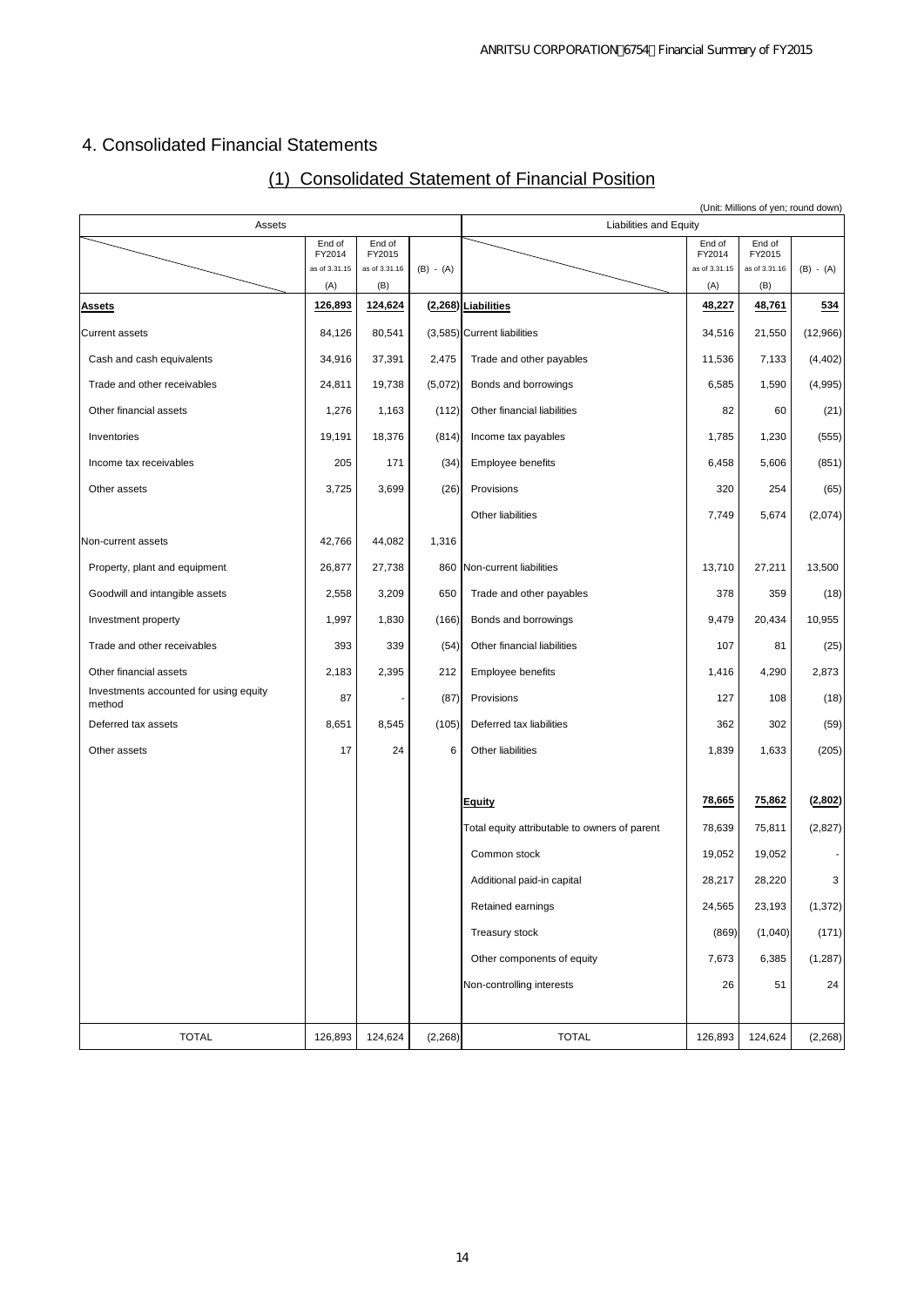## (2) Consolidated Statement of Profit or Loss and Other Comprehensive Income

| (Unit: Millions of yen; round down)                                                          |                                 |       |                                 |        |                    |         |
|----------------------------------------------------------------------------------------------|---------------------------------|-------|---------------------------------|--------|--------------------|---------|
|                                                                                              | FY2014<br>From April 1, 2014    |       | FY2015<br>From April 1, 2015    |        | Change             |         |
|                                                                                              | to March 31, 2015 (A)<br>Amount | %     | to March 31, 2016 (B)<br>Amount | $\%$   | (B)<br>(A)         | $\%$    |
| Revenue                                                                                      | 98,839                          | 100.0 | 95,532                          | 100.0  | $\sim$<br>(3, 307) | $-3.3$  |
| Cost of sales                                                                                | 46,147                          | 46.7  | 46,557                          | 48.7   | 409                | 0.9     |
| <b>Gross profit</b>                                                                          | 52,692                          | 53.3  | 48,974                          | 51.3   | (3,717)            | $-7.1$  |
| Other revenue and expenses                                                                   |                                 |       |                                 |        |                    |         |
| Selling, general and administrative expenses                                                 | 29,605                          | 30.0  | 29,621                          | 31.0   | 15                 | 0.1     |
| Research and development expense                                                             | 12,940                          | 13.1  | 12,820                          | 13.4   | (119)              | $-0.9$  |
| Other income                                                                                 | 1,016                           | 1.0   | 241                             | 0.3    | (774)              | $-76.2$ |
| Other expenses                                                                               | 279                             | 0.3   | 876                             | 0.9    | 597                | 213.5   |
| <b>Operating profit (loss)</b>                                                               | 10,882                          | 11.0  | 5,897                           | 6.2    | (4,985)            | $-45.8$ |
| Finance income                                                                               | 1,260                           | 1.3   | 240                             | 0.3    | (1,019)            | $-80.9$ |
| Finance expenses                                                                             | 634                             | 0.6   | 616                             | 0.6    | (18)               | $-2.9$  |
| Share of profit (loss) of associates and joint ventures accounted<br>for using equity method | 83                              | 0.1   | (87)                            | $-0.1$ | (170)              |         |
| Profit (loss) before tax                                                                     | 11,591                          | 11.7  | 5,434                           | 5.7    | (6, 156)           | $-53.1$ |
| Income tax expense                                                                           | 3,716                           | 3.8   | 1,667                           | 1.7    | (2,049)            | $-55.1$ |
| Profit (loss)                                                                                | 7,874                           | 8.0   | 3,767                           | 3.9    | (4, 106)           | $-52.2$ |
| Items that will not be reclassified to profit or loss                                        |                                 |       |                                 |        |                    |         |
| Change of financial assets measured at fair value                                            | (7)                             |       | 251                             |        | 259                |         |
| Remeasurements of defined benefit plans                                                      | 1,338                           |       | (1, 556)                        |        | (2,895)            |         |
| Total                                                                                        | 1,330                           |       | (1, 305)                        |        | (2,636)            |         |
| Items that may be reclassified subsequently to profit or loss                                |                                 |       |                                 |        |                    |         |
| Exchange differences on translation                                                          | 2,692                           |       | (1,829)                         |        | (4,521)            |         |
| <b>Total</b>                                                                                 | 2,692                           |       | (1,829)                         |        | (4, 521)           |         |
| Total of other comprehensive income                                                          | 4,023                           | 4.1   | (3, 134)                        | $-3.3$ | (7, 157)           |         |
| <b>Comprehensive income</b>                                                                  | 11,898                          | 12.0  | 633                             | 0.7    | (11, 264)          | $-94.7$ |
|                                                                                              |                                 |       |                                 |        |                    |         |
| Profit (loss), attributable to:                                                              |                                 |       |                                 |        |                    |         |
| Owners of parent                                                                             | 7,857                           |       | 3,760                           |        | (4,097)            |         |
| Non-controlling interests                                                                    | 16                              |       | 7                               |        | (9)                |         |
| Comprehensive income attributable to:                                                        |                                 |       |                                 |        |                    |         |
| Owners of parent                                                                             | 11,881                          |       | 626                             |        | (11, 254)          |         |
| Non-controlling interests                                                                    | 16                              |       | 7                               |        | (9)                |         |
|                                                                                              |                                 |       |                                 |        |                    |         |
| Earnings per share                                                                           |                                 |       |                                 |        |                    |         |
| Basic earnings per share (Yen)                                                               | 55.72                           |       | 27.38                           |        | (28.34)            |         |
| Diluted earnings per share (Yen)                                                             | 55.72                           |       | 27.38                           |        | (28.34)            |         |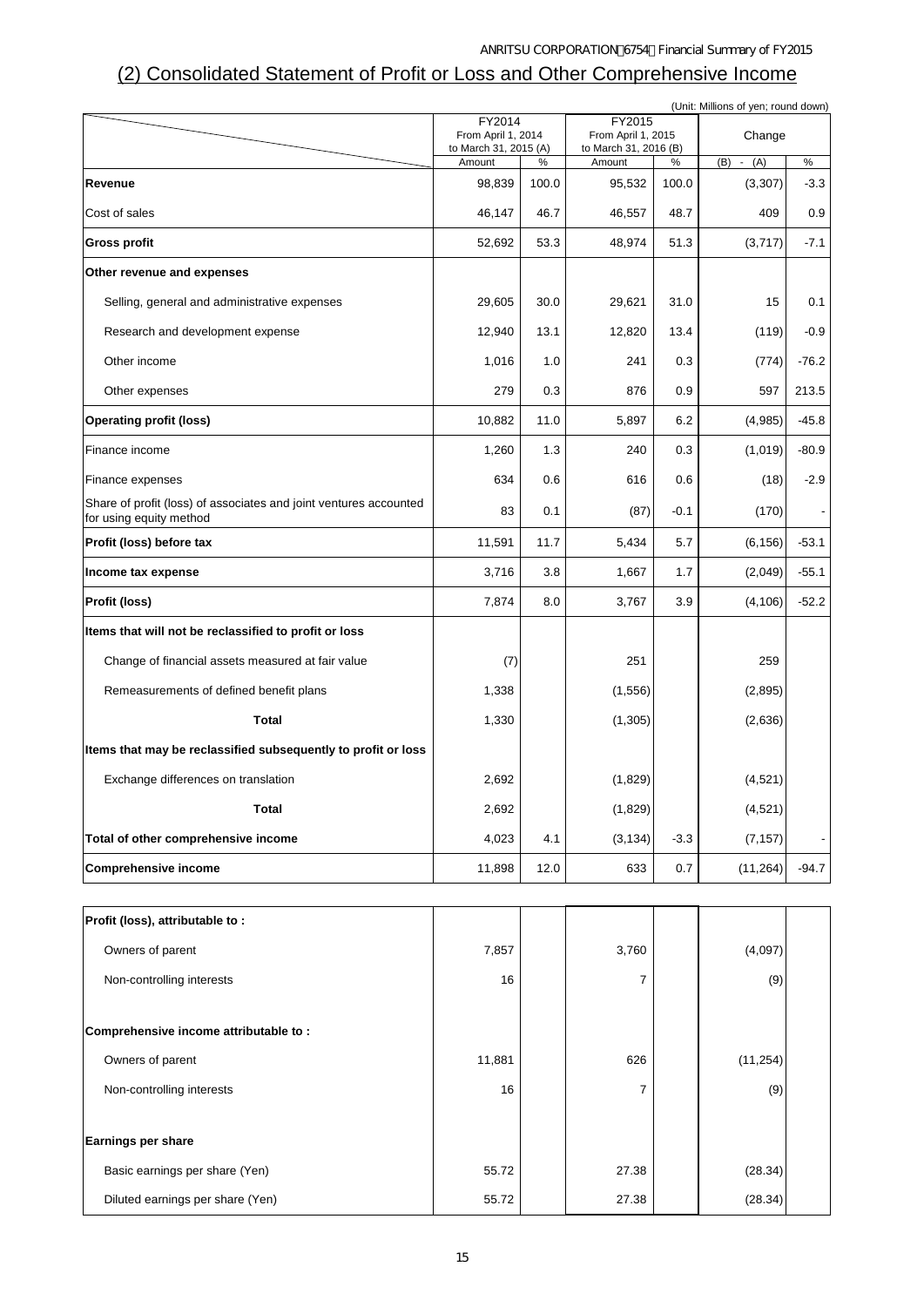# (3) Consolidated Statements of Changes in Equity

### FY2014 (From April 1, 2014 to March 31, 2015)

|                                                          |                 |                               |                      |                   |                                  |                                                               | (Unit: Millions of yen; round down) |              |
|----------------------------------------------------------|-----------------|-------------------------------|----------------------|-------------------|----------------------------------|---------------------------------------------------------------|-------------------------------------|--------------|
|                                                          | Common<br>stock | Additional<br>paid-in capital | Retained<br>earnings | Treasury<br>stock | Other<br>components<br>of equity | <b>Total equity</b><br>attributable to<br>owners of<br>parent | Non-<br>controlling<br>interests    | Total equity |
| Balance at April 1, 2014                                 | 19,052          | 28,191                        | 23,521               | (868)             | 4,988                            | 74,886                                                        | 10                                  | 74,896       |
| Profit (loss)                                            |                 |                               | 7,857                |                   |                                  | 7,857                                                         | 16                                  | 7,874        |
| Other comprehensive income                               |                 |                               | 1,338                |                   | 2,684                            | 4,023                                                         |                                     | 4,023        |
| Total comprehensive income                               |                 |                               | 9,196                |                   | 2,684                            | 11,881                                                        | 16                                  | 11,898       |
| Share-based payments                                     |                 | 25                            |                      |                   |                                  | 25                                                            |                                     | 25           |
| Dividends paid                                           |                 |                               | (3, 152)             |                   |                                  | (3, 152)                                                      |                                     | (3, 152)     |
| Purchase of treasury stock                               |                 |                               |                      | (5,000)           |                                  | (5,000)                                                       |                                     | (5,000)      |
| Retirement of treasury stock                             |                 |                               | (4,999)              | 4,999             |                                  |                                                               |                                     |              |
| Dividends to non-controlling interests                   |                 |                               |                      |                   |                                  |                                                               | (0)                                 | (0)          |
| Total transactions with owners and<br>other transactions |                 | 25                            | (8, 152)             | (0)               |                                  | (8, 128)                                                      | (0)                                 | (8, 128)     |
| Balance at March 31, 2015                                | 19,052          | 28,217                        | 24,565               | (869)             | 7,673                            | 78,639                                                        | 26                                  | 78,665       |

### FY2015 (From April 1, 2015 to March 31, 2016)

|                                                                  |                 |                               |                      |                   |                                  |                                                        | (Unit: Millions of yen; round down) |                     |
|------------------------------------------------------------------|-----------------|-------------------------------|----------------------|-------------------|----------------------------------|--------------------------------------------------------|-------------------------------------|---------------------|
|                                                                  | Common<br>stock | Additional<br>paid-in capital | Retained<br>earnings | Treasury<br>stock | Other<br>components<br>of equity | Total equity<br>attributable to<br>owners of<br>parent | Non-<br>controlling<br>interests    | <b>Total equity</b> |
| Balance at April 1, 2015                                         | 19,052          | 28,217                        | 24,565               | (869)             | 7,673                            | 78,639                                                 | 26                                  | 78,665              |
| Profit (loss)                                                    |                 |                               | 3,760                |                   |                                  | 3,760                                                  | 7                                   | 3,767               |
| Other comprehensive income                                       |                 |                               | (1, 556)             |                   | (1, 577)                         | (3, 134)                                               |                                     | (3, 134)            |
| Total comprehensive income                                       |                 |                               | 2,203                |                   | (1, 577)                         | 626                                                    | $\overline{7}$                      | 633                 |
| Share-based payments                                             |                 | 3                             | 11                   | 28                |                                  | 43                                                     |                                     | 43                  |
| Dividends paid                                                   |                 |                               | (3,296)              |                   |                                  | (3,296)                                                |                                     | (3,296)             |
| Purchase of treasury stock                                       |                 |                               |                      | (200)             |                                  | (200)                                                  |                                     | (200)               |
| Acquisition of subsidiary with non-<br>controlling interests     |                 |                               |                      |                   |                                  |                                                        | 18                                  | 18                  |
| Dividends to non-controlling interests                           |                 |                               |                      |                   |                                  |                                                        | (0)                                 | (0)                 |
| Transfer from other components of<br>equity to retained earnings |                 |                               | (289)                |                   | 289                              |                                                        |                                     |                     |
| Total transactions with owners and<br>other transactions         |                 | 3                             | (3,575)              | (171)             | 289                              | (3, 453)                                               | 17                                  | (3, 436)            |
| Balance at March 31, 2016                                        | 19,052          | 28,220                        | 23,193               | (1,040)           | 6,385                            | 75,811                                                 | 51                                  | 75,862              |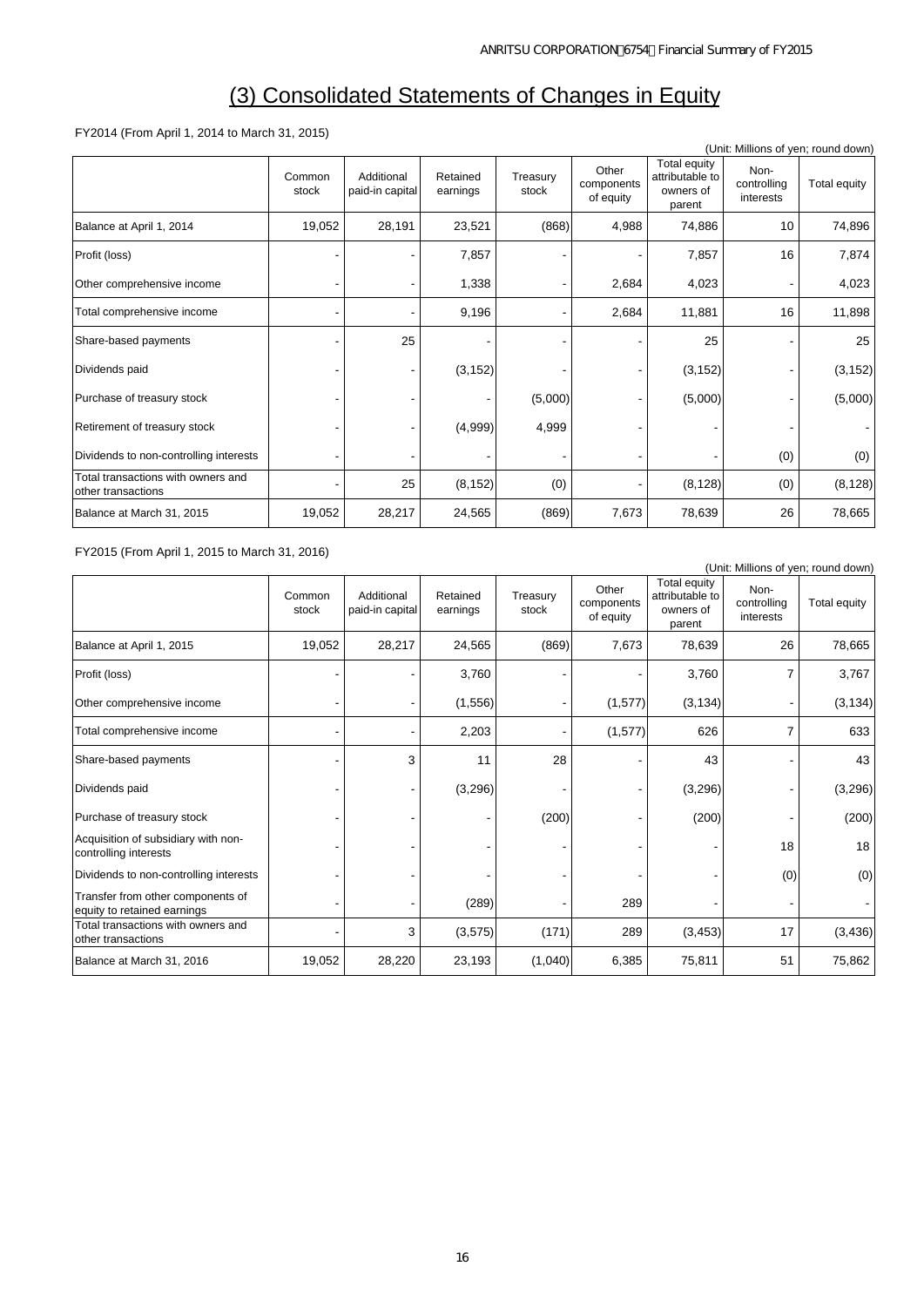# (4) Consolidated Statement of Cash Flows

|                                                                     |                                   |                       | (Unit: Millions of yen; round down) |
|---------------------------------------------------------------------|-----------------------------------|-----------------------|-------------------------------------|
|                                                                     | FY2014                            | FY2015<br>(12 months) | Change                              |
|                                                                     | (12 months)<br>From April 1, 2014 | From April 1, 2015    |                                     |
|                                                                     | to March 31, 2015 (A)             | to March 31, 2016 (B) | $(B) - (A)$                         |
|                                                                     |                                   |                       |                                     |
| Cash flows from (used in) operating activities                      |                                   |                       |                                     |
| Profit (Loss) before tax                                            | 11,591                            | 5,434                 | (6, 156)                            |
| Depreciation and amortization expense                               | 3,371                             | 3,969                 | 598                                 |
| Impairment loss                                                     | 86                                |                       | (86)                                |
| Reversal of impairment loss                                         | (573)                             |                       | 573                                 |
| Interest and dividends income                                       | (206)                             | (218)                 | (11)                                |
| Interest expenses                                                   | 194                               | 166                   | (27)                                |
| Loss (Gain) on disposal of property, plant and equipment            | 78                                | 31                    | (46)                                |
| Decrease (Increase) in trade and other receivables                  | 1,453                             | 4,754                 | 3,300                               |
| Decrease (Increase) in inventories                                  | (868)                             | 255                   | 1,124                               |
| Increase (Decrease) in trade and other payables                     | (1, 117)                          | (483)                 | 634                                 |
| Increase (Decrease) in employee benefits                            | (283)                             | (104)                 | 179                                 |
| Other, net                                                          | (1,875)                           | (1,874)               | 0                                   |
| Sub Total                                                           | 11,849                            | 11,932                | 82                                  |
| Interest received                                                   | 130                               | 120                   | (10)                                |
| Dividends received                                                  | 83                                | 98                    | 15                                  |
| Interest paid                                                       | (181)                             | (196)                 | (14)                                |
| Income taxes paid                                                   | (4, 460)                          | (1,780)               | 2,680                               |
| Income taxes refund                                                 | 161                               | 21                    | (140)                               |
| Net cash flows from (used in) operating activities                  | 7,582                             | 10,195                | 2,613                               |
| Cash flows from (used in) investing activities                      |                                   |                       |                                     |
| Payments into time deposits                                         | (1, 278)                          | (1,210)               | 67                                  |
| Proceeds from withdrawal of time deposits                           | 1,312                             | 1,203                 | (108)                               |
| Purchase of property, plant and equipment                           | (5,012)                           | (7,665)               | (2,653)                             |
| Proceeds from sale of property, plant and equipment                 | 23                                | 10                    | (13)                                |
| Purchase of other financial assets                                  | (5)                               | (5)                   | (0)                                 |
| Proceeds from sale of other financial assets                        |                                   | 137                   | 137                                 |
| Proceeds from sale of investments accounted for using equity method | 221                               |                       | (221)                               |
| Proceeds from government grants                                     | 116                               |                       | (116)                               |
| Other, net                                                          | (1, 427)                          | (1, 511)              | (84)                                |
| Net cash flows from (used in) investing activities                  | (6,049)                           | (9,042)               | (2,993)                             |
| Cash flows from (used in) financing activities                      |                                   |                       |                                     |
| Net increase (decrease) in short-term borrowings                    | (354)                             |                       | 354                                 |
| Proceeds from long-term borrowings                                  | 2,500                             | 3,000                 | 500                                 |
| Repayments of long-term borrowings                                  | (5,000)                           | (5,000)               |                                     |
| Proceeds from issuing bonds                                         |                                   | 8,000                 | 8,000                               |
| Purchase of treasury stock                                          | (5,000)                           | (200)                 | 4,800                               |
| Dividends paid                                                      | (3, 152)                          | (3,296)               | (144)                               |
| Other, net                                                          | (226)                             | (51)                  | 174                                 |
| Net cash flows from (used in) financing activities                  | (11, 234)                         | 2,450                 | 13,685                              |
| Effect of exchange rate change on cash and cash equivalents         | 1,402                             | (1, 128)              | (2,530)                             |
| Net increase (decrease) in cash and cash equivalents                | (8, 299)                          | 2,475                 | 10,774                              |
| Cash and cash equivalents at beginning of period                    | 43,215                            | 34,916                | (8,299)                             |
| Cash and cash equivalents at end of period                          | 34,916                            | 37,391                | 2,475                               |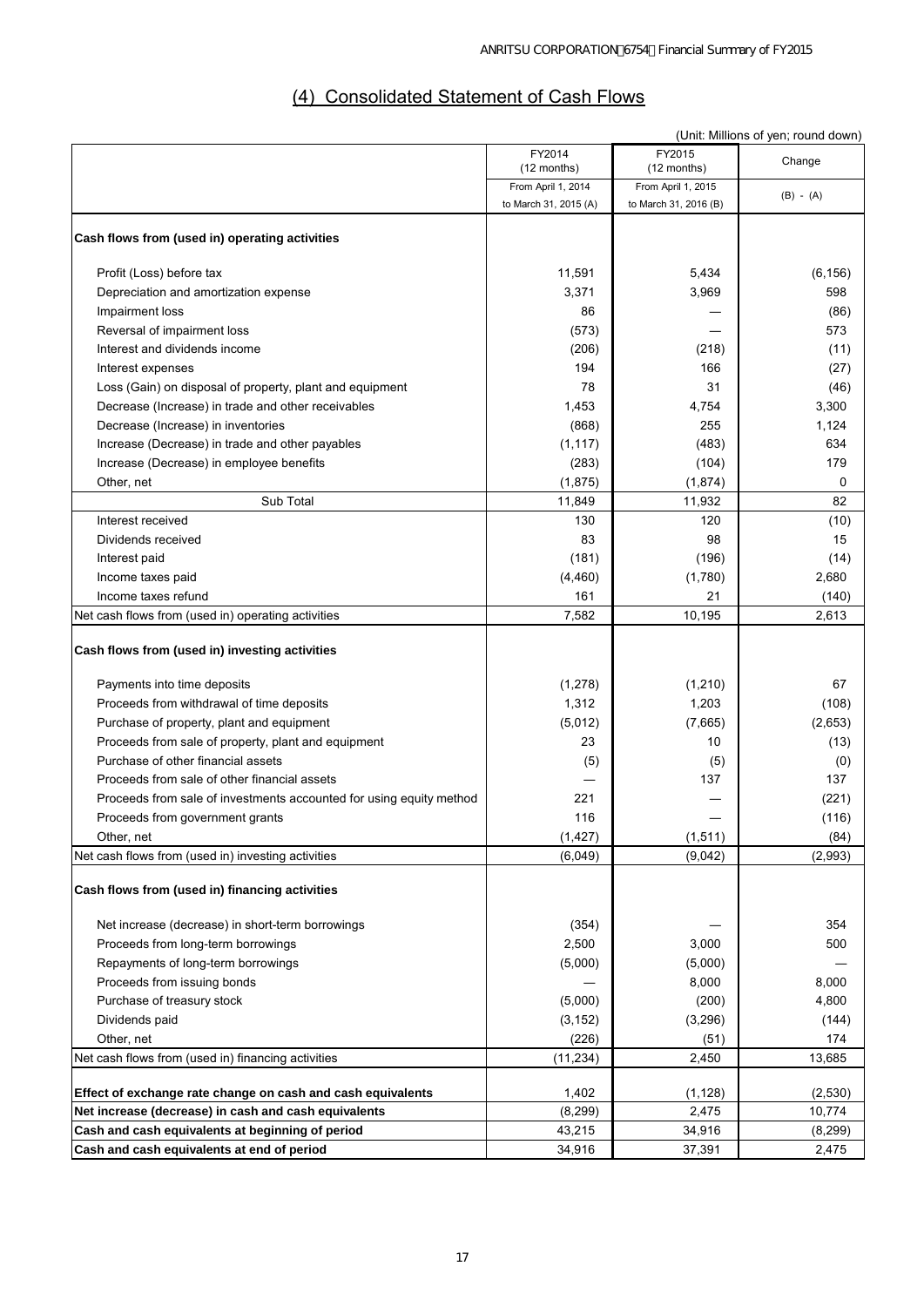# (5) Notes regarding Going Concern None

### (6) Changes in Accounting Policies

The Anritsu Group adopted the following IFRSs from the year ended March 31, 2016.

| <b>IFRSs</b>  | Title                            | Summaries of new IFRSs / amendments                                                                                                                                                                                                                                                                                                                                                                          |
|---------------|----------------------------------|--------------------------------------------------------------------------------------------------------------------------------------------------------------------------------------------------------------------------------------------------------------------------------------------------------------------------------------------------------------------------------------------------------------|
| IFRS 3        | <b>Business Combinations</b>     | Clarification of the scope of exemption in respect of jointly controlled<br>entities                                                                                                                                                                                                                                                                                                                         |
| <b>IFRS 8</b> | <b>Operating Segments</b>        | Additional disclosure for explaining the nature and the aggregation<br>criteria of operating segments with similar economic characteristics as<br>well as the clarification of the requirement for providing reconciliation<br>of total reporting segment assets to the entity's entire assets only if the<br>disclosure of the segment asset is regularly provided to the chief<br>operating decision maker |
| IFRS 13       | Fair Value Measurement           | Clarification of the scope of exception regarding the measurement of<br>fair value of portfolio                                                                                                                                                                                                                                                                                                              |
| <b>IAS 16</b> | Property, Plant and<br>Equipment | Clarification of the accounting treatment for the revaluation of property,<br>plant and equipment measured by the revaluation model                                                                                                                                                                                                                                                                          |
| <b>IAS 19</b> | <b>Employee Benefits</b>         | Simplification of the accounting treatment for the contributions to<br>defined benefit plans by employees or third parties, which are made to<br>be independent of the number of years of service of the employees                                                                                                                                                                                           |
| <b>IAS 24</b> | <b>Related Party Disclosures</b> | Amendment to the definition of the related party to include the key<br>management personnel of the reporting entity or its parent as well as<br>additional disclosure of the amount of key management personnel<br>compensation                                                                                                                                                                              |
| <b>IAS 38</b> | <b>Intangible Assets</b>         | Clarification of the accounting treatment for the revaluation of<br>intangible assets measured by the revaluation model                                                                                                                                                                                                                                                                                      |
| <b>IAS 40</b> | <b>Investment Property</b>       | Clarification of the mutual relationship between IFRS 3 and IAS 40,<br>involving the classification of property into investment property and<br>owner-occupied property                                                                                                                                                                                                                                      |

These standards have been applied in accordance with respective transitional provisions. There are no standards that are early adopted by the Group for the fiscal year ended March 31, 2016.

With the adoption of these IFRSs, there is no material impact to the consolidated financial statements.

### (7) Changes in Accounting Estimates

None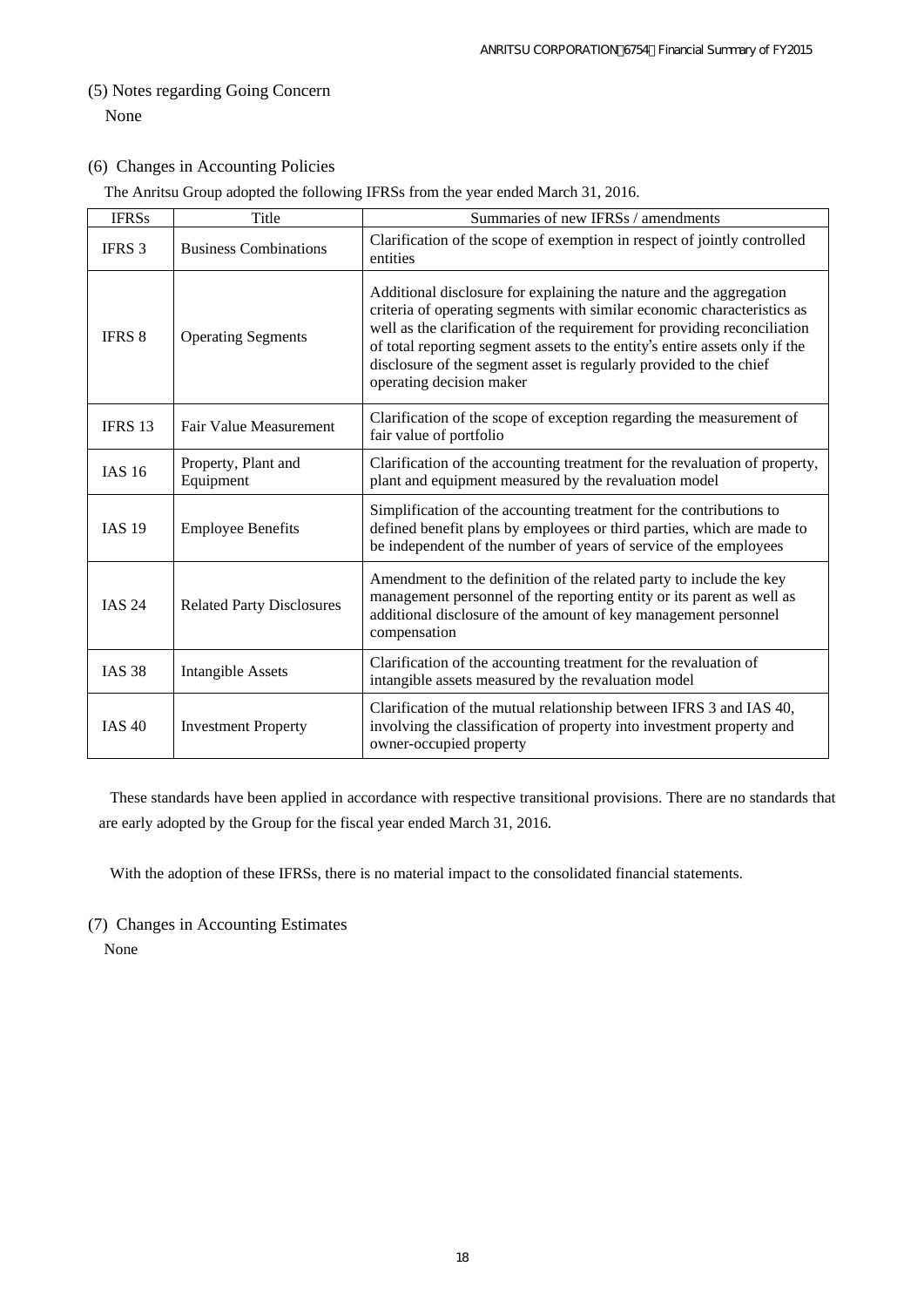# (8) Notes to the Consolidated Financial Statements

## (Segment Information)

#### **1. Outline of reportable segment**

 The reportable segments of the Anritsu Group are business segments which are classified based on products and services. Each business segment operates its business activities with created comprehensive strategic business plans for domestic and overseas. The board of directors meeting periodically make decision of allocation of operating resources and evaluate business performance based on segment financial information.

The Anritsu group's reportable segments are composed of "Test and Measurement" and "PQA (Products Quality Assurance)".

 Effective from the fiscal year ended March 31, 2016, the name of the reportable segment previously known as "Industrial Automation" has been changed to "PQA".

The segment name change has no impacts on the method for classification of the reportable segments.

Main Products and services by segments are as follows:

|        | 1. Test and Measurement  Measuring instruments for Digital communications and IP network, Optical communications equipment, |
|--------|-----------------------------------------------------------------------------------------------------------------------------|
|        | Mobile communications equipment, RF / microwave and millimeter wave communications equipment / systems,                     |
|        | Service assurance                                                                                                           |
| 2. POA | Checkweighers, Automatic combination weighers, Inspection equipment,                                                        |
|        | Comprehensive production management system                                                                                  |

#### **2. Information regarding revenue, profit/loss, assets and others by reportable segment**

Reportable segment information of the Anritsu Group is included below.

Accounting policies of reportable segment are same as the accounting policies for the Anritsu Group.

#### **Year ended March 31, 2015 (From April 1, 2014 to March 31, 2015)**

|                                                                                              |                         |                    |                          |                          |          |                           | (Unit: Millions of Yen; round down) |
|----------------------------------------------------------------------------------------------|-------------------------|--------------------|--------------------------|--------------------------|----------|---------------------------|-------------------------------------|
|                                                                                              |                         | Reportable segment |                          |                          |          |                           |                                     |
|                                                                                              | Test and<br>Measurement | <b>PQA</b>         | Subtotal                 | Others<br>(Notes 1)      | Total    | Adjustment<br>(Notes 3,4) | Consolidated                        |
| Revenue:                                                                                     |                         |                    |                          |                          |          |                           |                                     |
| Outside customers                                                                            | 73,443                  | 16,198             | 89,641                   | 9,198                    | 98,839   |                           | 98,839                              |
| (Notes 2)<br>Inter - segment                                                                 | 147                     | 5                  | 152                      | 4,168                    | 4,321    | (4,321)                   |                                     |
| Total                                                                                        | 73,590                  | 16,203             | 89,794                   | 13,367                   | 103,161  | (4,321)                   | 98,839                              |
| Cost of sales, Other revenue and expenses                                                    | (64, 647)               | (15, 379)          | (80,026)                 | (11, 403)                | (91,430) | 3,473                     | (87, 956)                           |
| Operating profit (loss)                                                                      | 8,943                   | 824                | 9,767                    | 1,963                    | 11,731   | (848)                     | 10,882                              |
| Finance income                                                                               |                         |                    |                          |                          |          |                           | 1,260                               |
| Finance costs                                                                                |                         |                    |                          | $\blacksquare$           | -        |                           | 634                                 |
| Share of profit (loss) of associates and joint<br>ventures accounted for using equity method |                         |                    |                          | $\blacksquare$           |          |                           | 83                                  |
| Profit (loss) before tax                                                                     |                         |                    | $\overline{\phantom{0}}$ | $\overline{\phantom{a}}$ | ۰.       | -                         | 11,591                              |
| Income tax expense                                                                           |                         |                    |                          | $\blacksquare$           | ۰        |                           | 3,716                               |
| Profit (loss)                                                                                |                         |                    |                          | $\blacksquare$           |          |                           | 7,874                               |
| <b>Assets</b>                                                                                | 88,050                  | 15,018             | 103,069                  | 13,004                   | 116,073  | 10,819                    | 126,893                             |
| Capital expenditures                                                                         | 9,468                   | 295                | 9,764                    | 281                      | 10,046   | (6)                       | 10,039                              |
| Depreciation and amortization                                                                | 2,734                   | 192                | 2,927                    | 452                      | 3,380    | (8)                       | 3,371                               |
| Impairment loss                                                                              | 17                      | $\blacksquare$     | 17                       | 68                       | 86       | $\blacksquare$            | 86                                  |
| Reversal of impairment loss                                                                  |                         |                    |                          | 573                      | 573      | $\blacksquare$            | 573                                 |

(Notes 1) : Others ……Information and Communications, Devices, Logistics, Welfare related service, Lease on real estate, Corporate administration, Parts manufacturing and others

(Notes 2) : Inter-segment revenue is measured based on market price.

(Notes 3) : Adjustment of operating profit (-848 million yen) includes elimination of inter-segment transactions (9 million yen) and company-wide expenses not allocated to business segments (-857 million yen). Company-wide expenses are mainly composed of basic research expense as well as selling, general and administrative expenses not attributable to business segments.

(Notes 4) : Adjustment of segment assets (10,819 million yen) includes excess investment capital not attributable to business segments (cash and cash equivalents), long-term investment capital (other financial assets (non-current assets)), and assets related to basic research.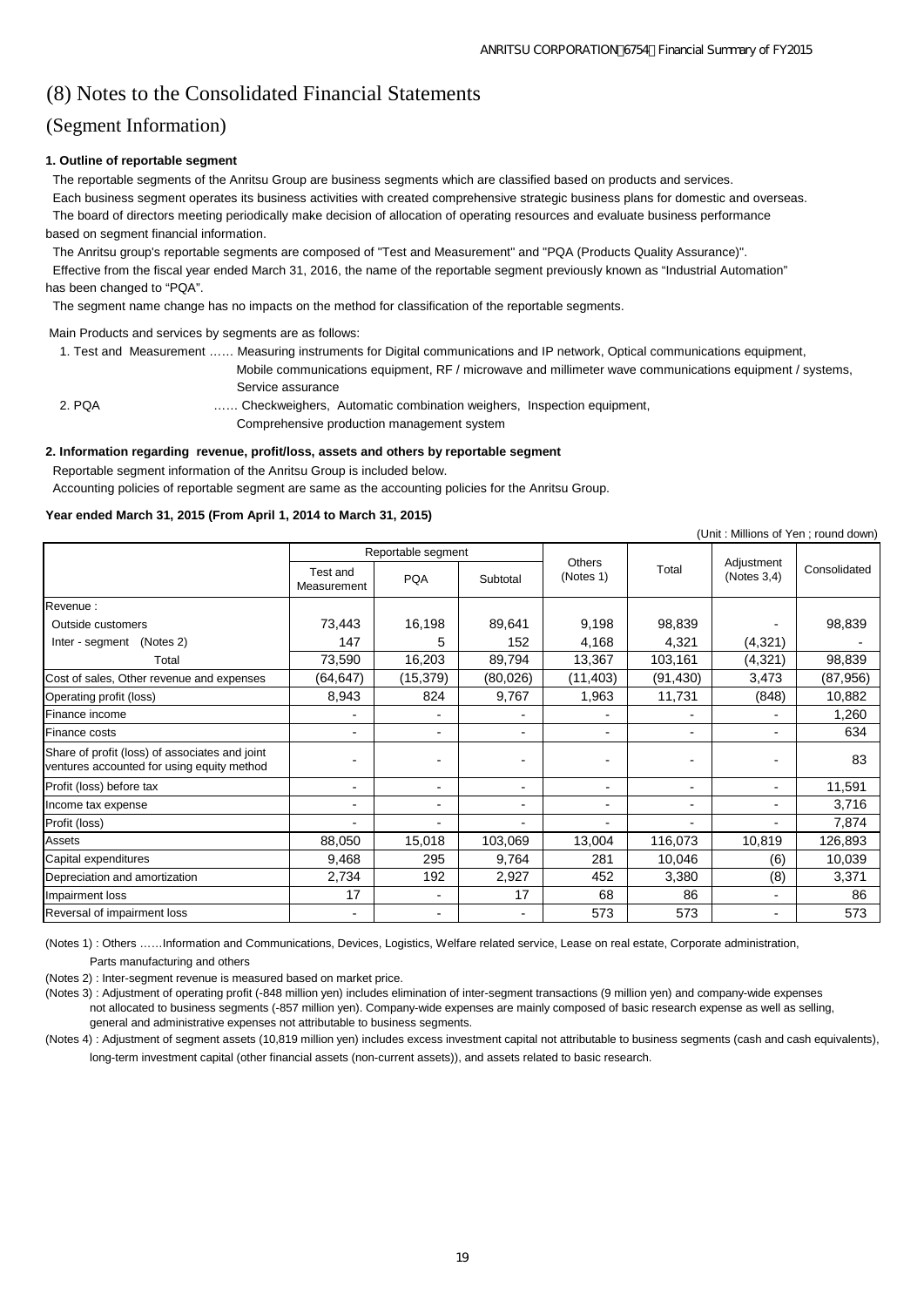#### **Year ended March 31, 2016 (From April 1, 2015 to March 31, 2016)**

(Unit : Millions of Yen ; round down)

|                                                                                              | Reportable segment       |                          |          | <b>Others</b>            |                          |                           |              |
|----------------------------------------------------------------------------------------------|--------------------------|--------------------------|----------|--------------------------|--------------------------|---------------------------|--------------|
|                                                                                              | Test and<br>Measurement  | <b>PQA</b>               | Subtotal | (Notes 1)                | Total                    | Adjustment<br>(Notes 3,4) | Consolidated |
| Revenue:                                                                                     |                          |                          |          |                          |                          |                           |              |
| Outside customers                                                                            | 67,729                   | 18,891                   | 86,621   | 8,910                    | 95,532                   |                           | 95,532       |
| (Notes 2)<br>Inter - segment                                                                 | 72                       | 3                        | 76       | 4,454                    | 4,530                    | (4,530)                   |              |
| Total                                                                                        | 67,802                   | 18,895                   | 86,697   | 13,364                   | 100,062                  | (4,530)                   | 95,532       |
| Cost of sales, Other revenue and expenses                                                    | (63,096)                 | (17,700)                 | (80,796) | (12,789)                 | (93, 586)                | 3,951                     | (89, 634)    |
| Operating profit (loss)                                                                      | 4,706                    | 1,194                    | 5,900    | 575                      | 6,476                    | (578)                     | 5,897        |
| Finance income                                                                               |                          | $\overline{\phantom{0}}$ |          | $\blacksquare$           | $\overline{\phantom{0}}$ | $\overline{\phantom{0}}$  | 240          |
| Finance costs                                                                                |                          | $\blacksquare$           |          | $\blacksquare$           | ۰.                       | $\blacksquare$            | 616          |
| Share of profit (loss) of associates and joint<br>ventures accounted for using equity method |                          |                          |          | $\blacksquare$           | -                        |                           | (87)         |
| Profit (loss) before tax                                                                     | $\overline{\phantom{a}}$ | $\blacksquare$           | -        | ۰                        | ۰.                       | $\overline{\phantom{0}}$  | 5,434        |
| Income tax expense                                                                           | $\overline{\phantom{0}}$ | $\blacksquare$           |          | $\overline{\phantom{0}}$ | ۰.                       | $\blacksquare$            | 1,667        |
| Profit (loss)                                                                                |                          | $\blacksquare$           |          | ۰                        | ۰                        | -                         | 3,767        |
| Assets                                                                                       | 89,386                   | 16,196                   | 105,582  | 11,900                   | 117,482                  | 7,141                     | 124,624      |
| Capital expenditures                                                                         | 5,046                    | 360                      | 5,406    | 359                      | 5,765                    | (14)                      | 5,751        |
| Depreciation and amortization                                                                | 3,256                    | 244                      | 3,500    | 480                      | 3,980                    | (10)                      | 3,969        |

(Notes 1) : Others ……Information and Communications, Devices, Logistics, Welfare related service, Lease on real estate, Corporate administration, Parts manufacturing and others

(Notes 2) : Inter-segment revenue is measured based on market price.

(Notes 3) : Adjustment of operating profit (-578 million yen) includes elimination of inter-segment transactions (-8 million yen) and company-wide expenses not allocated to business segments (-570 million yen). Company-wide expenses are mainly composed of basic research expense as well as selling, general and administrative expenses not attributable to business segments.

(Notes 4) : Adjustment of segment assets (7,141 million yen) includes excess investment capital not attributable to business segments (cash and cash equivalents), long-term investment capital (other financial assets (non-current assets)), and assets related to basic research.

(Notes 5) : The segment information of the same period of the previous fiscal year is shown based on the revised reportable segment name.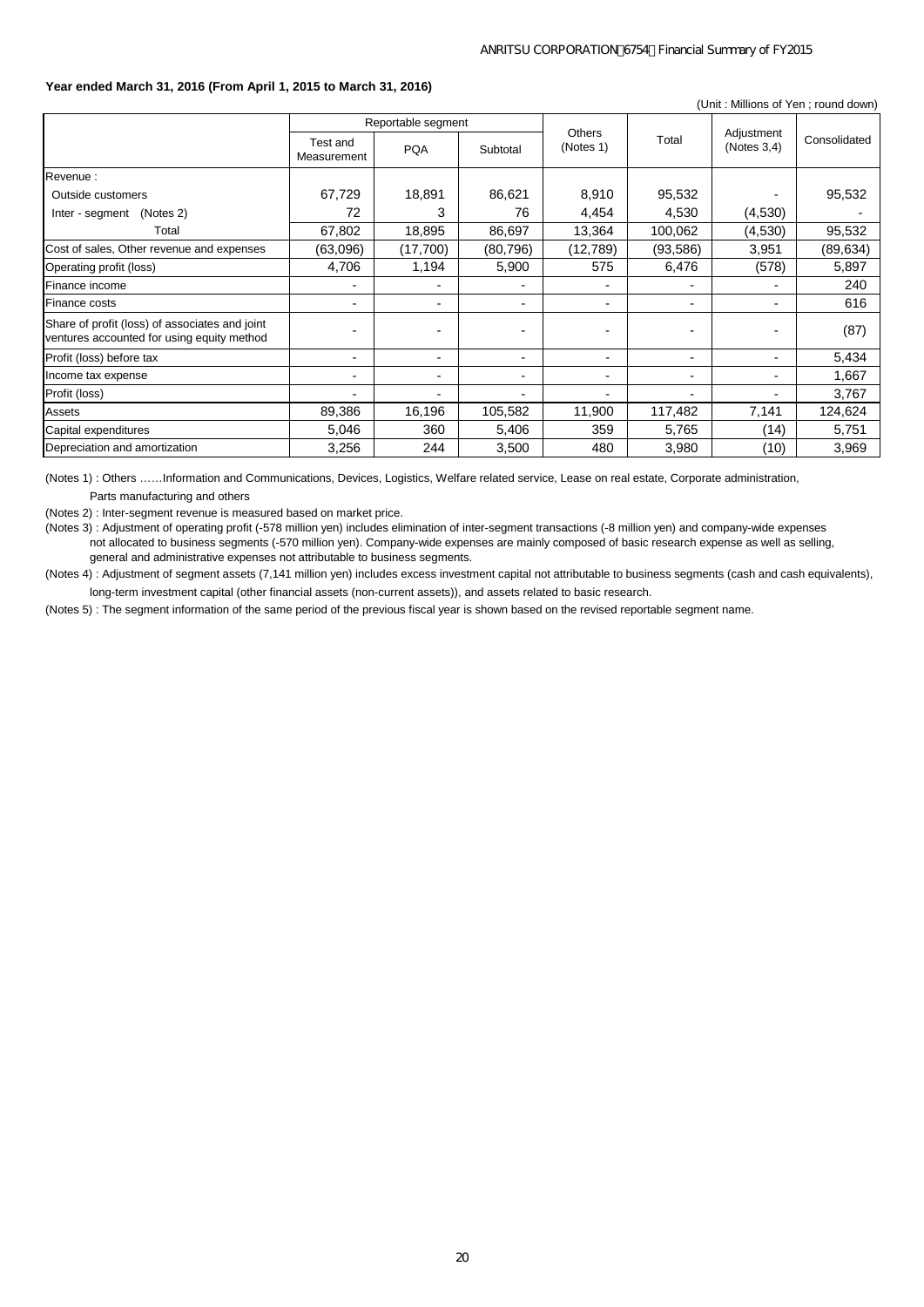## (Reversal of Impairment Losses)

### (1) Assets recognized reversal of impairment losses

 The detailed information on reversal of impairment losses recognized is as below. Reversal of impairment losses has been included in "Other income".

|                                           |                    | (Unit: Millions of yen) |
|-------------------------------------------|--------------------|-------------------------|
|                                           | FY2014             | FY2015                  |
|                                           | From April 1, 2014 | From April 1, 2015      |
|                                           | to March 31, 2015  | to March 31, 2016       |
| Buildings and structures                  | 573                |                         |
| Property, plant and equipment             | 573                |                         |
| Total of reversal of<br>impairment losses | 573                |                         |

(Note) For reversal of impairment losses by segment, please refer to (Segment information).

(2) Main item of reversal of impairment losses

FY2014 (From April 1, 2014 to March 31, 2015)

Impairment losses on buildings and structures, which had been initially decided to be closed, were reversed as a result of a decision for the continued use of them in the head office site due to the partial re-examination of the plan for utilizing them. Consequently, a reversal of the impairment loss of 573 million yen has been recognized.

Note that the recoverable amount is measured based on value in use, and the value in use is estimated using the discount rate 12.9% which is based on weighted average cost of capital of other companies within the same industry.

FY2015 (From April 1, 2015 to March 31, 2016)

The description is not disclosed as there are no items.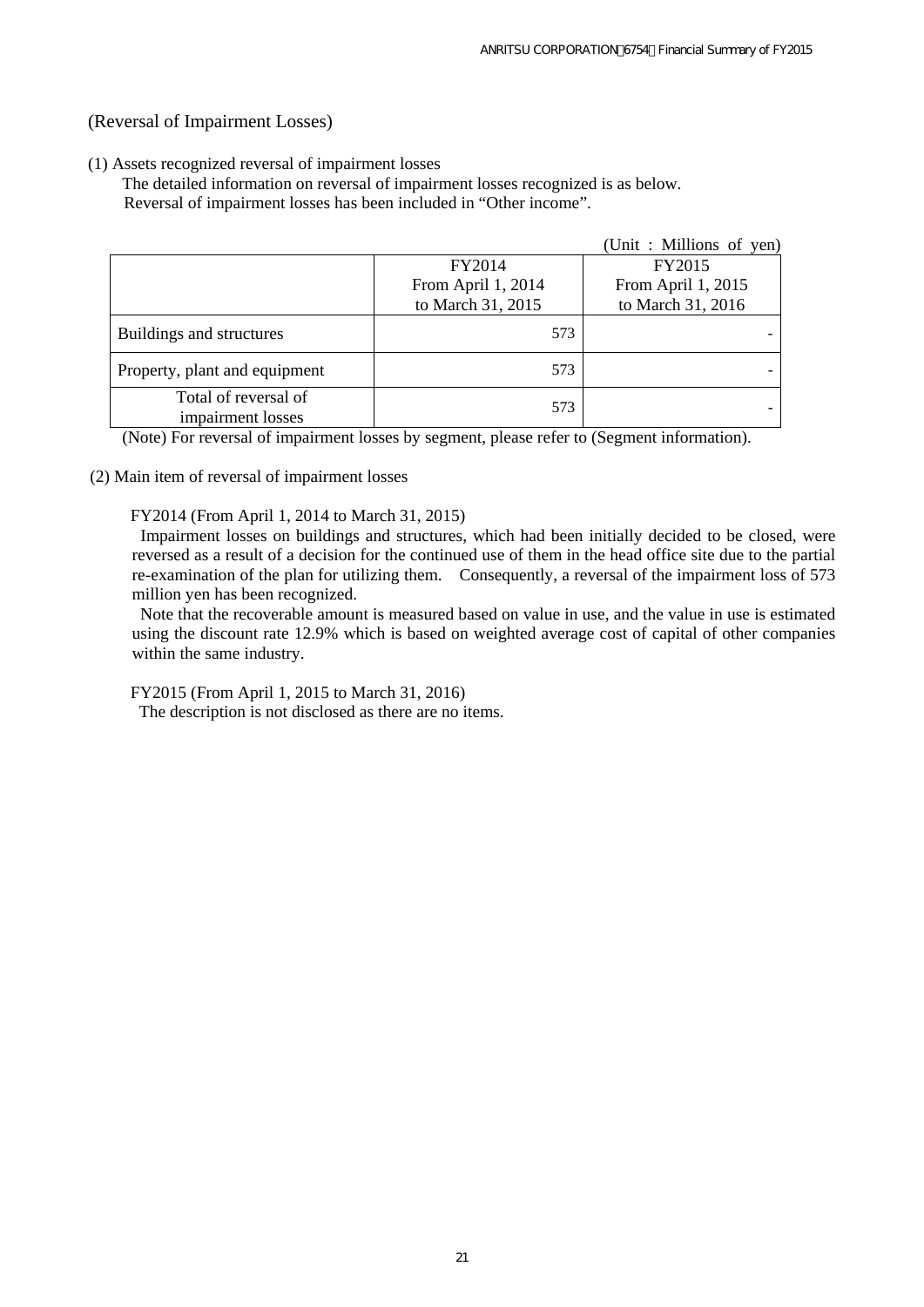## (Related Consolidated Statements of Changes in Equity)

(1) Number of issued shares and treasury stock

|                                            | Balance at March 31, 2015    | Balance at March 31, 2016    |
|--------------------------------------------|------------------------------|------------------------------|
| The classification of shares               | Ordinary shares with no par- | Ordinary shares with no par- |
|                                            | value                        | value                        |
| Number of authorized shares                | 400,000,000                  | 400,000,000                  |
| Number of issued shares                    |                              |                              |
| Balance at beginning of fiscal year        | 143,956,194                  | 138, 115, 294                |
| Decrease in retirement of treasury stock   | (5,840,900)                  |                              |
| Balance at end of fiscal year              | 138,115,294                  | 138, 115, 294                |
| Treasury stock                             |                              |                              |
| Balance at beginning of fiscal year        | 643,246                      | 643,983                      |
| Increase in purchase of treasury stock     | 5,841,637                    | 227,226                      |
| Decrease in distribution of treasury stock |                              | (32,600)                     |
| Decrease in retirement of treasury stock   | (5,840,900)                  |                              |
| Balance at end of fiscal year              | 643,983                      | 838,609                      |

### (2) Dividends

Year ended March 31, 2015

|                                                              | The classes of<br>shares | Total dividends Dividends per<br>(Millions of<br>Yen) | share<br>(Yen) | Record date           | Effective date      |
|--------------------------------------------------------------|--------------------------|-------------------------------------------------------|----------------|-----------------------|---------------------|
| June 26, 2014<br>Ordinary general meeting<br>of shareholders | Ordinary shares          | 1,433                                                 | 10.00          | March 31, 2014        | June 27, 2014       |
| October 30, 2014<br>Board of directors meeting               | Ordinary shares          | 1,719                                                 | 12.00          | September 30,<br>2014 | December 3,<br>2014 |

## Record date of dividend belongs to the year ended March 31, 2015 but its effective date is next fiscal year

|                                                                 | The classes of<br>shares | Total dividends<br>(Millions of<br>Yen) | Dividend<br>resource | Dividends<br>per share<br>Yen) | Record date       | Effective date |
|-----------------------------------------------------------------|--------------------------|-----------------------------------------|----------------------|--------------------------------|-------------------|----------------|
| June 25, 2015<br>Ordinary general<br>meeting<br>of shareholders | Ordinary shares          | 1,649                                   | Retained<br>Earnings | 12.00                          | March 31,<br>2015 | June 26, 2015  |

## Year ended March 31, 2016

|                                                              | The classes of<br>shares | Total dividends Dividends per<br>(Millions of<br>Yen) | share<br>(Yen) | Record date                  | Effective date      |
|--------------------------------------------------------------|--------------------------|-------------------------------------------------------|----------------|------------------------------|---------------------|
| June 25, 2015<br>Ordinary general meeting<br>of shareholders | Ordinary shares          | 1,649                                                 | 12.00          | March 31, 2015 June 26, 2015 |                     |
| October 29, 2015<br>Board of directors meeting               | Ordinary shares          | 1,649                                                 | 12.00          | September 30,<br>2015        | December 2,<br>2015 |

## Record date of dividend belongs to the year ended March 31, 2016 but its effective date is next fiscal year

|                                                                 | The classes of<br>shares | Total dividends<br>(Millions of<br>Yen) | Dividend<br>resource | Dividends<br>per share<br>Yen) | Record date       | Effective date |
|-----------------------------------------------------------------|--------------------------|-----------------------------------------|----------------------|--------------------------------|-------------------|----------------|
| June 28, 2016<br>Ordinary general<br>meeting<br>of shareholders | Ordinary shares          | 1,649                                   | Retained<br>Earnings | 12.00                          | March 31,<br>2016 | June 29, 2016  |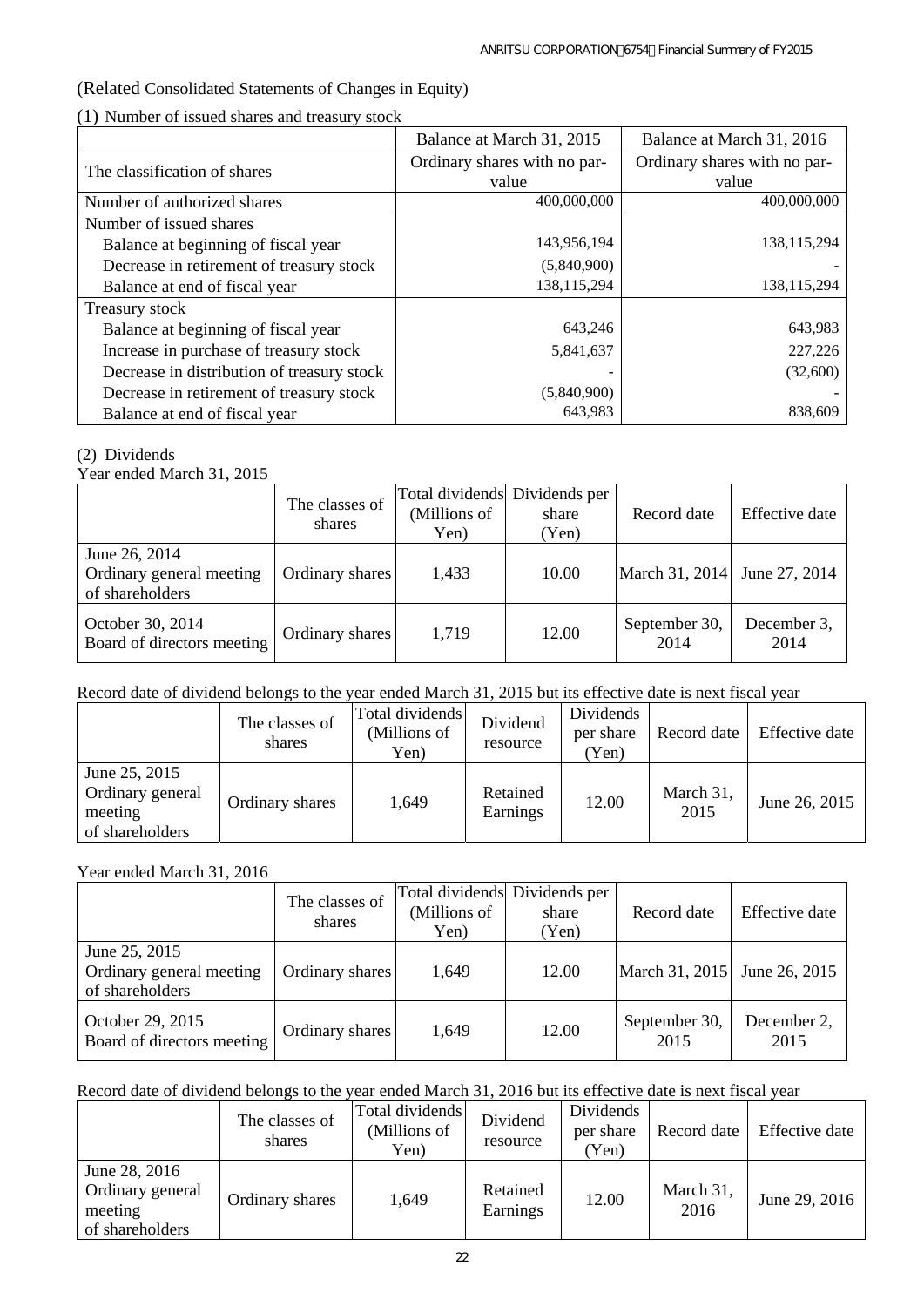## (Finance Income and Costs)

Details of finance income are as below.

In this section, financial assets measured at fair value through other comprehensive income are referred to as "Financial Assets Measured at FVTOCI."

|                              |                    | (Unit: Millions of yen) |
|------------------------------|--------------------|-------------------------|
|                              | FY2014             | FY2015                  |
|                              | From April 1, 2014 | From April 1, 2015      |
|                              | to March 31, 2015  | to March 31, 2016       |
| Interest income              |                    |                         |
| Financial assets measured at | 123                | 119                     |
| amortized cost               |                    |                         |
| Dividends income             |                    |                         |
| Financial assets at FVTOCI   | 83                 | 98                      |
| Foreign exchange gains       | 1,002              |                         |
| Other                        | 50                 | 21                      |
| Total                        | 1,260              | 240                     |

Details of finance costs are as follows:

 $(Unit:Millions of ven)$ 

|                                   |                    | $\sqrt{2}$ and $\sqrt{2}$ and $\sqrt{2}$ and $\sqrt{2}$ |
|-----------------------------------|--------------------|---------------------------------------------------------|
|                                   | FY2014             | FY2015                                                  |
|                                   | From April 1, 2014 | From April 1, 2015                                      |
|                                   | to March 31, 2015  | to March 31, 2016                                       |
| Interest expenses                 |                    |                                                         |
| Financial liabilities measured at | 194                | 166                                                     |
| amortized cost                    |                    |                                                         |
| Foreign exchange losses           |                    | 397                                                     |
| Other                             | 440                | 51                                                      |
| Total                             | 634                | 616                                                     |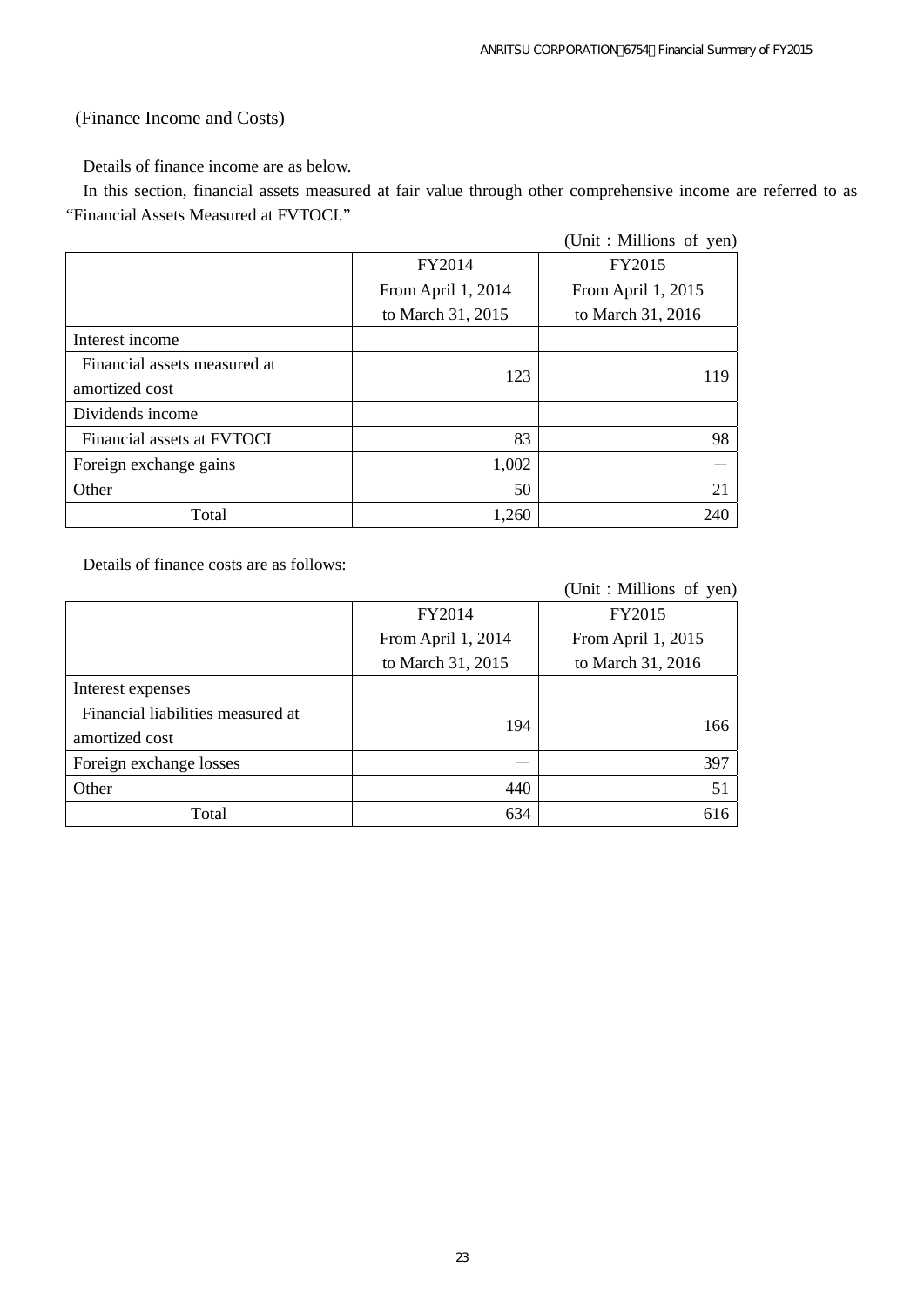## (Earnings Per Share)

# Earnings per share (attributable to owners of parent)

|                                                          | FY2014             | FY2015             |
|----------------------------------------------------------|--------------------|--------------------|
|                                                          | From April 1, 2014 | From April 1, 2015 |
|                                                          | to March 31, 2015  | to March 31, 2016  |
| Profit attributable to owners of parent                  | 7,857 Million yen  | 3,760 Million yen  |
| Adjusted profit used for diluted earnings per share      | - Million yen      | - Million yen      |
| Profit used in calculation of diluted earnings per share | 7,857 Million yen  | 3,760 Million yen  |
| Weighted average number of issued and outstanding        |                    |                    |
| shares                                                   | 141,017,097 shares | 137,349,163 shares |
| Increased number of shares used in the calculation of    |                    |                    |
| diluted earnings per share                               |                    |                    |
| Increase by stock options                                | 6.344 shares       | shares             |
| Weighted average number of issued and outstanding        |                    |                    |
| shares used in the calculation of diluted earnings per   |                    |                    |
| share                                                    | 141,023,441 shares | 137,349,163 shares |
| Basic earnings per share                                 | 55.72 yen          | 27.38 yen          |
| Diluted earnings per share                               | 55.72 yen          | 27.38 yen          |

(Significant Subsequent Events)

None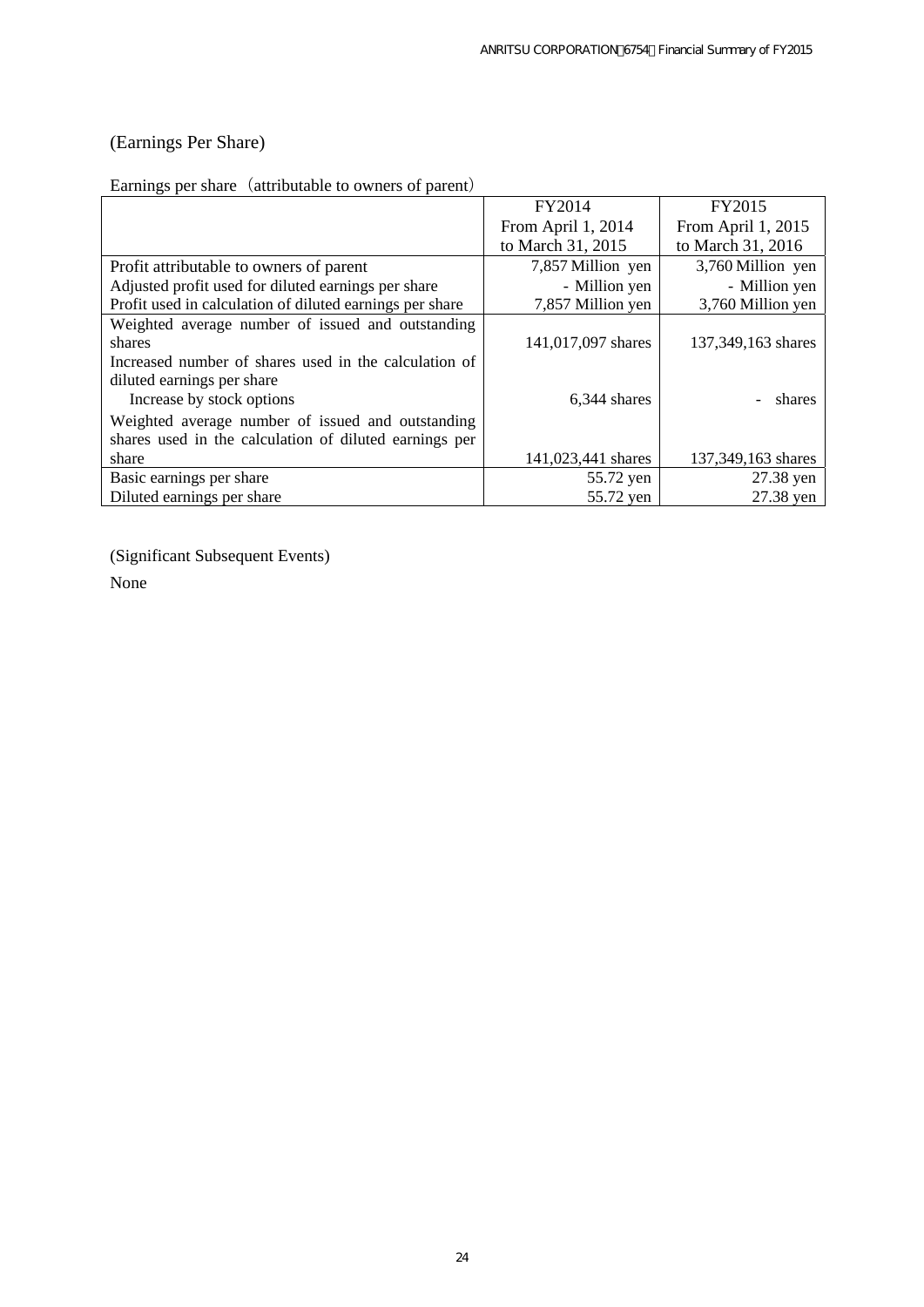# 5. Non - Consolidated Financial Statements

| Assets                                |                      |                      |             | Liabilities and Net assets                               |                      |                      | (Unit: Millions of yen; round down) |
|---------------------------------------|----------------------|----------------------|-------------|----------------------------------------------------------|----------------------|----------------------|-------------------------------------|
|                                       | FY2014               | FY2015               |             |                                                          | FY2014               | FY2015               |                                     |
|                                       | as of 3.31.15<br>(A) | as of 3.31.16<br>(B) | $(B) - (A)$ |                                                          | as of 3.31.15<br>(A) | as of 3.31.16<br>(B) | $(B) - (A)$                         |
| <u>Assets</u>                         | 120,350              | 122,297              |             | 1,947 Liabilities                                        | 42,676               | 45,136               | 2,460                               |
| <b>Current assets</b>                 | 41,789               | 42,002               | 212         | Current liabilities                                      | 32,888               | 24,340               | (8, 548)                            |
| Cash and deposits                     | 15,095               | 16,976               | 1,881       | Notes and accounts payable - trade                       | 4,135                | 4,921                | 785                                 |
| Notes receivable-trade                | 486                  | 406                  | (80)        | Short-term loans payable                                 | 1,190                | 1,190                |                                     |
| Accounts receivable - trade           | 13,971               | 11,725               | (2, 245)    | Current portion of long-term loans payable               | 5,000                |                      | (5,000)                             |
| Finished goods                        | 2,789                | 2,549                | (240)       | Lease obligations                                        | 15                   | 5                    | (9)                                 |
| Work in process                       | 2,332                | 51                   | (2, 281)    | Accounts payable - other                                 | 6,856                | 2,404                | (4, 452)                            |
| Raw materials                         | 2,876                | 3,199                | 323         | Accrued expenses                                         | 1,388                | 1,263                | (125)                               |
| Prepaid expenses                      | 119                  | 122                  | 3           | Income taxes payable                                     | 409                  | 253                  | (155)                               |
| Deferred tax assets                   | 1,152                | 982                  | (169)       | Advances received                                        | 1,643                | 1,063                | (580)                               |
| Other                                 | 3,077                | 6,082                | 3,004       | Deposits received                                        | 12,155               | 13,132               | 976                                 |
| Allowance for doubtful accounts       | (111)                | (95)                 | 16          | Provision for product warranties                         | 40                   | 30                   | (10)                                |
| Noncurrent assets                     | 78,560               | 80,295               | 1,734       | Provision for directors' bonuses                         | 48                   | 30                   | (18)                                |
| Property, plant and equipment         | 17,604               | 19,452               | 1,847       | Other                                                    | 5                    | 46                   | 40                                  |
| <b>Buildings</b>                      | 13,331               | 14,337               | 1,006       | Noncurrent liabilities                                   | 9,787                | 20,796               | 11,008                              |
| Structures                            | 269                  | 290                  | 20          | Bonds payable                                            | 6,000                | 14,000               | 8,000                               |
| Machinery and equipment               | 169                  | 137                  | (31)        | Long-term loans payable                                  | 3,500                | 6,500                | 3,000                               |
| Vehicles                              | 0                    | 0                    | (0)         | Lease obligations                                        | 12                   | 6                    | (5)                                 |
| Tools, furniture and fixtures         | 1,741                | 2,542                | 800         | Provision for directors' retirement benefits             | 5                    | 5                    |                                     |
| Land                                  | 2,010                | 2,010                |             | Other                                                    | 269                  | 283                  | 14                                  |
| Construction in progress              | 81                   | 133                  |             | 51 Net assets                                            | 77,673               | 77,161               | (512)                               |
| Intangible assets                     | 1,274                | 1,684                | 409         | Shareholders' equity                                     | 77,063               | 76,400               | (663)                               |
| Software                              | 1,222                | 1,657                | 435         | Capital stock                                            | 19,052               | 19,052               |                                     |
| Other                                 | 52                   | 26                   | (25)        | Capital surplus                                          | 28,002               | 28,002               |                                     |
| Investments and other assets          | 59,680               | 59,157               | (522)       | Legal capital surplus                                    | 28,002               | 28,002               |                                     |
| Investment securities                 | 859                  | 1,104                | 244         | Retained earnings                                        | 30,878               | 30,386               | (491)                               |
| Stocks of subsidiaries and affiliates | 46,258               | 46,280               | 22          | Legal retained earnings                                  | 2,468                | 2,468                |                                     |
| Long - term loans receivable          | 5,501                | 5,651                | 150         | Other retained earnings                                  | 28,410               | 27,918               | (491)                               |
| Prepaid pension cost                  | 4,075                | 3,173                | (901)       | General reserve                                          | 21,719               | 21,719               |                                     |
| Deferred tax assets                   | 2,869                | 2,861                | (7)         | Retained earnings brought forward                        | 6,691                | 6,199                | (491)                               |
| Other                                 | 117                  | 87                   | (30)        | <b>Treasury stock</b>                                    | (869)                | (1,040)              | (171)                               |
| Allowance for doubtful accounts       | (0)                  |                      | 0           | Valuation and translation adjustments                    | 395                  | 557                  | 161                                 |
|                                       |                      |                      |             | Valuation difference on available-for-sale<br>securities | 395                  | 557                  | 161                                 |
|                                       |                      |                      |             | Subscription rights to shares                            | 214                  | 203                  | (11)                                |
|                                       |                      |                      |             |                                                          |                      |                      |                                     |
| <b>TOTAL</b>                          | 120,350              | 122,297              | 1,947       | <b>TOTAL</b>                                             | 120,350              | 122,297              | 1,947                               |

# (1) Non - Consolidated Balance Sheets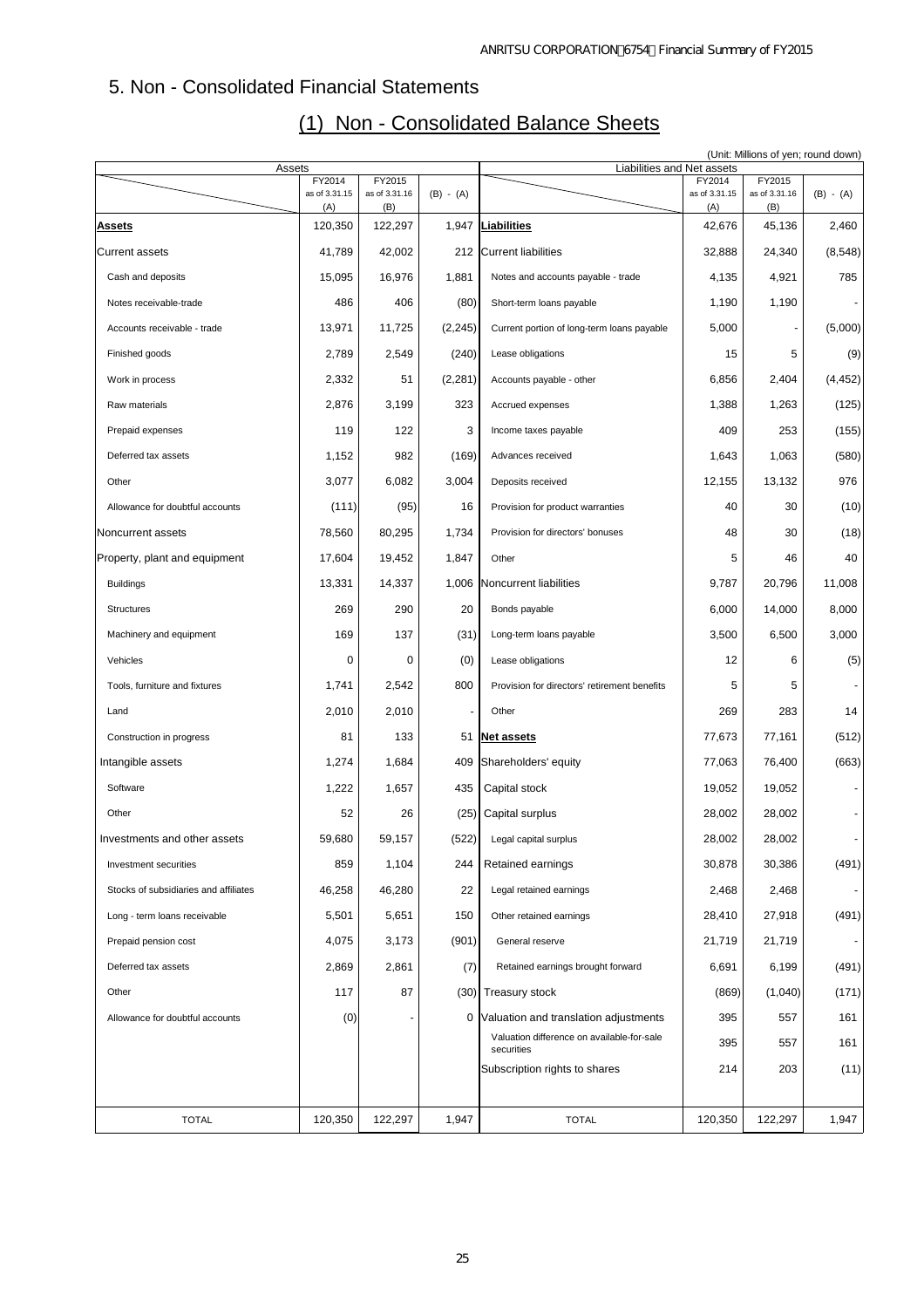|                                                   |                                            |       |                                            |         | (Unit: Millions of yen; round down) |         |
|---------------------------------------------------|--------------------------------------------|-------|--------------------------------------------|---------|-------------------------------------|---------|
|                                                   | FY2014                                     |       | FY2015                                     |         |                                     |         |
|                                                   | From April 1, 2014<br>to March 31, 2015(A) |       | From April 1, 2015<br>to March 31, 2016(B) |         | Change                              |         |
|                                                   | Amount                                     | %     | Amount                                     | %       | (A)<br>(B)<br>$\sim$                | $\%$    |
| <b>Net sales</b>                                  | 49,876                                     | 100.0 | 46,939                                     | 100.0   | (2,937)                             | $-5.9$  |
| Cost of sales                                     | 28,125                                     | 56.4  | 26,987                                     | 57.5    | (1, 137)                            | $-4.0$  |
| <b>Gross profit</b>                               | 21,751                                     | 43.6  | 19,951                                     | 42.5    | (1,799)                             | $-8.3$  |
| Selling, general and administrative expenses      | 17,271                                     | 34.6  | 17,110                                     | 36.4    | (161)                               | $-0.9$  |
| <b>Operating income (loss)</b>                    | 4,479                                      | 9.0   | 2,841                                      | 6.1     | (1,638)                             | $-36.6$ |
| Interest and dividend income                      | 1,045                                      |       | 1,359                                      |         | 314                                 |         |
| Other                                             | 788                                        |       | 175                                        |         | (613)                               |         |
| Non-operating income                              | 1,834                                      | 3.7   | 1,535                                      | 3.3     | (299)                               | $-16.3$ |
| Interest expenses                                 | 167                                        |       | 140                                        |         | (26)                                |         |
| Other                                             | 200                                        |       | 840                                        |         | 640                                 |         |
| Non-operating expenses                            | 367                                        | 0.7   | 981                                        | 2.1     | 614                                 | 167.3   |
| <b>Ordinary income (loss)</b>                     | 5,946                                      | 11.9  | 3,394                                      | 7.2     | (2,551)                             | $-42.9$ |
| Gain on states of investment securities           | ٠                                          |       | 98                                         |         | 98                                  |         |
| Gain on reversal of subscription rights to shares |                                            |       | 11                                         |         | 11                                  |         |
| <b>Extraordinary income</b>                       |                                            |       | 109                                        | 0.2     | 109                                 |         |
| Impairment loss                                   | 67                                         |       |                                            |         | (67)                                |         |
| <b>Extraordinary loss</b>                         | 67                                         | 0.1   | $\overline{\phantom{a}}$                   |         | (67)                                |         |
| Income (Loss) before income taxes                 | 5,879                                      | 11.8  | 3,503                                      | 7.5     | (2,375)                             | $-40.4$ |
| Income taxes-current                              | 1,329                                      | 2.7   | 627                                        | 1.3     | (701)                               | $-52.8$ |
| Income taxes-deferred                             | 216                                        | 0.4   | 69                                         | 0.2     | (147)                               | $-68.0$ |
| Net income (loss)                                 | 4,333                                      | 8.7   | 2,807                                      | $6.0\,$ | (1,526)                             | $-35.2$ |

# (2) Non-Consolidated Statements of Income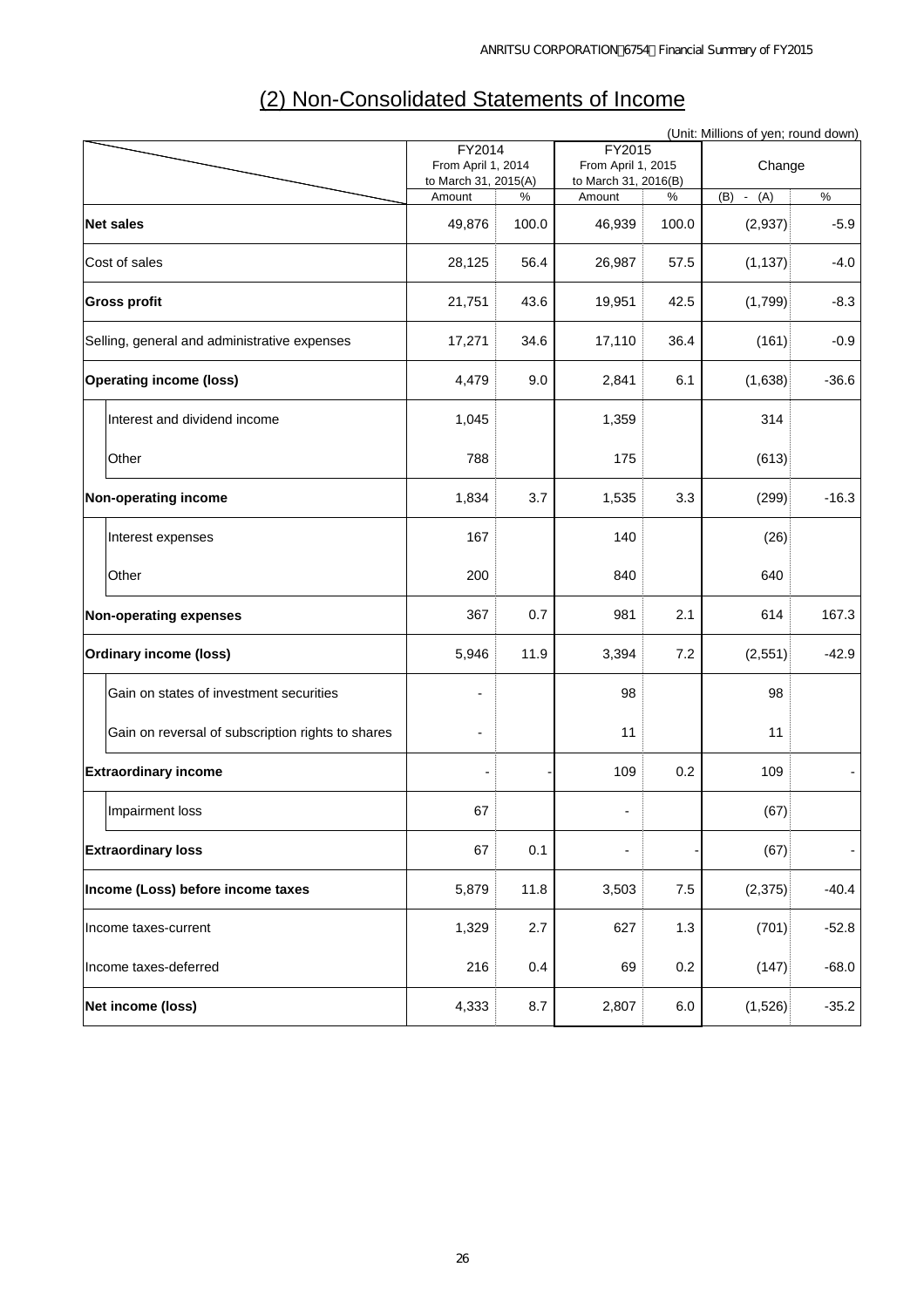# (3) Non-Consolidated Statements of Changes in Net Assets

FY2014 (From April 1, 2014 to March 31, 2015)

(Unit: Millions of yen; round down)

|                                                                 |                                        | Shareholders' equity                 |                               |                    |                                            |                               |                   |                         |          |
|-----------------------------------------------------------------|----------------------------------------|--------------------------------------|-------------------------------|--------------------|--------------------------------------------|-------------------------------|-------------------|-------------------------|----------|
|                                                                 |                                        | Capital surplus<br>Retained earnings |                               |                    |                                            |                               |                   |                         |          |
|                                                                 |                                        |                                      |                               |                    | Other retained earnings                    |                               |                   |                         | Total    |
|                                                                 | Capital stock Legal capital<br>surplus | Total<br>Capital<br>surplus          | Legal<br>retained<br>earnings | General<br>reserve | Retained<br>earnings<br>brought<br>forward | Total<br>retained<br>earnings | Treasury<br>stock | shareholders'<br>equity |          |
| Balance at the beginning of current period                      | 19,052                                 | 28,002                               | 28,002                        | 2,468              | 21,719                                     | 10,510                        | 34,697            | (868)                   | 80,883   |
| Changes of items during the period                              |                                        |                                      |                               |                    |                                            |                               |                   |                         |          |
| Dividends from surplus                                          |                                        |                                      |                               |                    |                                            | (3, 152)                      | (3, 152)          |                         | (3, 152) |
| Net income (loss)                                               |                                        |                                      |                               |                    |                                            | 4,333                         | 4,333             |                         | 4,333    |
| Purchase of treasury stock                                      |                                        |                                      |                               |                    |                                            |                               |                   | (5,000)                 | (5,000)  |
| Retirement of treasury stock<br>Net changes of items other than |                                        |                                      |                               |                    |                                            | (4,999)                       | (4,999)           | 4,999                   |          |
| shareholders' equity                                            |                                        |                                      |                               |                    |                                            |                               |                   |                         |          |
| Total changes of items during the period                        |                                        |                                      |                               |                    |                                            | (3,819)                       | (3,819)           | (0)                     | (3,820)  |
| Balance at the end of current period                            | 19,052                                 | 28,002                               | 28,002                        | 2,468              | 21,719                                     | 6,691                         | 30,878            | (869)                   | 77,063   |

|                                                         |                                                                    | Valuation and translation<br>adjustments                |                                     |            |  |
|---------------------------------------------------------|--------------------------------------------------------------------|---------------------------------------------------------|-------------------------------------|------------|--|
|                                                         | Valuation<br>difference on<br>available-for-<br>sale<br>securities | Total<br>valuation<br>and<br>translation<br>adjustments | Subscription<br>rights to<br>shares | Net assets |  |
| Balance at the beginning of current period              | 465                                                                | 465                                                     | 189                                 | 81,538     |  |
| Changes of items during the period                      |                                                                    |                                                         |                                     |            |  |
| Dividends from surplus                                  |                                                                    |                                                         |                                     | (3, 152)   |  |
| Net income (loss)                                       |                                                                    |                                                         |                                     | 4,333      |  |
| Purchase of treasury stock                              |                                                                    |                                                         |                                     | (5,000)    |  |
| Retirement of treasury stock                            |                                                                    |                                                         |                                     |            |  |
| Net changes of items other than<br>shareholders' equity | (69)                                                               | (69)                                                    | 25                                  | (44)       |  |
| Total changes of items during the period                | (69)                                                               | (69)                                                    | 25                                  | (3,864)    |  |
| Balance at the end of current period                    | 395                                                                | 395                                                     | 214                                 | 77,673     |  |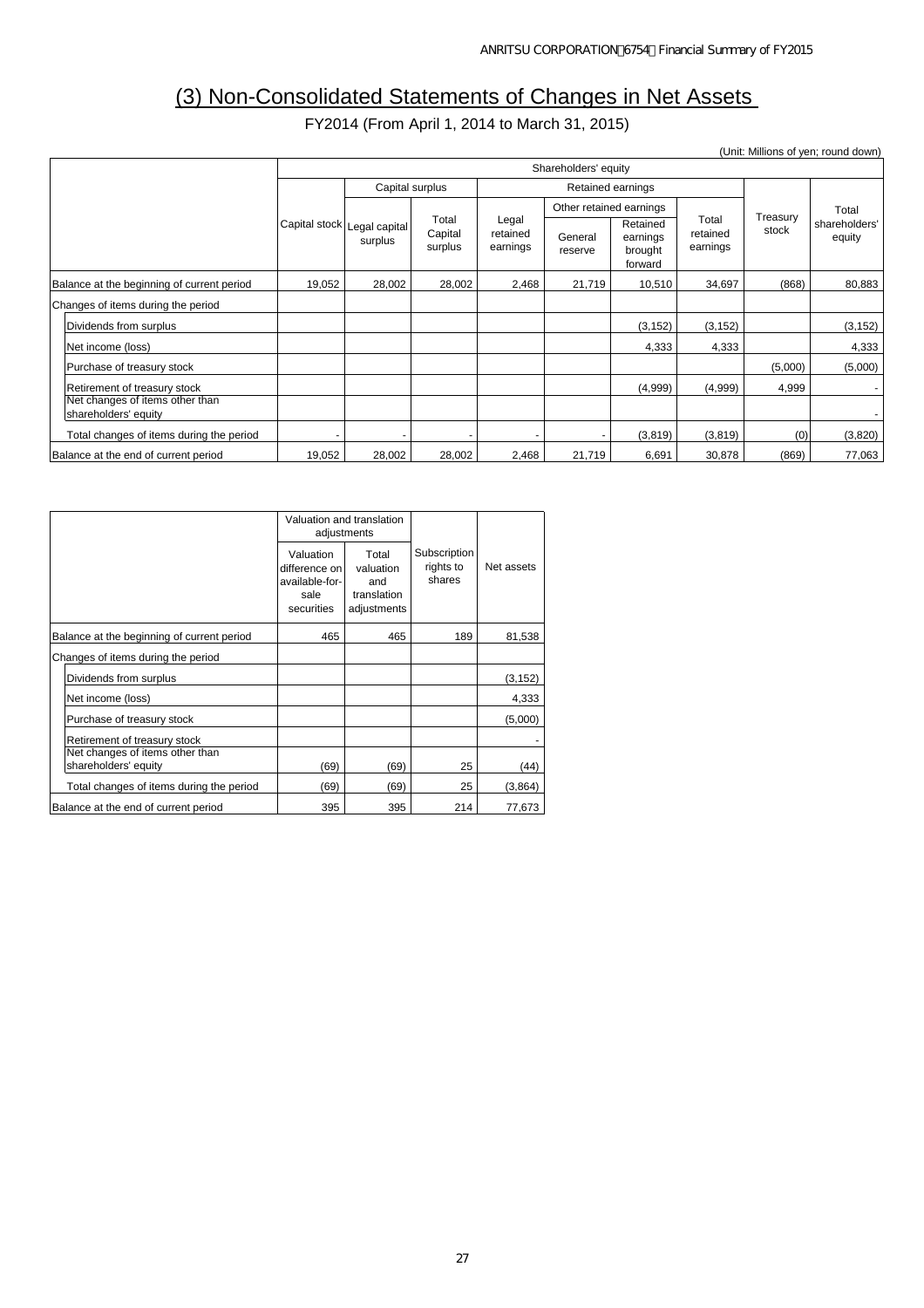## FY2015 (From April 1, 2015 to March 31, 2016)

|                                                         |               |                          |                             |                               |                         |                                            |                               |                   | (Unit: Millions of yen; round down) |
|---------------------------------------------------------|---------------|--------------------------|-----------------------------|-------------------------------|-------------------------|--------------------------------------------|-------------------------------|-------------------|-------------------------------------|
|                                                         |               | Shareholders' equity     |                             |                               |                         |                                            |                               |                   |                                     |
|                                                         |               |                          | Capital surplus             |                               |                         | Retained earnings                          |                               |                   |                                     |
|                                                         |               |                          |                             |                               | Other retained earnings |                                            |                               |                   | Total                               |
|                                                         | Capital stock | Legal capital<br>surplus | Total<br>Capital<br>surplus | Legal<br>retained<br>earnings | General<br>reserve      | Retained<br>earnings<br>brought<br>forward | Total<br>retained<br>earnings | Treasury<br>stock | shareholders'<br>equity             |
| Balance at the beginning of current period              | 19,052        | 28,002                   | 28,002                      | 2,468                         | 21,719                  | 6,691                                      | 30,878                        | (869)             | 77,063                              |
| Changes of items during the period                      |               |                          |                             |                               |                         |                                            |                               |                   |                                     |
| Share-based payments                                    |               |                          |                             |                               |                         |                                            |                               | 28                | 28                                  |
| Dividends from surplus                                  |               |                          |                             |                               |                         | (3,299)                                    | (3,299)                       |                   | (3,299)                             |
| Net income (loss)                                       |               |                          |                             |                               |                         | 2,807                                      | 2,807                         |                   | 2,807                               |
| Purchase of treasury stock                              |               |                          |                             |                               |                         |                                            |                               | (200)             | (200)                               |
| Net changes of items other than<br>shareholders' equity |               |                          |                             |                               |                         |                                            |                               |                   |                                     |
| Total changes of items during the period                |               |                          |                             |                               |                         | (491)                                      | (491)                         | (171)             | (663)                               |
| Balance at the end of current period                    | 19,052        | 28,002                   | 28,002                      | 2,468                         | 21,719                  | 6,199                                      | 30,386                        | (1,040)           | 76,400                              |

|                                            |                                                                    | Valuation and translation<br>adjustments                |                                     |            |
|--------------------------------------------|--------------------------------------------------------------------|---------------------------------------------------------|-------------------------------------|------------|
|                                            | Valuation<br>difference on<br>available-for-<br>sale<br>securities | Total<br>valuation<br>and<br>translation<br>adjustments | Subscription<br>rights to<br>shares | Net assets |
| Balance at the beginning of current period | 395                                                                | 395                                                     | 214                                 | 77,673     |
| Changes of items during the period         |                                                                    |                                                         |                                     |            |
| Share-based payments                       |                                                                    |                                                         |                                     | 28         |
| Dividends from surplus                     |                                                                    |                                                         |                                     | (3, 299)   |
| Net income (loss)                          |                                                                    |                                                         |                                     | 2,807      |
| Purchase of treasury stock                 |                                                                    |                                                         |                                     | (200)      |
| Net changes of items other than            |                                                                    |                                                         |                                     |            |
| shareholders' equity                       | 161                                                                | 161                                                     | (11)                                | 150        |
| Total changes of items during the period   | 161                                                                | 161                                                     | (11)                                | (512)      |
| Balance at the end of current period       | 557                                                                | 557                                                     | 203                                 | 77,161     |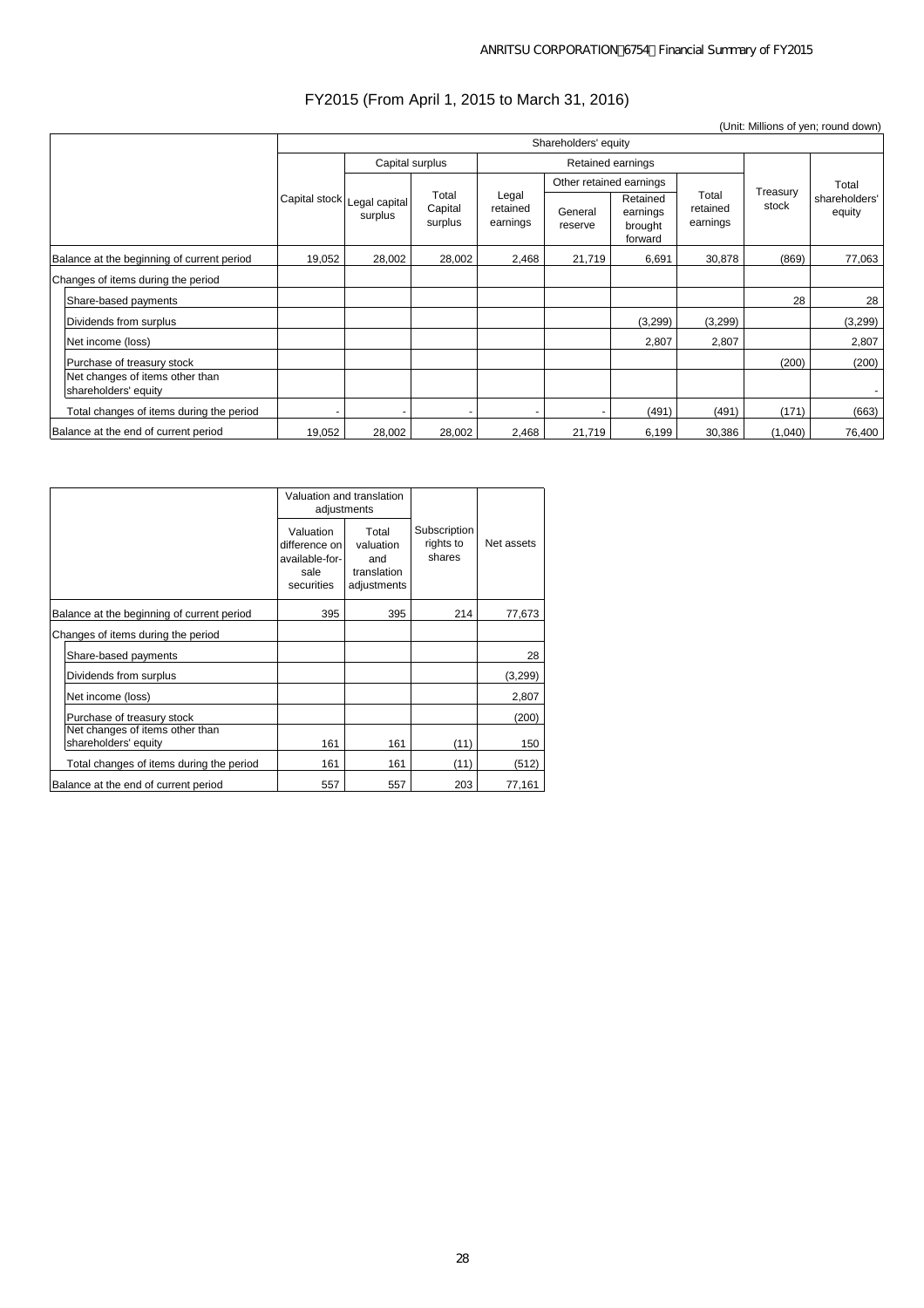# **6**.**Others**

(**1**)**Executive personnel changes expected on June 28, 2016** 

# **1. Change of Representative Director**

None

**2. Other Changes** 

| <b>Retiring Director</b> |               |
|--------------------------|---------------|
| Name                     | Current Title |
| <b>Fumihiro Tsukasa</b>  | Director      |

## **3. Expected New Order of Executive Personnel after Shareholder's Meeting: 1)Directors and Audit Committee Members**

| Representative Director, President                   | Hirokazu Hashimoto |
|------------------------------------------------------|--------------------|
| <b>Representative Director</b>                       | Kenji Tanaka       |
| Director                                             | Toshisumi Taniai   |
| Director                                             | Akifumi Kubota     |
| Director (Outside Director)                          | Teruaki Aoki       |
| Director (Outside Director)                          | Sachiko Ichikawa   |
| Director (Outside Director)                          | Takashi Sano       |
| Director (Audit Committee Member) (Outside Director) | Takaya Seki        |
| Director (Audit Committee Member) (Outside Director) | Yuji Inoue         |
| Director(Full-time Audit Committee Member)           | Tomoyuki Kikugawa  |

### **2)Executive Officers**

| President                       | Hirokazu Hashimoto (*) | Group CEO                                                                                                                                                                                                                                                                                   |
|---------------------------------|------------------------|---------------------------------------------------------------------------------------------------------------------------------------------------------------------------------------------------------------------------------------------------------------------------------------------|
| Senior Executive Vice President | Kenji Tanaka (*)       | <b>Measurement Business Group President</b>                                                                                                                                                                                                                                                 |
| Senior Vice President           | Toshisumi Taniai (*)   | Chief Corporate Officer,<br>General Manager of Management Strategy Center,<br>Management Information System Dept.,<br>Corporate Communication Dept.,<br>Legal Dept., Trade Control Dept., Business Originating Center                                                                       |
| Senior Vice President           | Hirokazu Hamada        | Measurement Business Group Executive Vice President,<br>General Manager of Measurement Business Div.,<br>General Manager of IoT & 5G Promotion Div.,<br>General Manager of Service Infrastructure Solutions Div.,<br>Global Operation Center, Global Business Development Dept.             |
| Senior Vice President           | Takashi Seike          | Chief R&D Officer of Measurement Business,<br>General Manager of R&D Div.                                                                                                                                                                                                                   |
| Vice President                  | Nobuo Funahashi        | Information & Communication Business Group President,<br>Network Sales Div.                                                                                                                                                                                                                 |
| Vice President                  | Akifumi Kubota (*)     | Chief Financial Officer.<br>Director of Accounting and Control Dept.,<br>Investor Relations Dept., Global Audit Dept.                                                                                                                                                                       |
| Vice President                  | Gerald Ostheimer       | Chief Service Assurance Business Officer,<br>Chief Strategy Sales Officer, Chief Americas Sales Officer,<br>Chief EMEA Sales Officer,<br>General Manager of Network Monitoring Solutions Div.,<br>Managing Director of Anritsu EMEA Ltd.(U.K.),<br>CEO & President of Anritsu A/S (Denmark) |
| <b>Vice President</b>           | Yasunobu Hashimoto     | Chief Japan Sales Officer,<br>General Manager of Measurement Solution Sales Div.                                                                                                                                                                                                            |
| <b>Vice President</b>           | Tsukasa Hattori        | Chief SCM Officer,<br>General Manager of Koriyama Business Office,<br>General Manager of SCM Div.,<br>Global Procurement Operation Div.                                                                                                                                                     |
| Vice President                  | Wade Hulon             | Chief Americas Business Officer,<br>President of Anritsu U.S. Holding Inc. (U.S.A.),<br>President of Anritsu Company (U.S.A.)                                                                                                                                                               |
| Vice President                  | Toru Wakinaga          | Chief APAC Sales Officer,<br>General Manager of APAC Sales Center                                                                                                                                                                                                                           |
| Vice President                  | Yukihiro Takahashi     | Chief Mobile Business Officer.<br>General Manager of Mobile Solutions Div.                                                                                                                                                                                                                  |
| Vice President                  | Akio Takagi            | Chief Technology Officer,<br>Chief Environmental and Quality Officer,<br>Chief Device Business Officer,<br>General Manager of Technical Headquarters,<br>General Manager of Device Development Center,<br>Environment and Quality Promotion Dept., Device Sales Dept.                       |
| Vice President                  | Masumi Niimi           | Products Quality Assurance Business Group President                                                                                                                                                                                                                                         |

(Note) Names marked as (\*): Board Member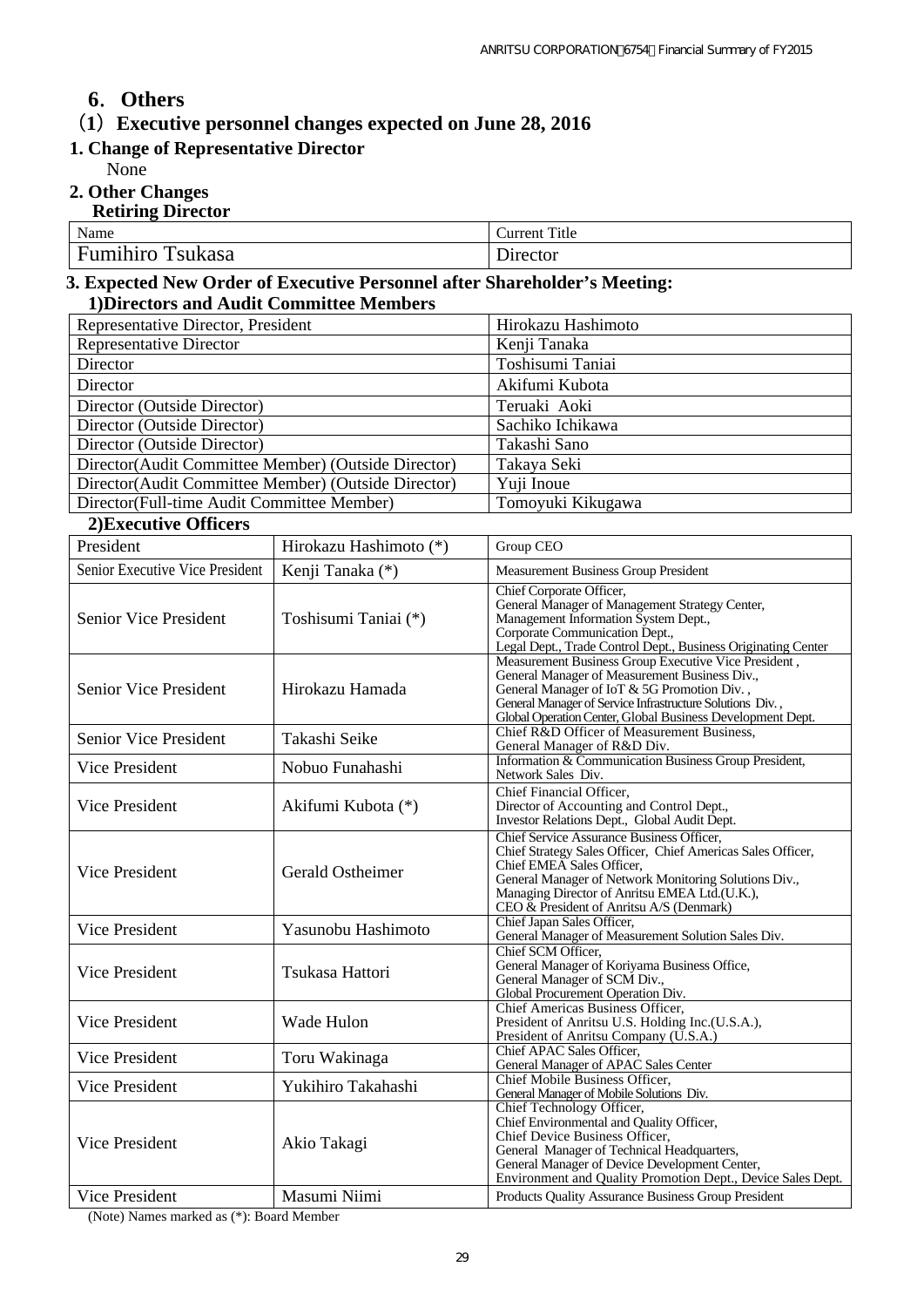# (2) Reference Information Consolidated Quarterly Financial Highlights

## Year ended March 31, 2015

|                                                      | 1st Quarter | 2nd Quarter | 3rd Quarter | 4th Quarter                   |
|------------------------------------------------------|-------------|-------------|-------------|-------------------------------|
|                                                      |             |             |             | (Millions of yen, round down) |
| Revenue                                              | 22,172      | 25,833      | 23,839      | 26,995                        |
| Gross profit                                         | 11,836      | 13,405      | 12,722      | 14,728                        |
| Operating profit (loss)                              | 1,422       | 3,203       | 2,655       | 3,602                         |
| Quarterly profit (Loss) before tax                   | 1,350       | 3,661       | 2,992       | 3,587                         |
| Quarterly profit (Loss)                              | 815         | 2,675       | 2,075       | 2,307                         |
| Quarterly profit attributable to owners of parent    | 808         | 2,670       | 2,074       | 2,304                         |
| Quarterly comprehensive income                       | 703         | 4,367       | 4,318       | 2,508                         |
|                                                      |             |             |             | (Yen)                         |
| Quarterly earnings per share: Basic                  | 5.64        | 18.63       | 14.79       | 16.76                         |
| : Diluted                                            | 5.64        | 18.63       | 14.79       | 16.76                         |
|                                                      |             |             |             | (Millions of yen, round down) |
| <b>Total assets</b>                                  | 123,293     | 126,771     | 123,256     | 126,893                       |
| Total equity                                         | 74,166      | 78,558      | 76,157      | 78,665                        |
|                                                      |             |             |             | (Yen)                         |
| Equity attributable to owners of parent per share    | 517.40      | 548.01      | 553.82      | 572.04                        |
|                                                      |             |             |             | (Millions of yen, round down) |
| Cash flows from operating activities                 | 3,416       | 3,271       | (1, 118)    | 2,013                         |
| Cash flows from investing activities                 | (801)       | (776)       | (3,098)     | (1, 372)                      |
| Cash flows from financing activities                 | (1,660)     | (2, 357)    | (7, 197)    | (18)                          |
| Net increase (decrease) in cash and cash equivalents | 897         | 983         | (10, 300)   | 120                           |
| Cash and cash equivalents at end of period           | 44,112      | 45,096      | 34,795      | 34,916                        |

## **Year ended March 31, 2016**

|                                                      | 1st Quarter | 2nd Quarter | 3rd Quarter | <b>4th Quarter</b>            |
|------------------------------------------------------|-------------|-------------|-------------|-------------------------------|
|                                                      |             |             |             | (Millions of yen, round down) |
| Revenue                                              | 23,647      | 25,372      | 23,177      | 23,334                        |
| Gross profit                                         | 12,676      | 13,093      | 12,170      | 11,034                        |
| Operating profit (loss)                              | 1,530       | 1,706       | 1,939       | 721                           |
| Quarterly profit (Loss) before tax                   | 1,673       | 1,538       | 1,900       | 322                           |
| Quarterly profit (Loss)                              | 1,147       | 1,214       | 1,559       | (153)                         |
| Quarterly profit attributable to owners of parent    | 1,143       | 1,214       | 1,554       | (151)                         |
| Quarterly comprehensive income                       | 2,533       | (49)        | 1,727       | (3, 578)                      |
|                                                      |             |             |             | (Yen)                         |
| Quarterly earnings per share: Basic                  | 8.32        | 8.84        | 11.32       | (1.10)                        |
| : Diluted                                            | 8.32        | 8.84        | 11.32       |                               |
|                                                      |             |             |             | (Millions of yen, round down) |
| Total assets                                         | 132,064     | 129,375     | 127.584     | 124,624                       |
| Total equity                                         | 79,549      | 79,329      | 79,421      | 75,862                        |
|                                                      |             |             |             | (Yen)                         |
| Equity attributable to owners of parent per share    | 578.44      | 577.65      | 578.29      | 552.26                        |
|                                                      |             |             |             | (Millions of yen, round down) |
| Cash flows from operating activities                 | 6,647       | (190)       | 118         | 3,620                         |
| Cash flows from investing activities                 | (5,254)     | (781)       | (1,203)     | (1,802)                       |
| Cash flows from financing activities                 | 6,330       | (2, 218)    | (1,664)     | 2                             |
| Net increase (decrease) in cash and cash equivalents | 8,384       | (3,859)     | (2,744)     | 694                           |
| Cash and cash equivalents at end of period           | 43,300      | 39,441      | 36,697      | 37,391                        |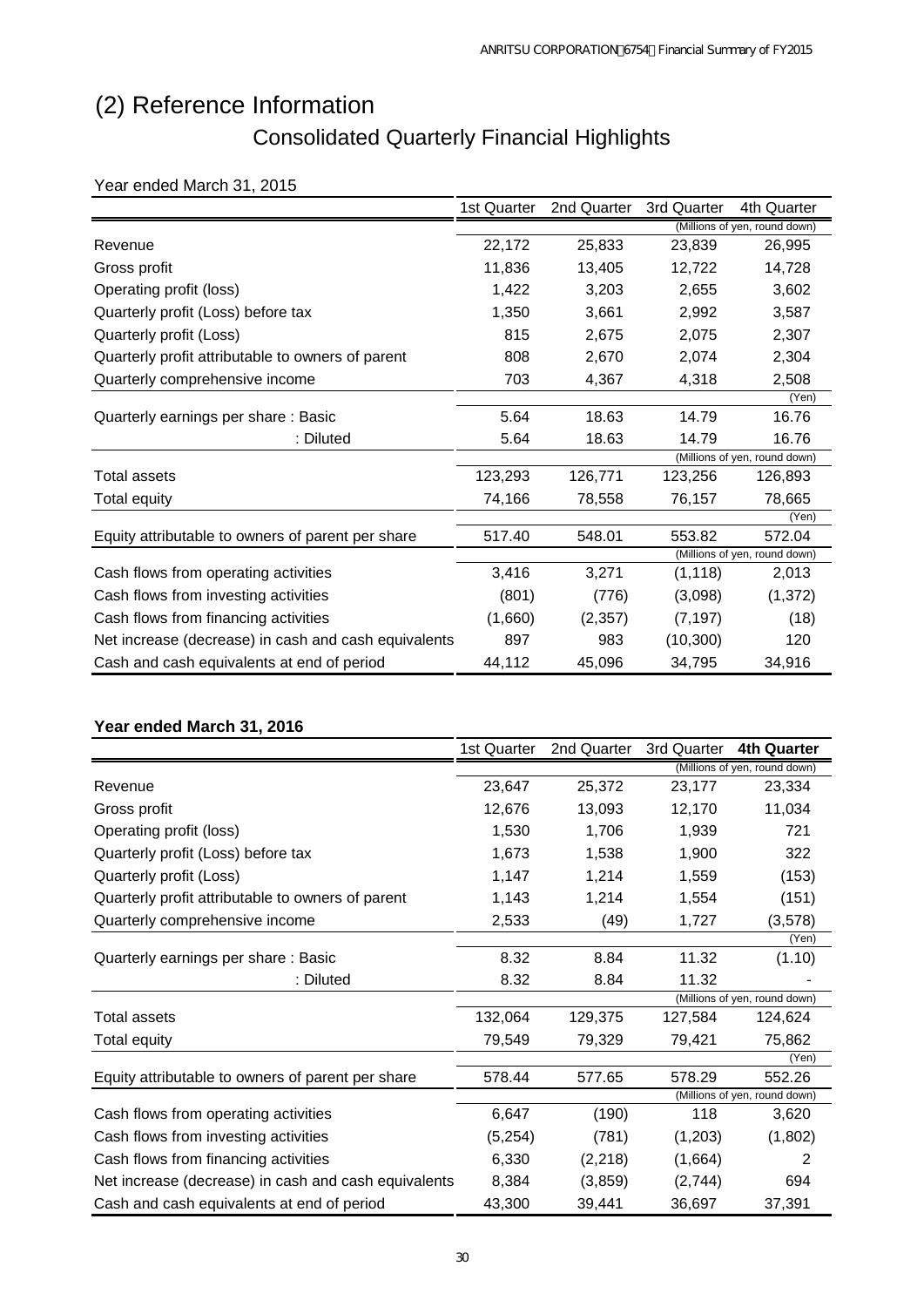| Year ended March 31, 2015                       |             |             |             | (Millions of yen, round down) |
|-------------------------------------------------|-------------|-------------|-------------|-------------------------------|
|                                                 | 1st Quarter | 2nd Quarter | 3rd Quarter | 4th Quarter                   |
| <b>Assets</b>                                   | 123,293     | 126,771     | 123,256     | 126,893                       |
| <b>Current assets</b>                           | 86,367      | 89,447      | 82,317      | 84,126                        |
| Non-current assets                              | 36,925      | 37,323      | 40,939      | 42,766                        |
| Property, plant and equipment                   | 19,500      | 19,707      | 23,015      | 26,877                        |
| Goodwill and intangible assets                  | 2,188       | 2,341       | 2,508       | 2,558                         |
| Investment property                             | 2,123       | 2,082       | 2,039       | 1,997                         |
| Other non-current assets                        | 13,113      | 13,193      | 13,375      | 11,333                        |
| <b>Liabilities</b>                              | 49,126      | 48,212      | 47,099      | 48,227                        |
| <b>Current liabilities</b>                      | 31,064      | 32,863      | 31,596      | 34,516                        |
| Non-current liabilities                         | 18,062      | 15,349      | 15,502      | 13,710                        |
| <b>Equity</b>                                   | 74,166      | 78,558      | 76,157      | 78,665                        |
| Common stock                                    | 19,052      | 19,052      | 19,052      | 19,052                        |
| Additional paid-in capital                      | 28,191      | 28,217      | 28,217      | 28,217                        |
| Retained earnings                               | 22,897      | 25,567      | 25,922      | 24,565                        |
| <b>Treasury stock</b>                           | (868)       | (869)       | (5,869)     | (869)                         |
| Other component of equity                       | 4,876       | 6,568       | 8,810       | 7,673                         |
| Non-controlling interests                       | 16          | 22          | 23          | 26                            |
| Supplemental information: Interest-bearing debt | 18,758      | 16,486      | 16,061      | 16,065                        |

# Consolidated Quarterly Financial Position

## **Year ended March 31, 2016**

**(Millions of yen, round down)**

| Year ended March 31, 2016                       |             |             |             | (Millions of yen, round down) |
|-------------------------------------------------|-------------|-------------|-------------|-------------------------------|
|                                                 | 1st Quarter | 2nd Quarter | 3rd Quarter | <b>4th Quarter</b>            |
| <b>Assets</b>                                   | 132,064     | 129,375     | 127,584     | 124,624                       |
| <b>Current assets</b>                           | 87,888      | 85,310      | 83,378      | 80,541                        |
| Non-current assets                              | 44,176      | 44,064      | 44,205      | 44,082                        |
| Property, plant and equipment                   | 27,658      | 27,981      | 27,888      | 27,738                        |
| Goodwill and intangible assets                  | 2,814       | 2,943       | 3,111       | 3,209                         |
| Investment property                             | 1,955       | 1,914       | 1,872       | 1,830                         |
| Other non-current assets                        | 11,747      | 11,225      | 11,333      | 11,304                        |
| <b>Liabilities</b>                              | 52,515      | 50,046      | 48,163      | 48,761                        |
| <b>Current liabilities</b>                      | 30,623      | 25,067      | 23,102      | 21,550                        |
| Non-current liabilities                         | 21,891      | 24,978      | 25,060      | 27,211                        |
| <b>Equity</b>                                   | 79,549      | 79,329      | 79,421      | 75,862                        |
| Common stock                                    | 19,052      | 19,052      | 19,052      | 19,052                        |
| Additional paid-in capital                      | 28,217      | 28,206      | 28,218      | 28,220                        |
| Retained earnings                               | 24,059      | 25,008      | 24,915      | 23,193                        |
| Treasury stock                                  | (869)       | (1,040)     | (1,040)     | (1,040)                       |
| Other component of equity                       | 9,059       | 8,071       | 8,240       | 6,385                         |
| Non-controlling interests                       | 30          | 30          | 35          | 51                            |
| Supplemental information: Interest-bearing debt | 24,019      | 22,012      | 22,018      | 22,024                        |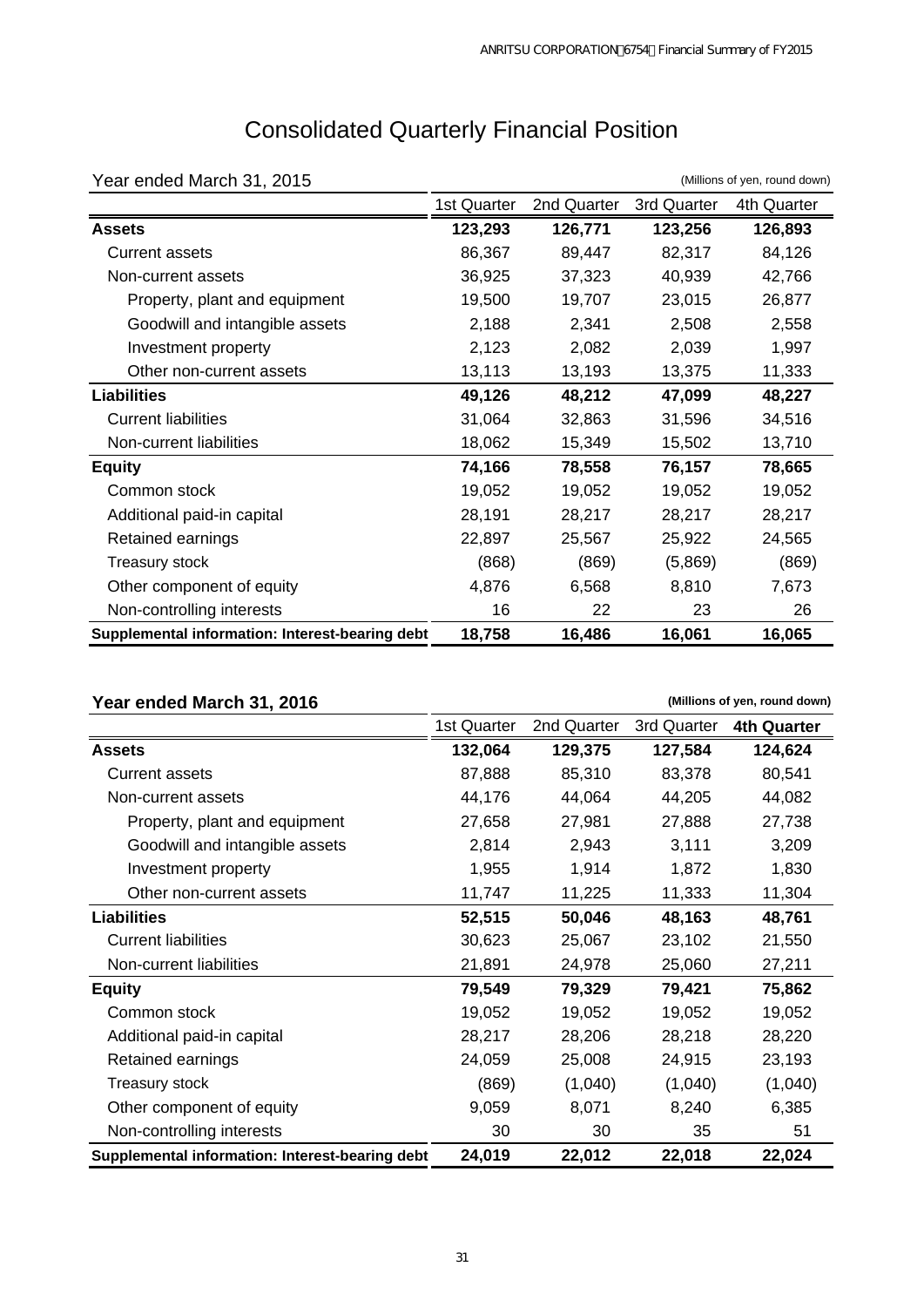| Year ended March 31, 2015          |             |             |             | (Millions of yen, round down) |
|------------------------------------|-------------|-------------|-------------|-------------------------------|
|                                    | 1st Quarter | 2nd Quarter | 3rd Quarter | 4th Quarter                   |
| <b>Revenue by segment</b>          | 22,172      | 25,833      | 23,839      | 26,995                        |
| <b>Test and Measurement</b>        | 17,557      | 19,102      | 17,994      | 18,788                        |
| PQA                                | 2,839       | 4,819       | 3,551       | 4,987                         |
| <b>Others</b>                      | 1,775       | 1,911       | 2,292       | 3,219                         |
| Operating profit (loss) by segment | 1,422       | 3,203       | 2,655       | 3,602                         |
| Test and Measurement               | 1,955       | 2,717       | 1,811       | 2,459                         |
| <b>PQA</b>                         | (365)       | 497         | 22          | 669                           |
| <b>Others</b>                      | 25          | 190         | 1,014       | 732                           |
| Adjustment                         | (193)       | (201)       | (194)       | (259)                         |
| <b>Revenue by market</b>           | 22,172      | 25,833      | 23,839      | 26,995                        |
| Japan                              | 4,859       | 7,138       | 5,760       | 9,357                         |
| Americas                           | 5,453       | 6,374       | 6,222       | 6,317                         |
| EMEA                               | 4,149       | 3,600       | 4,250       | 3,885                         |
| Asia and Others                    | 7,710       | 8,719       | 7,605       | 7,434                         |

# Consolidated Quarterly Segment Information

### **Year ended March 31, 2016**

1st Quarter 2nd Quarter 3rd Quarter **4th Quarter Revenue by segment 23,647 25,372 23,177 23,334**  Test and Measurement 18,070 17,794 16,834 15,030 PQA 3,683 5,595 4,387 5,226 Others 1,893 1,982 1,955 3,078 **Operating profit (loss) by segment 1,530 1,706 1,939 721**  Test and Measurement 1,824 1,326 1,607 (52) PQA (3) 579 292 327 Others (54) 33 93 502 Adjustment (235) (233) (54) (55) **Revenue by market 23,647 25,372 23,177 23,334**  Japan 5,080 8,015 5,712 9,756 Americas 6,957 6,053 5,455 4,778 EMEA 3,635 3,432 3,976 2,493 Asia and Others **7,973** 7,870 8,032 6,305 **(Millions of yen, round down)**

( \* 1) PQA : Products Quality Assurance

( \* 2) Since FY2015, "PQA" has been changed from "Industrial Automation"and it is also restated for FY2014.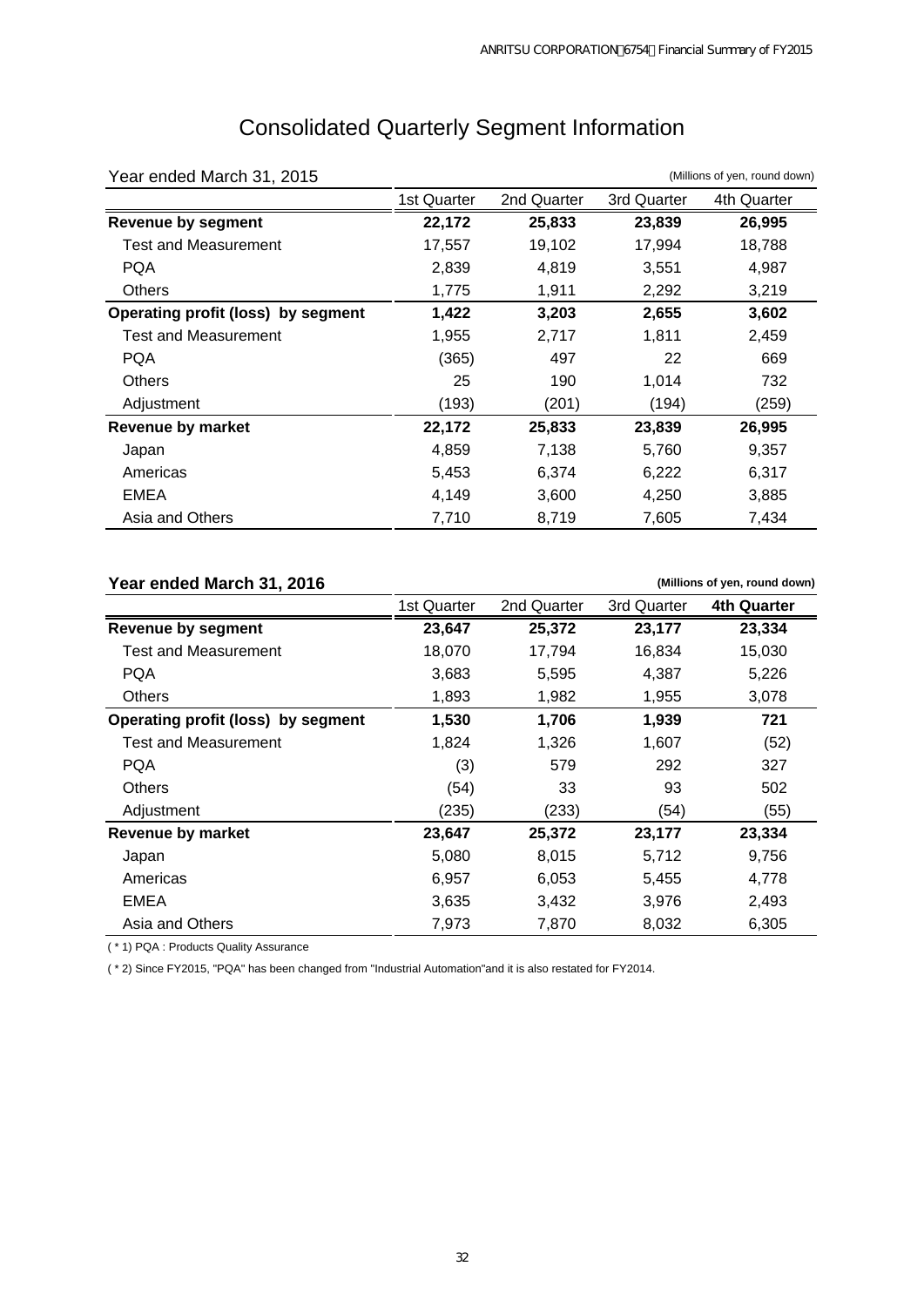# Consolidated Quarterly Segment Information

| Year ended March 31, 2015            |             | (Millions of yen, round down) |             |             |  |  |  |
|--------------------------------------|-------------|-------------------------------|-------------|-------------|--|--|--|
|                                      | 1st Quarter | 2nd Quarter                   | 3rd Quarter | 4th Quarter |  |  |  |
| Orders received by segment           | 23,790      | 25,158                        | 24,884      | 27,251      |  |  |  |
| <b>Test and Measurement</b>          | 17,898      | 18,344                        | 18,220      | 20,054      |  |  |  |
| <b>PQA</b>                           | 3,800       | 4,565                         | 4,081       | 4,638       |  |  |  |
| <b>Others</b>                        | 2,091       | 2,247                         | 2,583       | 2,558       |  |  |  |
| <b>Orders outstanding by segment</b> | 19,057      | 18,382                        | 19,428      | 19,684      |  |  |  |
| <b>Test and Measurement</b>          | 14,773      | 14.015                        | 14,240      | 15,506      |  |  |  |
| <b>PQA</b>                           | 3,054       | 2,801                         | 3,331       | 2,982       |  |  |  |
| <b>Others</b>                        | 1,229       | 1,565                         | 1,856       | 1,195       |  |  |  |

## **Year ended March 31, 2016** 1st Quarter 2nd Quarter 3rd Quarter **4th Quarter Orders received by segment 23,983 23,857 22,088 24,659**  Test and Measurement 17,278 16,491 15,443 17,729 PQA 4,930 4,605 4,619 4,958 Others 1,774 2,761 2,024 1,971 **Orders outstanding by segment 20,020 18,505 17,417 17,810**  Test and Measurement 14,707 13,404 12,013 13,787 PQA 4,230 3,240 3,472 3,181 Others 1,083 1,861 1,930 841 **(Millions of yen, round down)**

( \* 1) PQA : Products Quality Assurance

( \* 2) Since FY2015, "PQA" has been changed from "Industrial Automation"and it is also restated for FY2014.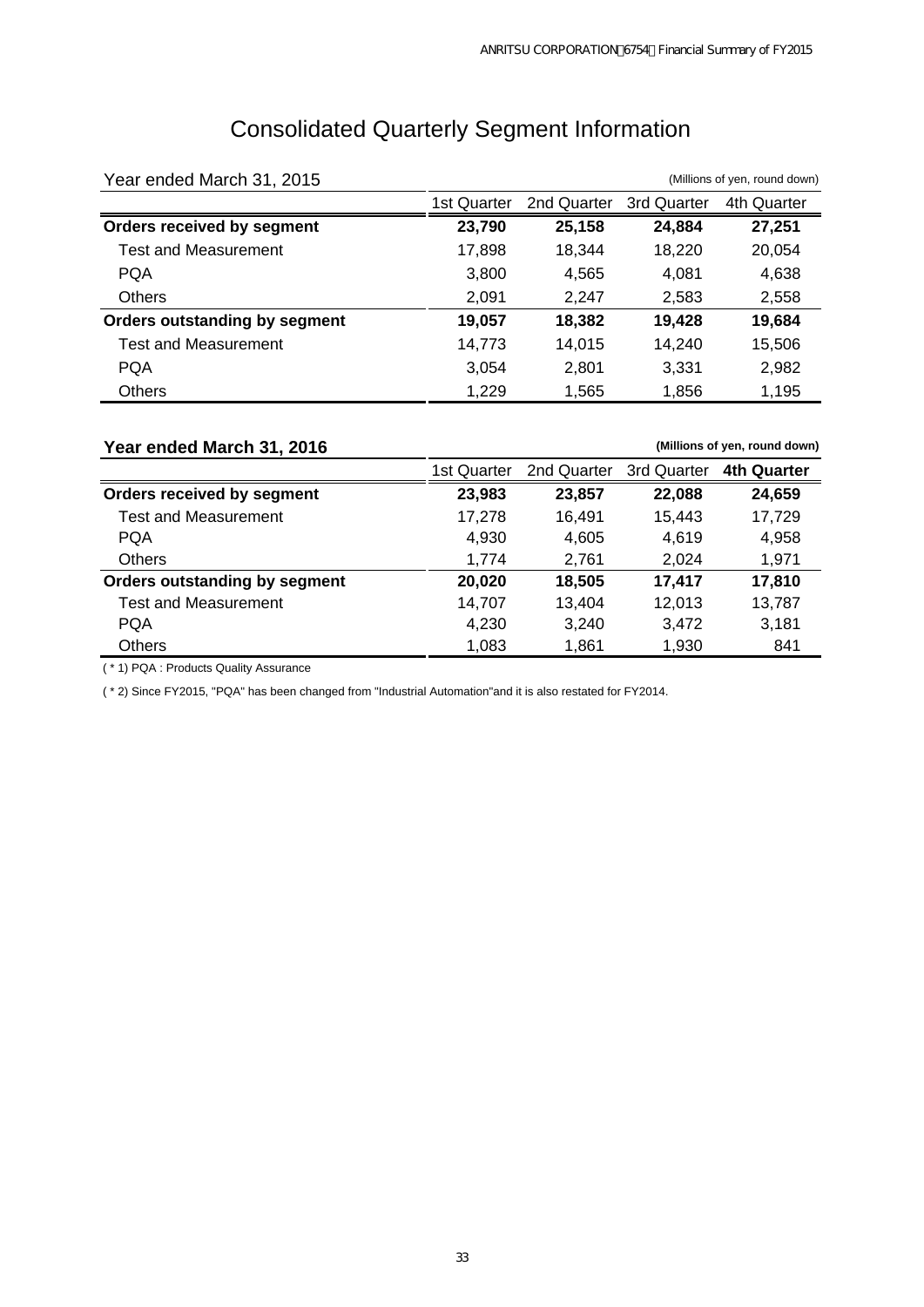## **Anritsu Corporation Supplement of FY2015**

#### **1. Supplement of Trend of Results**

| - Consolidated -                           |               |         |                | Actual           |                  |                |                  | <b>Estimate</b>        |  |
|--------------------------------------------|---------------|---------|----------------|------------------|------------------|----------------|------------------|------------------------|--|
|                                            | <b>J-GAAP</b> |         |                | <b>IFRS</b>      |                  |                |                  |                        |  |
|                                            | 2011/3        | 2012/3  | 2012/3         | 2013/3           | 2014/3           | 2015/3         | 2016/3           | 2017/3                 |  |
| Revenue                                    | 77,853        | 93,586  | 93,622         | 94,685           | 101,853          | 98.839         | 95,532           | 97,000                 |  |
| Change %                                   | 5.9%          | 20.2%   |                | 1.1%             | 7.6%             | $-3.0%$        | $-3.3%$          | 1.5%                   |  |
| <b>Operating Profit</b>                    | 6,994         | 14,414  | 14,000         | 15,714           | 14,123           | 10,882         | 5,897            | 7,200                  |  |
| Change %                                   | 52.6%         | 106.1%  |                | 12.2%            | $-10.1%$         | $-22.9%$       | $-45.8%$         | 22.1%                  |  |
| as % of Revenue                            | 9.0%          | 15.4%   | 15.0%          | 16.6%            | 13.9%            | 11.0%          | 6.2%             | 7.4%                   |  |
| <b>Ordinary Income</b>                     | 5,362         | 13,593  |                |                  |                  |                |                  |                        |  |
| Change %                                   | 49.8%         | 153.5%  |                |                  |                  |                |                  |                        |  |
| as % of Revenue                            | 6.9%          | 14.5%   |                |                  |                  |                |                  |                        |  |
| <b>Profit before Taxes</b>                 | 4,237         | 11,351  | 13,094         | 16,139           | 14,239           | 11,591         | 5,434            | 7,100                  |  |
| Change %                                   | 8.3%          | 167.9%  |                | 23.3%            | $-11.8%$         | $-18.6%$       | $-53.1%$         | 30.6%                  |  |
| as % of Revenue                            | 5.4%          | 12.1%   | 14.0%          | 17.0%            | 14.0%            | 11.7%          | 5.7%             | 7.3%                   |  |
| Profit                                     | 3.069         | 10,180  | 7.972          | 13.888           | 9,318            | 7.874          | 3.767            | 5,300                  |  |
| Change %                                   | 697.0%        | 231.7%  |                | 74.2%            | $-32.9%$         | $-15.5%$       | $-52.2%$         | 40.7%                  |  |
| as % of Revenue                            | 3.9%          | 10.9%   | 8.5%           | 14.7%            | 9.1%             | 8.0%           | 3.9%             | 5.5%                   |  |
| <b>EPS</b>                                 | ¥24.09        | ¥79.39  | ¥62.17         | ¥98.41           | ¥64.93           | ¥55.72         | ¥27.38           | ¥38.61                 |  |
| <b>Orders</b>                              | 80,282        | 90,358  | 90,358         | 96,037           | 103,864          | 101,084        | 94,589           | 97,000                 |  |
| Change %                                   | 5.5%          | 12.6%   |                | 6.3%             | 8.2%             | $-2.7%$        | $-6.4%$          | 2.5%                   |  |
| <b>Cash Flow from Operating Activities</b> | 9,229         | 15,871  | 16,143         | 11,771           | 13,792           | 7,582          | 10,195           | 10,200                 |  |
| Change %                                   | 15.8%         | 72.0%   |                | $-27.1%$         | 17.2%            | $-45.0%$       | 34.5%            | 0.0%                   |  |
| <b>Free Cash Flow</b>                      | 7,797         | 13,907  | 13,968         | 6,740            | 8,480            | 1,533          | 1,153            | 5,500                  |  |
| Change %                                   | 4.4%          | 78.4%   |                | $-51.7%$         | 25.8%            | $-81.9%$       | $-24.8%$         | 377.0%                 |  |
| <b>Capital Expenditures</b>                | 1,549         | 3,165   | $*1)$ 3,200    | $(* 1)$<br>4,562 | $(* 1)$<br>5,355 | $(1)$ 9,612    | $(* 1)$<br>5,399 | $(* 1)$ 3,800          |  |
| Change %                                   | 36.6%         | 104.2%  |                | 42.5%            | 17.4%            | 79.5%          | $-43.8%$         | $-29.6%$               |  |
| <b>Depreciation</b>                        | 2,589         | 2,555   | 2)<br>2,469    | '2)<br>2,562     | $*2)$<br>2,863   | $(1, 2)$ 3,186 | $(1, 2)$ 3,736   | $*$ 2) 4,200           |  |
| Change %                                   | $-13.1%$      | $-1.3%$ |                | 3.8%             | 11.8%            | 11.3%          | 17.3%            | 12.4%                  |  |
| <b>R&amp;D Expenses</b>                    | 9,380         | 10,012  | $*3)$<br>9,842 | $(*3)$ 10,323    | $*3$ 12,488      | $*3$ 13,366    | $*3$ )13,089     | $*3$ <sup>12,000</sup> |  |
| Change %                                   | $-0.1%$       | 6.7%    |                | 4.9%             | 21.0%            | 7.0%           | $-2.1%$          | $-8.3%$                |  |
| as % of Revenue                            | 12.0%         | 10.7%   | 10.5%          | 10.9%            | 12.3%            | 13.5%          | 13.7%            | 12.4%                  |  |
| <b>Number of Employees</b>                 | 3.614         | 3.681   | 3,681          | 3,771            | 3.880            | 3,926          | 3,846            |                        |  |

Assumed annual exchange rate : 1US\$=110 Yen

( \* 1) Capitalized development cost booked as intangible asset for the fiscal year is not included.

( \* 2) Amotization of capitalized development cost is not included.

 development cost. ( \* 3) R&D expenses for the FY2011(IFRS), 2012, 2013, 2014, 2015 and 2016(estimate) are amounts of R&D investment including capitalized

 Thus, these amounts do not agree the R&D expense booked on the consolidated statement of profit or loss and other comprehensive income.

( \* 4) With an amendment of IAS19, FY2012 actual has been restated based on the revised accounting policies retrospectively.

#### **2. Supplement of Quarterly Results**

|                          |          |          |         |             |         |          | (Millions of yen, round down) |          |
|--------------------------|----------|----------|---------|-------------|---------|----------|-------------------------------|----------|
| - Consolidated -         |          |          |         | Actual      |         |          |                               |          |
|                          |          |          |         | <b>IFRS</b> |         |          |                               |          |
| <b>Quarter Results</b>   | 2014/Q1  | 2014/Q2  | 2014/Q3 | 2014/Q4     | 2015/Q1 | 2015/Q2  | 2015/Q3                       | 2015/Q4  |
| Revenue                  | 22.172   | 25,833   | 23.839  | 26,995      | 23.647  | 25,372   | 23.177                        | 23.334   |
| YoY                      | $-0.9%$  | 0.6%     | 3.4%    | $-12.2%$    | 6.7%    | $-1.8%$  | $-2.8%$                       | $-13.6%$ |
| <b>Operating Profit</b>  | 1,422    | 3,203    | 2,655   | 3,602       | 1,530   | 1,706    | 1,939                         | 721      |
| YoY                      | $-42.3%$ | $-17.0%$ | 3.6%    | $-31.2%$    | 7.6%    | $-46.7%$ | $-27.0%$                      | $-80.0%$ |
| as % of Revenue          | 6.4%     | 12.4%    | 11.1%   | 13.3%       | 6.5%    | 6.7%     | 8.4%                          | 3.1%     |
| <b>Profit before Tax</b> | 1.350    | 3,661    | 2.992   | 3,587       | 1.673   | 1,538    | 1.900                         | 322      |
| YoY                      | $-49.7%$ | $-5.7%$  | 9.8%    | $-27.5%$    | 23.9%   | $-58.0%$ | $-36.5%$                      | $-91.0%$ |
| as % of Revenue          | 6.1%     | 14.2%    | 12.6%   | 13.3%       | 7.1%    | 6.1%     | 8.2%                          | 1.4%     |
| Profit                   | 815      | 2,675    | 2,075   | 2,307       | 1,147   | 1,214    | 1,559                         | (153)    |
| YoY                      | $-49.7%$ | 0.0%     | 17.2%   | $-29.1%$    | 40.7%   | -54.6%   | $-24.9%$                      |          |
| as % of Revenue          | 3.7%     | 10.4%    | 8.7%    | 8.5%        | 4.9%    | 4.8%     | 6.7%                          | $-0.7%$  |

|                               |         |         |         |             |         |         | (Millions of yen, round down) |         |
|-------------------------------|---------|---------|---------|-------------|---------|---------|-------------------------------|---------|
|                               |         |         |         |             | Actual  |         |                               |         |
| Upper: Revenue                |         |         |         | <b>IFRS</b> |         |         |                               |         |
| Lower: Operating Profit       | 2014/Q1 | 2014/Q2 | 2014/Q3 | 2014/Q4     | 2015/Q1 | 2015/Q2 | 2015/Q3                       | 2015/Q4 |
| <b>Test and Measurement</b>   | 17.557  | 19.102  | 17.994  | 18.788      | 18.070  | 17.794  | 16.834                        | 15,030  |
|                               | 1.955   | 2.717   | 1.811   | 2,459       | 1,824   | 1,326   | 1.607                         | (52)    |
| <b>PQA</b>                    | 2.839   | 4,819   | 3,551   | 4,987       | 3,683   | 5,595   | 4,387                         | 5,226   |
|                               | (365)   | 497     | 22      | 669         | (3)     | 579     | 292                           | 327     |
| <b>Others</b>                 | 1.775   | 1.911   | 2.292   | 3.219       | 1.893   | 1.982   | 1.955                         | 3,078   |
|                               | (167)   | (11)    | 820     | 473         | (290)   | (199)   | 39                            | 447     |
| Total Revenue                 | 22.172  | 25,833  | 23.839  | 26,995      | 23.647  | 25.372  | 23.177                        | 23,334  |
| <b>Total Operating Profit</b> | 1.422   | 3,203   | 2,655   | 3,602       | 1,530   | 1,706   | 1.939                         | 721     |

( \* 1) PQA : Products Quality Assurance

( \* 2) "Others" contains "Others" and "Adjustment" of segment information.

( \* 3) Since FY2015, "PQA" has been changed from "Industrial Automation"and it is also restated for FY2014.